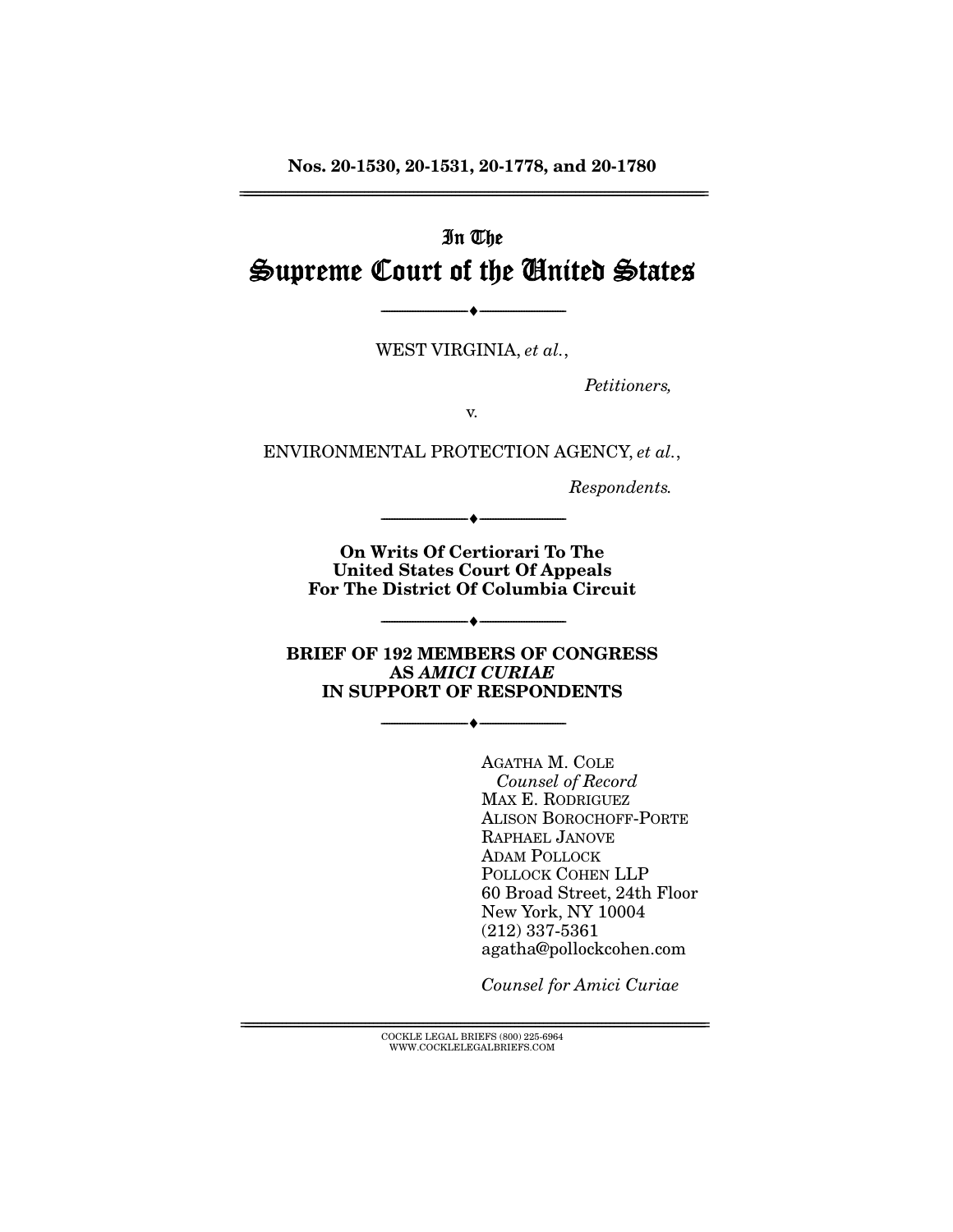# TABLE OF CONTENTS

| INTEREST OF AMICI CURIAE                                                                                                                                                                                    | 1              |
|-------------------------------------------------------------------------------------------------------------------------------------------------------------------------------------------------------------|----------------|
| SUMMARY OF ARGUMENT                                                                                                                                                                                         | $\overline{2}$ |
|                                                                                                                                                                                                             | 6              |
| THE CLEAN AIR ACT CONFERS<br>I.<br>BROAD AUTHORITY ON THE EPA TO<br>REGULATE GREENHOUSE GAS EMIS-                                                                                                           | 6              |
| A. The text of Section 111(d) plainly au-<br>thorizes the EPA to set standards for<br>air pollution from existing stationary<br>sources, such as greenhouse gas emis-<br>sions from fossil fuel-fired power |                |
|                                                                                                                                                                                                             | 9              |
| B. Congress recently reaffirmed its in-<br>tent to confer such authority on the<br>EPA under Section 111(d) of the Clean                                                                                    | 12             |
| This Court's precedents further con-<br>C.<br>firm the EPA's authority to regulate<br>greenhouse gases pursuant to the                                                                                      | 14             |
| SUBSEQUENT LEGISLATIVE ENACT-<br>II.<br>MENTS HAVE ONLY REINFORCED<br>THE BROAD REGULATORY AUTHOR-<br>ITY ORIGINALLY CONFERRED ON<br>THE EPA THROUGH THE CLEAN AIR                                          |                |
|                                                                                                                                                                                                             | 18             |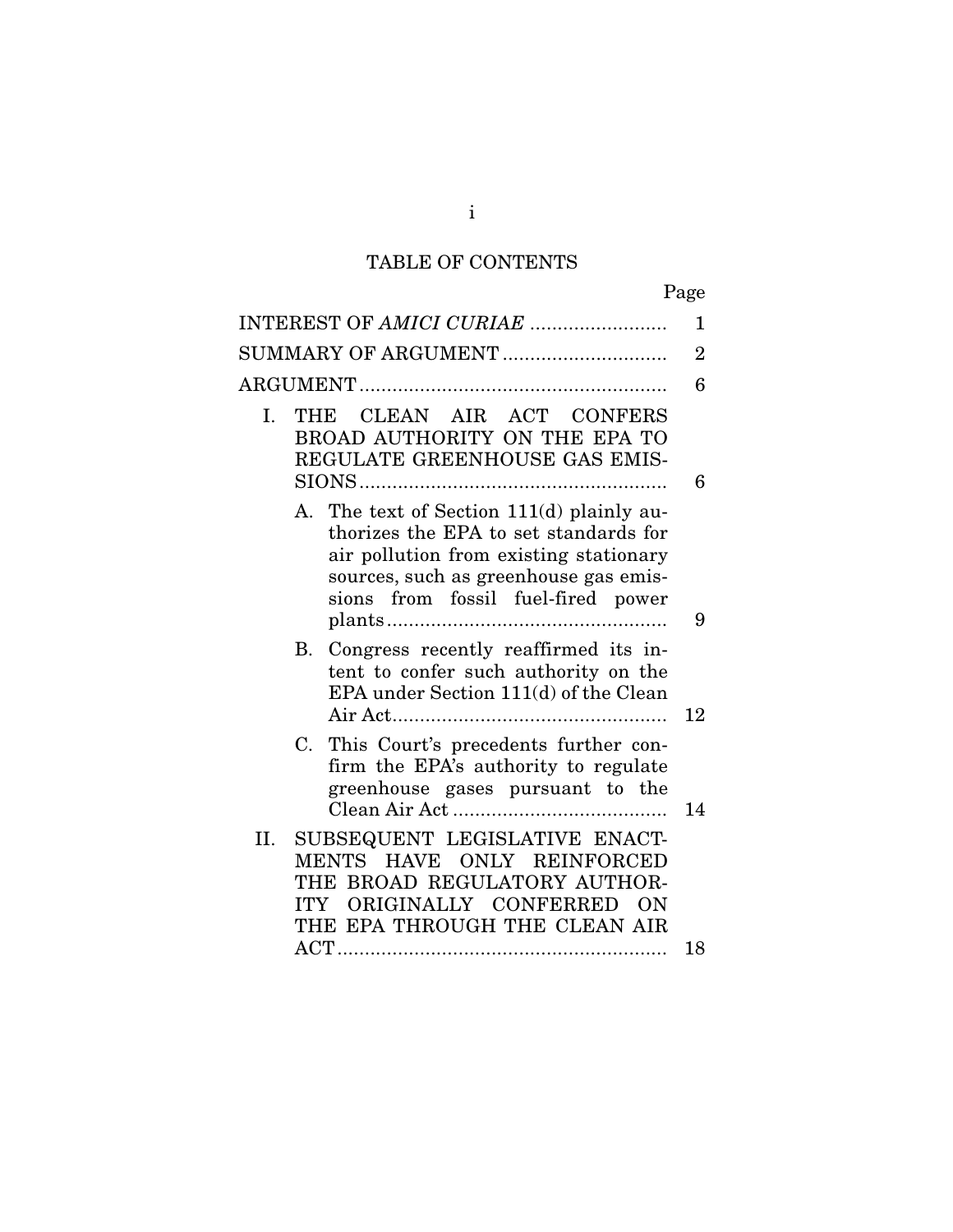# TABLE OF CONTENTS—Continued

Page

| III. SUBSEQUENT LEGISLATIVE EFFORTS |  |
|-------------------------------------|--|
| TO REPEAL OR RESTRICT THE EPA'S     |  |
| AUTHORITY TO REGULATE GREEN-        |  |
| HOUSE GASES THROUGH THE POLITI-     |  |
|                                     |  |
|                                     |  |
|                                     |  |

# APPENDIX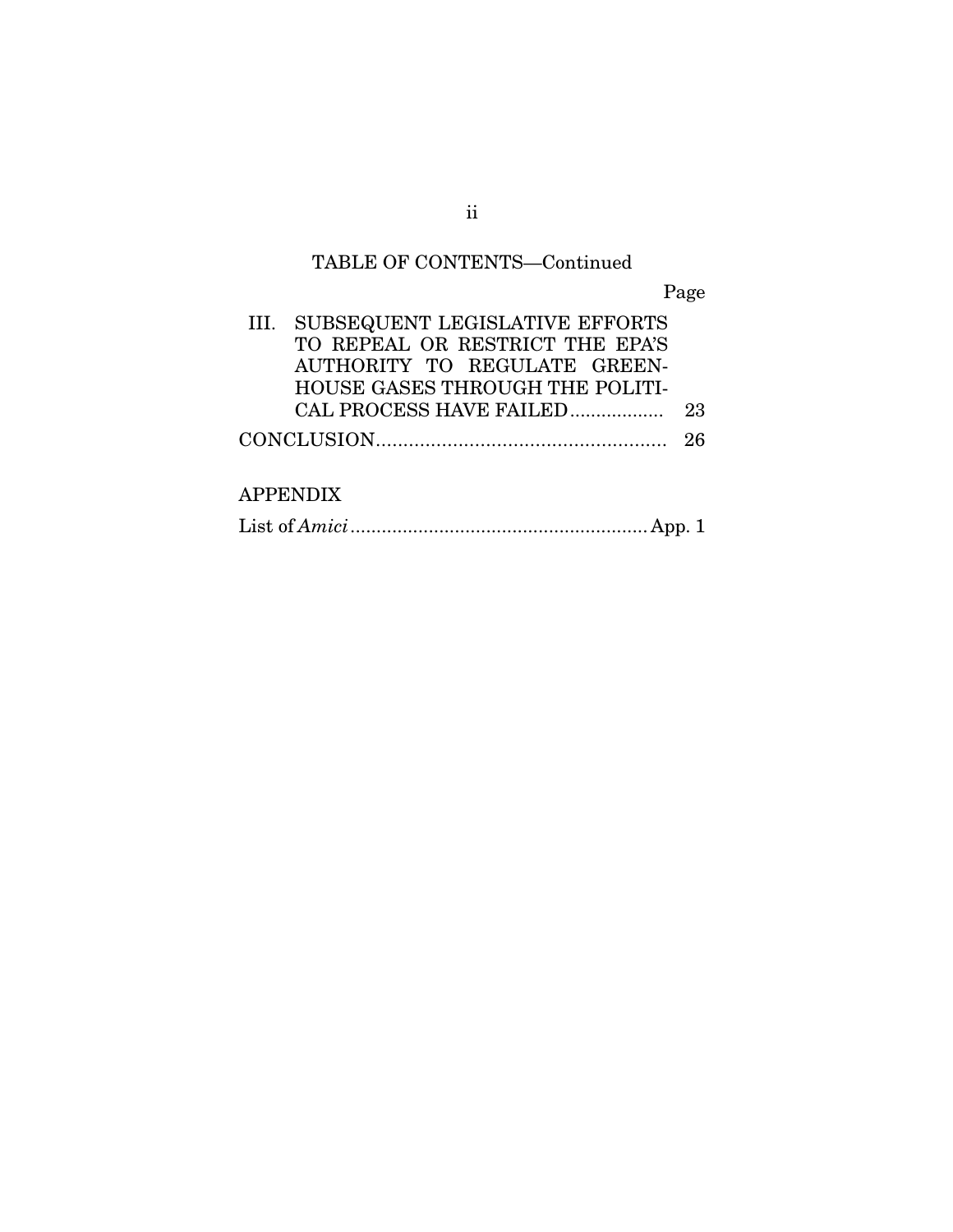# TABLE OF AUTHORITIES

| <b>CASES</b>                                                |
|-------------------------------------------------------------|
| Ali v. Fed. Bureau of Prisons,                              |
| Am. Elec. Power Co. v. Conn.,                               |
| Am. Lung Ass'n v. EPA,                                      |
| Bostock v. Clayton Cty., Ga.,                               |
| Branch v. Smith, 538 U.S. 254 (2003) 21                     |
| Cent. Bank of Denver v.<br>First Interstate Bank of Denver, |
| Chamber of Com. of U.S. v. Whiting,                         |
| <i>Epic Sys. Corp. v. Lewis,</i>                            |
| FDA v. Brown & Williamson Tobacco Corp., 529                |
| $J.E.M.$ Ag Supply, Inc. v.<br>Pioneer Hi-Bred Int'l, Inc., |
| Mass. v. EPA, 549 U.S. 497 (2007)  12, 15, 16, 22           |
| Nat'l Ass'n of Home Builders v.<br>Defenders of Wildlife,   |
|                                                             |

iii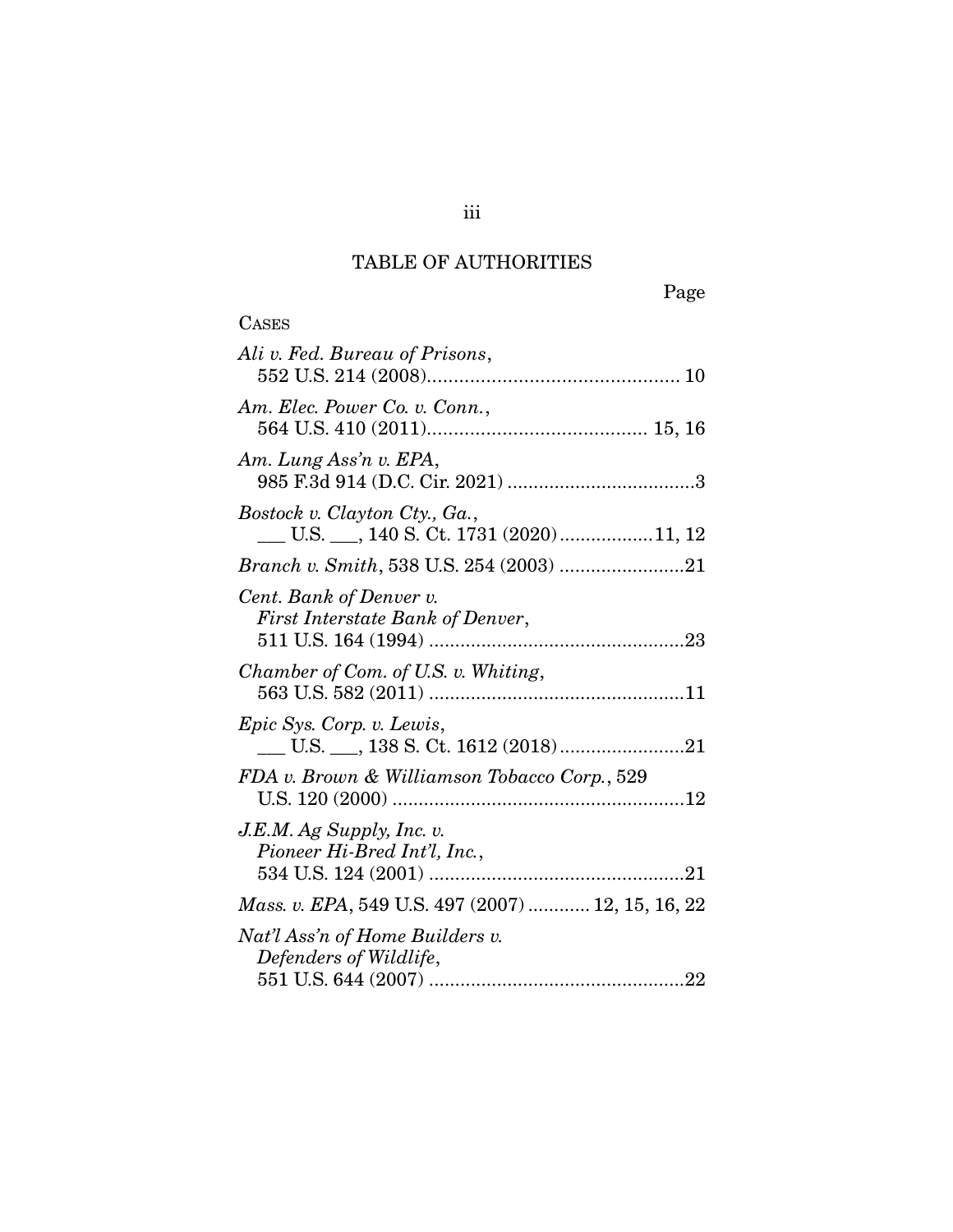# TABLE OF AUTHORITIES—Continued

| Page                                           |  |
|------------------------------------------------|--|
| Olijato Chapter of Navajo Tribe v. Train,      |  |
| Reg'l Rail Reorganization Act Cases,           |  |
| Sierra Club v. Costle,                         |  |
|                                                |  |
| United States v. Gonzales, 520 U.S. 1 (1997)11 |  |
| Util. Air Regulatory Grp. v. EPA,              |  |
| Whitman v. Am. Trucking Ass'ns,                |  |

# STATUTES AND REGULATIONS

| 80 Fed. Reg. 64,662 (Oct. 23, 2015) 3 |  |
|---------------------------------------|--|

iv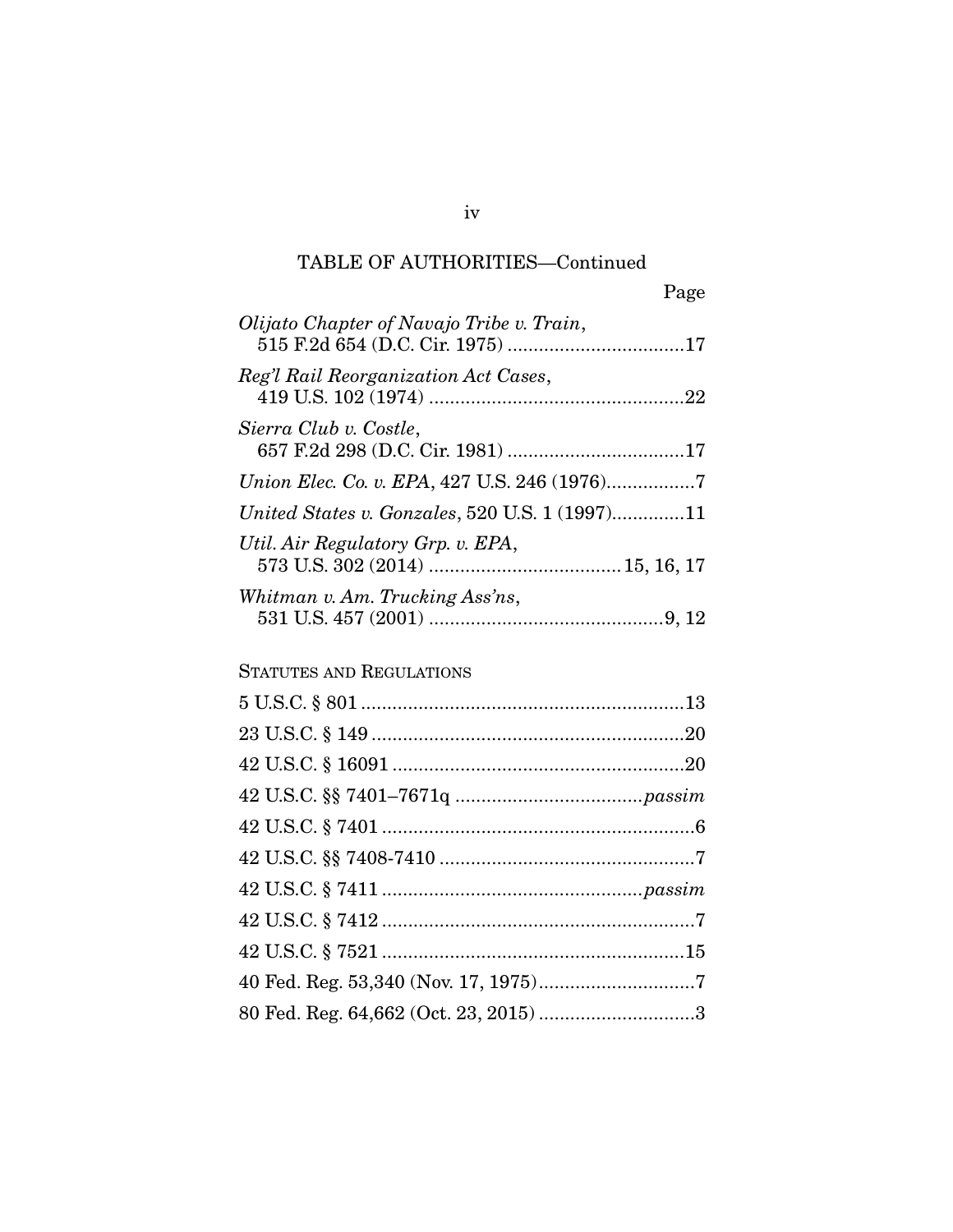# TABLE OF AUTHORITIES—Continued

| Page                                                                                                                                                     |
|----------------------------------------------------------------------------------------------------------------------------------------------------------|
|                                                                                                                                                          |
| 85 Fed. Reg. 57,018 (Sept. 14, 2020)13                                                                                                                   |
| <b>OTHER AUTHORITIES</b>                                                                                                                                 |
| 167 Cong. Rec. S2283 (daily ed. Apr. 28, 2021)14                                                                                                         |
| Ann E. Carlson & Megan M. Herzog,<br>Text in Context: The Fate of Emergent<br>Climate Regulation After UARG and<br>EME Homer, 39 Harv. Envtl. L. Rev. 23 |
| Antonin Scalia & Bryan A. Garner, READING<br>LAW: THE INTERPRETATION OF LEGAL TEXTS                                                                      |
| Diane Pamela Wood,<br>Coordinating the EPA, NEPA,<br>and the Clean Air Act,                                                                              |
|                                                                                                                                                          |
|                                                                                                                                                          |
| H.R. 4286, S. 2170, 113th Cong. (2014)24                                                                                                                 |
| H.R. Rep. No. 91-1146 (1970), as reprinted in                                                                                                            |
|                                                                                                                                                          |
|                                                                                                                                                          |
| Pub. L. No. 95-95, 91 Stat. 685 (1977)17                                                                                                                 |
| Pub. L. No. 115-123, 132 Stat. 64 (2018) 18, 19                                                                                                          |

v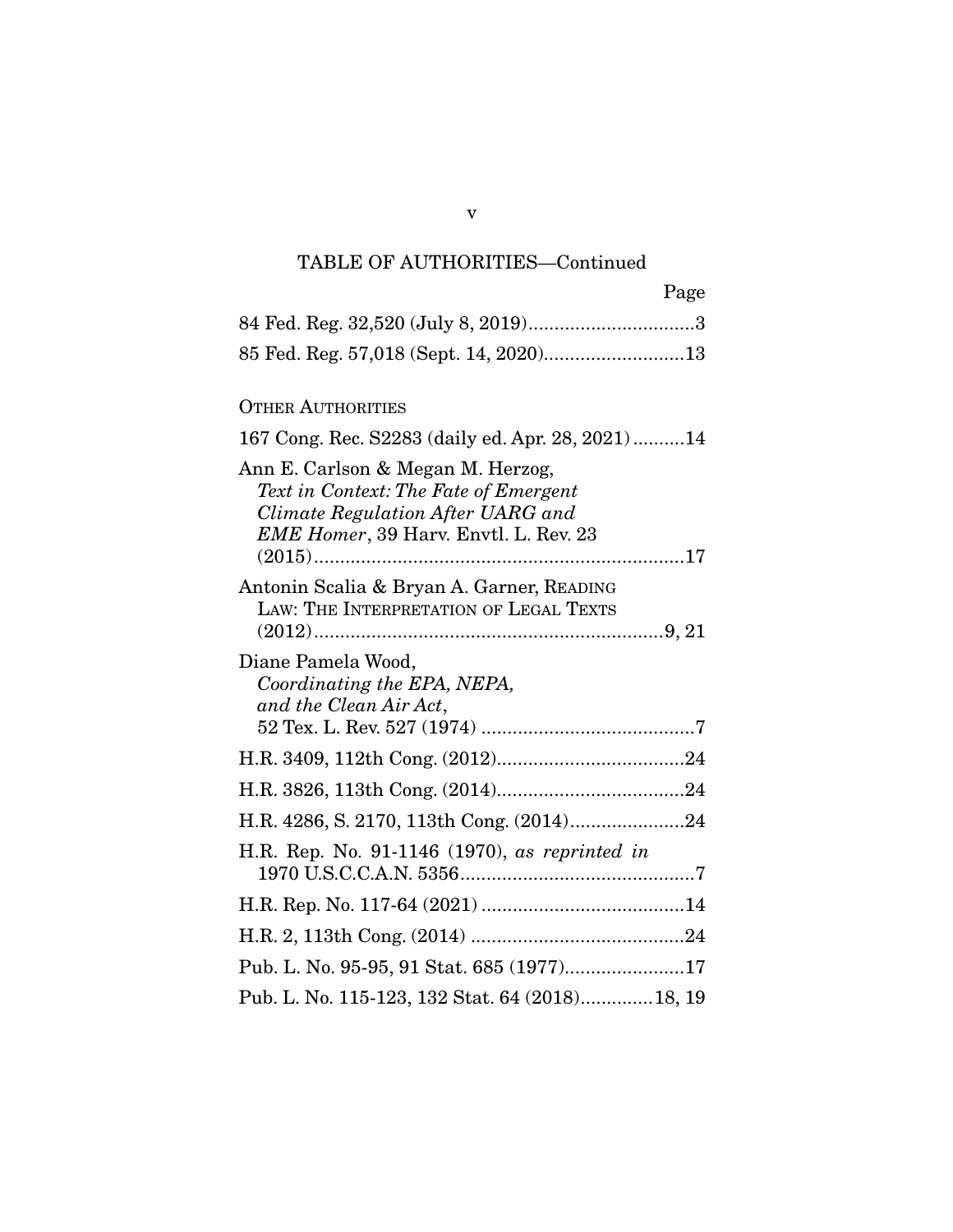# TABLE OF AUTHORITIES—Continued

| Pub. L. No. 116-260, 134 Stat. 2243 (2020) 18, 20                                                                                                                                        |
|------------------------------------------------------------------------------------------------------------------------------------------------------------------------------------------|
|                                                                                                                                                                                          |
| Pub. L. No. 117-58, 135 Stat. 429 (2021) 18, 19                                                                                                                                          |
|                                                                                                                                                                                          |
|                                                                                                                                                                                          |
| S. Amdt. 183 to S. 439, 112th Cong. (2011)24                                                                                                                                             |
| S. Consideration of H.R. Conf. Rep. No. 91-1783,<br>1970 CAA Legis. Hist. at 130 (Dec. 17, 1970)8                                                                                        |
|                                                                                                                                                                                          |
|                                                                                                                                                                                          |
| Sanne H. Knudsen, Regulating Cumulative                                                                                                                                                  |
| The Obama Administration's Clean Power Plan,<br>Republican Members of the Committee on<br>Energy and Commerce, U.S. House of Represent-<br>atives, republicans-energycommerce.house.gov/ |
|                                                                                                                                                                                          |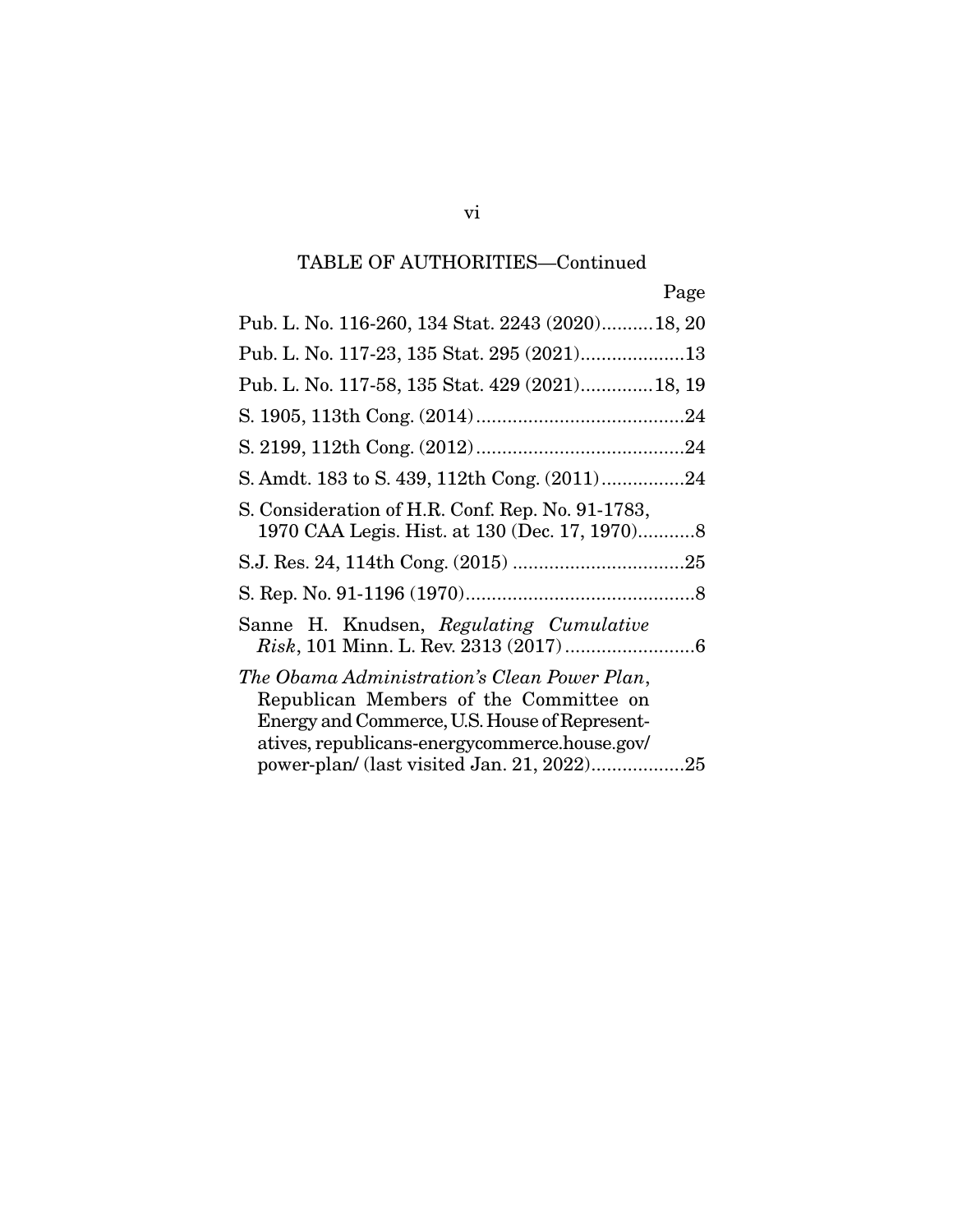#### **INTEREST OF** *AMICI CURIAE*<sup>1</sup>

Amici are 192 currently-elected members of the United States Senate and United States House of Representatives,<sup>2</sup> who support the proper interpretation of the Clean Air Act, 42 U.S.C. §§ 7401–7671q [hereinafter, "the Act" or "CAA"], as conferring broad authority upon the Environmental Protection Agency ("EPA") to regulate emissions of greenhouse gases. Many of the signatories either actively serve on, or have previously served on, committees with jurisdiction over the CAA and/or the EPA.

 Based on their experience as members of Congress, amici understand the importance of relying on the expert judgment of administrative agencies in technical areas where scientific knowledge, regulatory best practices, and market conditions continue to evolve.

 As explained herein, the 1970 Amendments conferred broad regulatory authority on the EPA to devise and implement standards addressing both new and existing sources of air pollution, and did so, in part, through the addition of Section 111(d), 42 U.S.C. § 7411(d). As is relevant here, that provision broadly authorizes the EPA to establish new regulatory

 $1$  In accordance with Supreme Court Rule 37.6, amici curiae state that neither the parties, nor their counsel, had any role in authoring, nor made any monetary contribution to fund the preparation or submission of this brief. All parties, to the extent blanket consent was not already given, were timely notified and consented to the filing of this brief.

 $2 A$  full listing of *amici* appears in the Appendix hereto.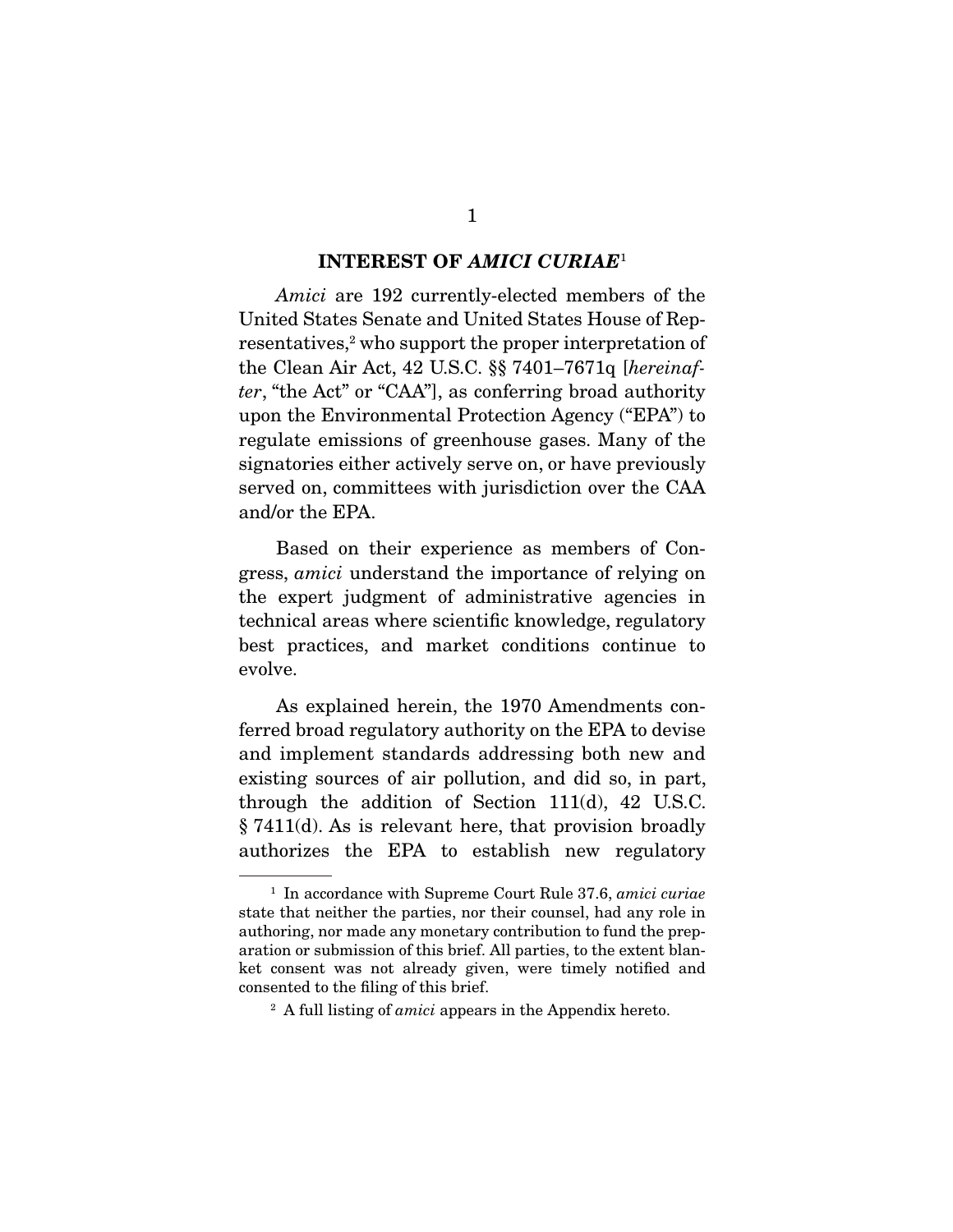"standards of performance" for "any existing sources of air pollution" from stationary sources, for which "air quality criteria have not been issued" pursuant to various other sections in the Act,  $42$  U.S.C.  $\S$  7411(d)(1).

Amici have a strong interest in the proper interpretation of this provision, insofar as it effectuates the intent of Congress to ensure that the scope of EPA's authority under legislation as significant and consequential as the CAA would not be limited to addressing only those pollutants that were known and specifically identified in the enumerated provisions of the 1970 Amendments.

 Accordingly, amici submit this brief to affirm that, consistent with the plain text of Section  $111(d)(1)$ , 42 U.S.C.  $\S 7411(d)(1)$ , that provision was, indeed, intended to confer broad authority on the EPA to regulate and respond to both new and existing air pollutants, as needed to carry out the stated purpose of the CAA.

 Finally, amici further submit this brief to address various arguments raised by other members of Congress as amici in support of Petitioners. See Br. of Amici Curiae 91 Members of Cong. (Dec. 20, 2021).

#### **SUMMARY OF ARGUMENT**

 $\overbrace{\hspace{2.5cm}}^{\bullet}$   $\overbrace{\hspace{2.5cm}}^{\bullet}$ 

 In 2015, to address the air pollution significantly contributing to climate change, the EPA exercised its authority under Section  $111(d)(1)$ ,  $42$  U.S.C. §  $7411(d)(1)$ , to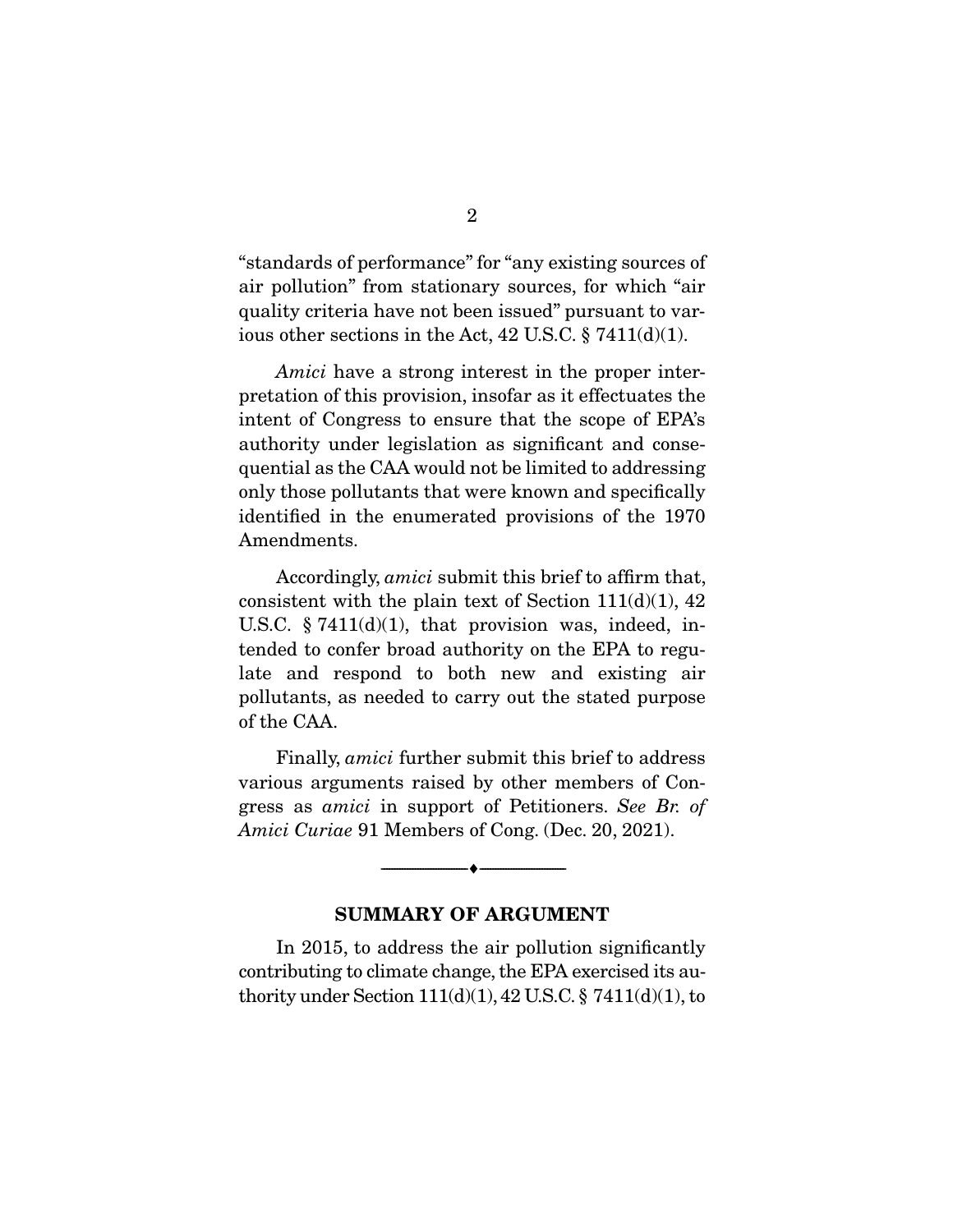issue the Clean Power Plan, see Carbon Pollution Emission Guidelines for Existing Stationary Sources: Electric Utility Generating Units, 80 Fed. Reg. 64,662 (Oct. 23, 2015). The Clean Power Plan was rescinded in 2019, through the implementation of the so-called "ACE Rule," see 84 Fed. Reg. 32,520 (July 8, 2019), which was subsequently vacated by the U.S. Court of Appeals for the D.C. Circuit. See Am. Lung Ass'n v. EPA, 985 F.3d 914 (D.C. Cir. 2021).

 Notwithstanding this complex procedural history, the case that is presently before this Court concerns neither the Clean Power Plan nor the subsequent ACE Rule—but rather, the proper interpretation of a discrete provision in the CAA, and the scope of EPA's authority to implement future regulations thereunder. To that end, it is worth noting, at the outset, that this case raises considerable justiciability issues arising from what appears to be a request for a declaratory judgment on the precise intent of Congress with respect to the scope of authority that it conferred upon the EPA under Section 111(d)(1), 42 U.S.C. § 7411(d)(1). See Non-Governmental Org. and Trade Ass'n Resp'ts Br. 23-31; Fed. Resp'ts Br. 23-31; Amicus Curiae Br. of U.S. Sens. Sheldon Whitehouse, Richard Blumenthal, Bernie Sanders, and Elizabeth Warren at 2-7 (Jan. 24, 2022). While the undersigned members of Congress certainly share these concerns and hereby endorse the view that this case should be dismissed as having been improvidently granted—this brief only seeks to address the merits question before this Court.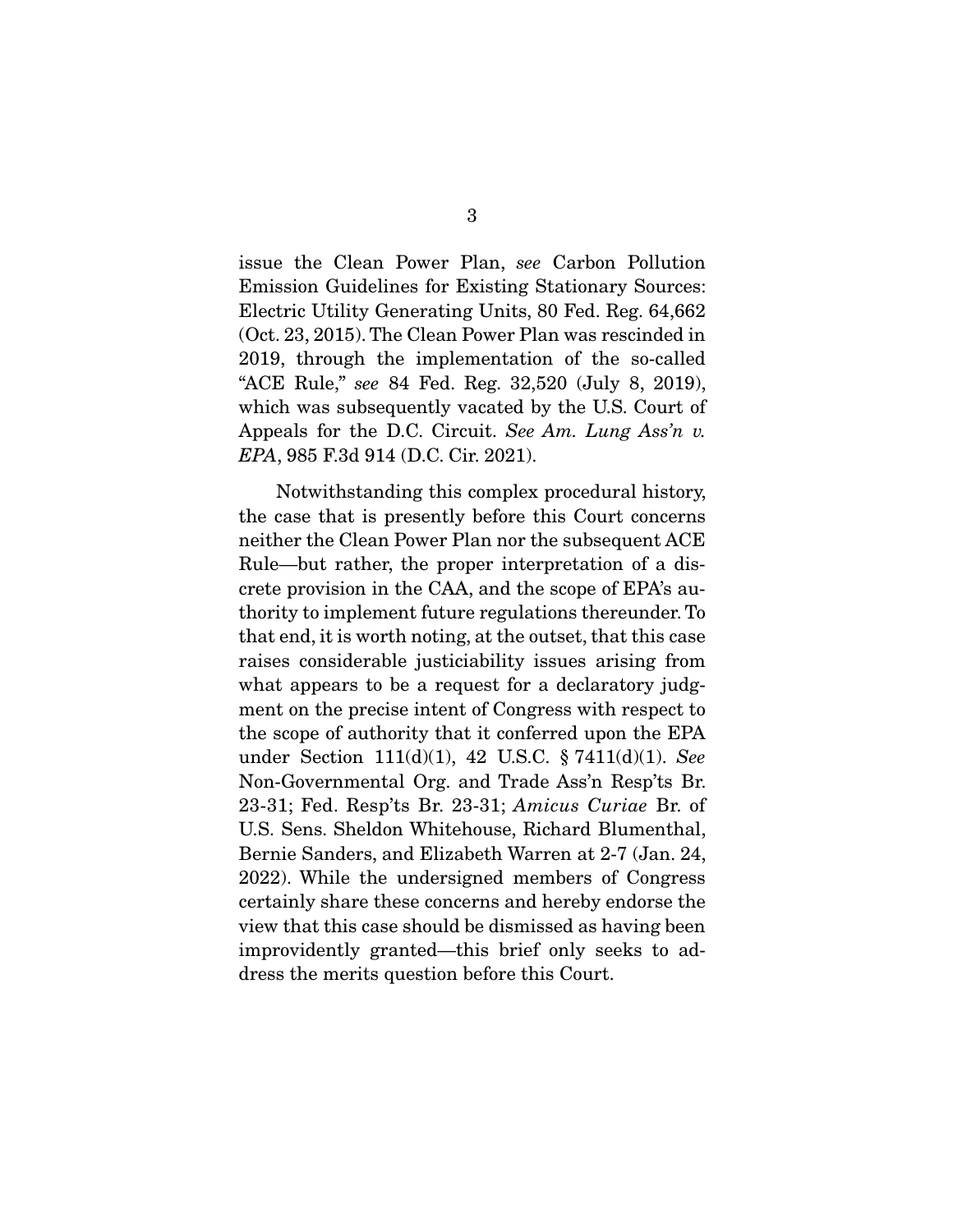The question presented before this Court essentially concerns the scope of EPA's authority to regulate existing sources of air pollution from stationary sources like fossil fuel-fired power plants, as contemplated in Section 111(d)(1), 42 U.S.C. § 7411(d).

 As explained herein, that provision plainly authorizes the EPA to regulate greenhouse gases through what the agency determines to be the best system of emissions limitation, subject to the statutory constraints imposed by Congress. Specifically, the text of Section 111(d)(1), 42 U.S.C. § 7411(d)(1), authorizes the EPA to regulate "any existing sources of air pollution" for which "air quality criteria have not been issued" pursuant to various other sections in the Act, 42 U.S.C.  $§ 7411(d)(1)$ , which plainly encompasses the implementation of regulatory standards for greenhouse gas emissions from stationary sources, such as fossil fuelfired power plants, infra, at 9-12 (section I-A). And as further set forth herein, the only other legislative enactment that has spoken directly to the purpose and effect of this provision to date is a Congressional Disapproval Resolution that expressly refuted the Trump Administration's attempt to advance an artificially narrow reading of Section  $111(d)(1)$ , 42 U.S.C.  $§ 7411(d)(1),$  through a regulation about methane emissions standards, infra 12-14 (section I-B). Moreover, this Court's precedents further establish that Section 111(d), 42 U.S.C. § 7411(d), must be read as broadly authorizing the EPA to address new and evolving air pollution problems, including greenhouse gas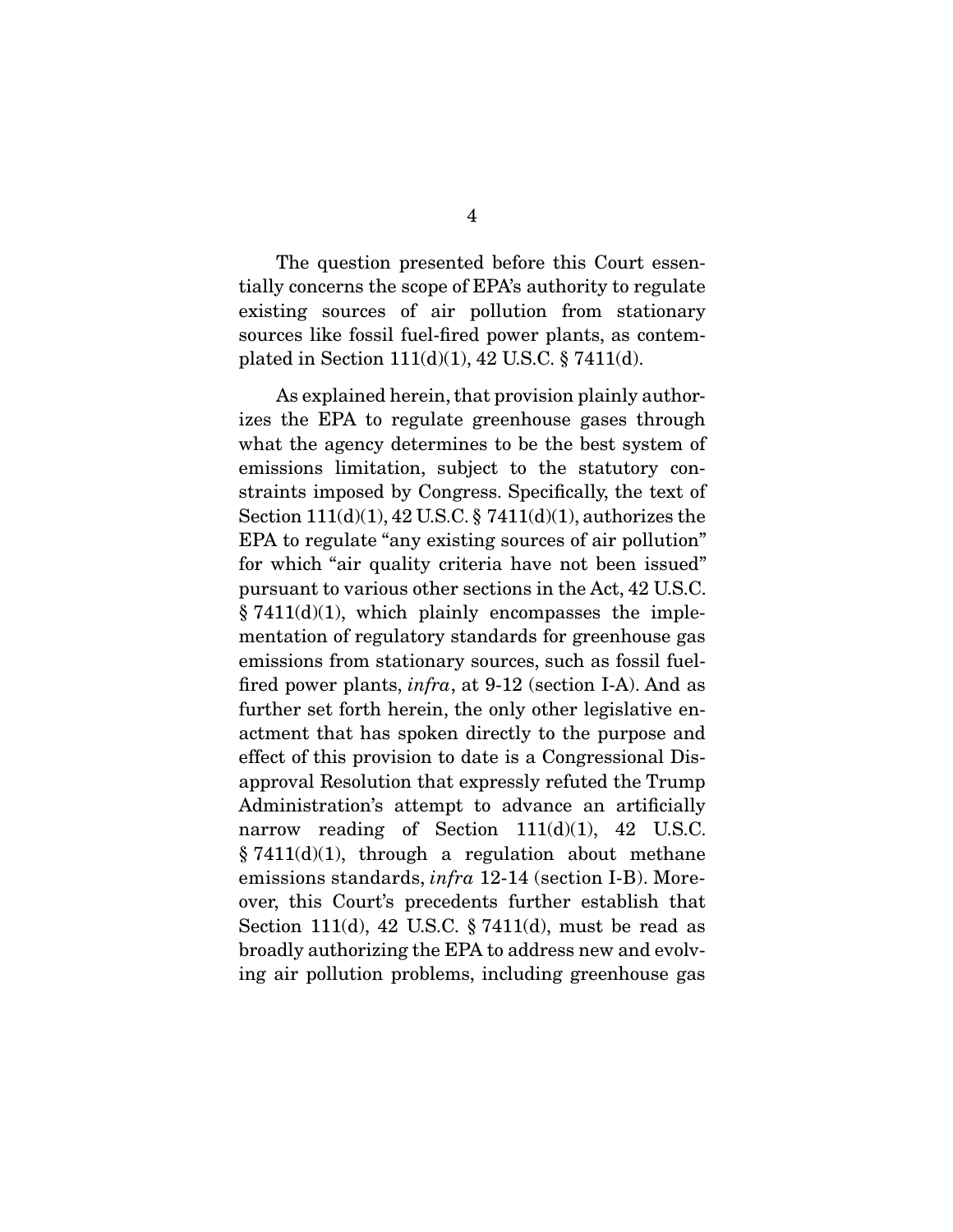emissions from existing stationary sources, *infra* 14-18 (section I-C).

 Contrary to the arguments advanced by the minority of those members of Congress who support the repeal of Section 111(d), 42 U.S.C.  $\S 7411(d)$ , and who filed a brief in support of the Petitioners for that reason—no other subsequent legislative enactments have either expressly or by implication, curtailed the EPA's continuing authority to regulate air pollution from stationary sources under that provision, infra 18-23 (section II).

 Furthermore, to the extent that Petitioners and their supporting amici seek to invoke the major questions doctrine as support for their artificially narrow reading of Section 111(d), 42 U.S.C.  $\S$  7411(d), the legislative history of the CAA and the various unsuccessful efforts by certain members of Congress to repeal or restrict the EPA's broad authority thereunder, further demonstrate the political process has functioned as it should—and that the decisions of elected members of Congress merely reflect the American public's overwhelming support for sound public policy directed towards the regulation of greenhouse gases that significantly contribute to climate change, *infra* 23-26 (section III). Having failed to achieve sufficient support to ratify these changes through the legislative process, Petitioners now turn to this Court, seeking what is fundamentally a legislative and political end, through judicial means. This Court should not reward this attempted end-run around the legislative process.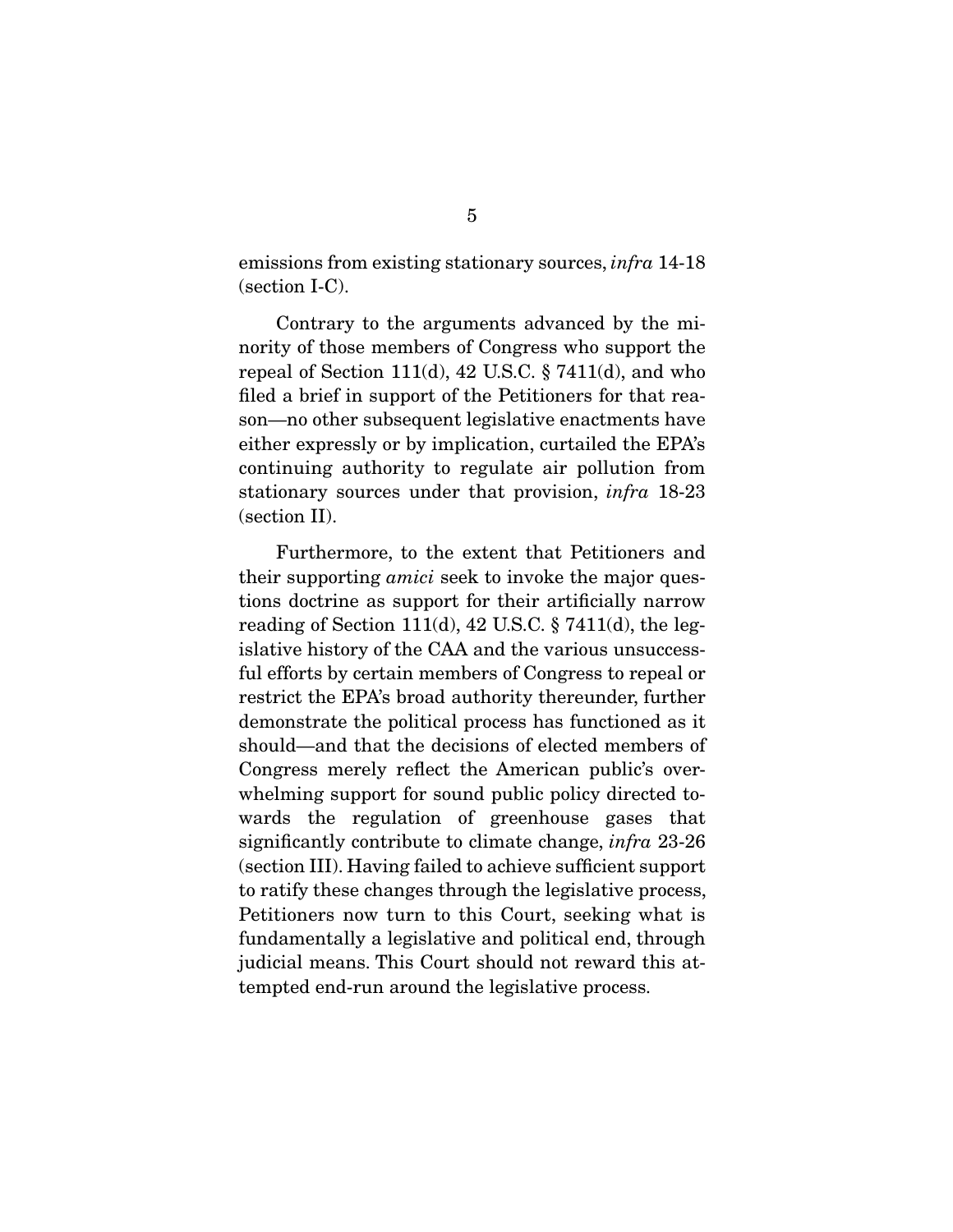For these reasons, this Court should either dismiss this case as having been improvidently granted, or reaffirm, once again, that the text of the CAA plainly authorizes the EPA to regulate greenhouse gas emissions—including those arising from existing stationary sources, such as fossil fuel-fired power plants—as set forth in Section 111(d)(1), 42 U.S.C. § 7411(d)(1).

#### **ARGUMENT**

--------------------------------- ♦ ---------------------------------

# **I. THE CLEAN AIR ACT CONFERS BROAD AUTHORITY ON THE EPA TO REGULATE GREENHOUSE GAS EMISSIONS.**

 The stated purpose of the Clean Air Act is to "protect and enhance the quality of the Nation's air resources so as to promote the public health and welfare and the productive capacity of its population." 42 U.S.C. § 7401(b)(1). This purpose was informed by the Congressional finding in 1963, when the CAA was enacted, that the cumulative effects from "the growth in the amount and complexity of air pollution brought about by urbanization, industrial development, and the increasing use of motor vehicles," had already resulted in "mounting dangers to the public health and welfare." See Sanne H. Knudsen, Regulating Cumulative Risk, 101 Minn. L. Rev. 2313, 2326 (2017) (quoting 42 U.S.C. § 7401(a)(2)).

 The statutory provision that is currently at issue before this Court was added through the 1970 Amendments to the CAA, which sought to "speed up, expand,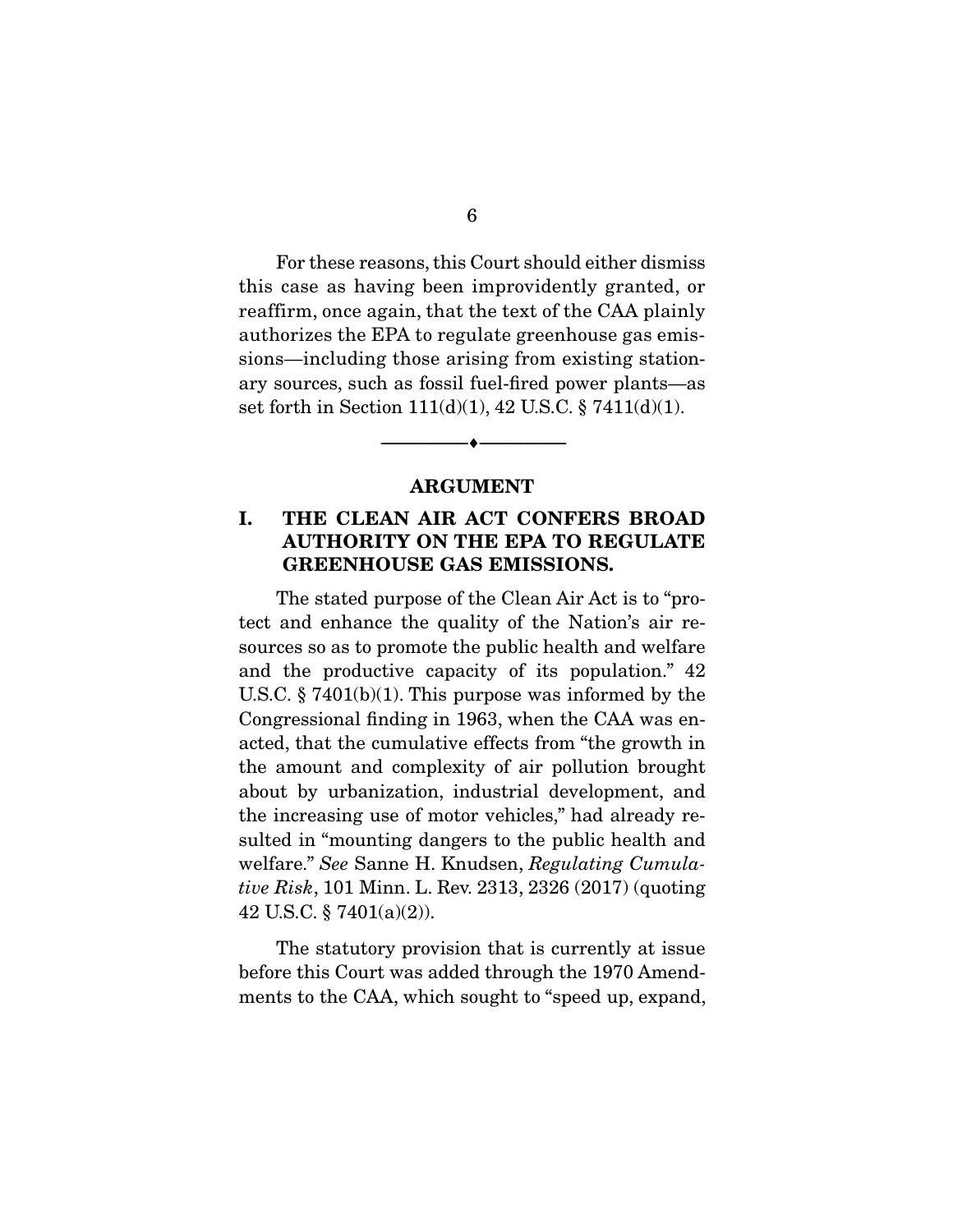and intensify the war against air pollution in the United States." H.R. Rep. No. 91-1146 (1970), as reprinted in 1970 U.S.C.C.A.N. 5356, 5356; see also Union Elec. Co. v. EPA, 427 U.S. 246, 256 (1976) ("the 1970 Amendments to the Clean Air Act were a drastic remedy to what was perceived as a serious and otherwise uncheckable problem of air pollution"); Diane Pamela Wood, Coordinating the EPA, NEPA, and the Clean Air Act, 52 Tex. L. Rev. 527, 551 (1974) (explaining that "Congress intended to expedite all procedures under the Clean Air Act," through the 1970 Amendments). The 1970 Amendments to the CAA conferred broad regulatory authority on the EPA to devise and implement standards addressing both new and existing sources of air pollution, and did so, in part, through the addition of Section 111, 42 U.S.C. § 7411.

As is relevant here, Section  $111(d)(1)$  authorizes the EPA to establish "standards of performance" for air pollution that endangers public health or welfare from existing stationary sources "for which air quality criteria have not been issued,"  $42$  U.S.C.  $\S$   $7411(d)(1)$ , under the CAA provisions covering criteria pollutants (the National Ambient Air Quality Standards Program), id. §§ 7408-7410, and hazard pollutants (the National Emission Standards for Hazardous Air Pollutants program), id. § 7412. See also State Plans for the Control of Certain Pollutants from Existing Facilities, 40 Fed. Reg. 53,340 (Nov. 17, 1975) (explaining that Section 111(d) covers air pollutants that "are (or may be) harmful to public health or welfare but are not or cannot be controlled" under the other programs covering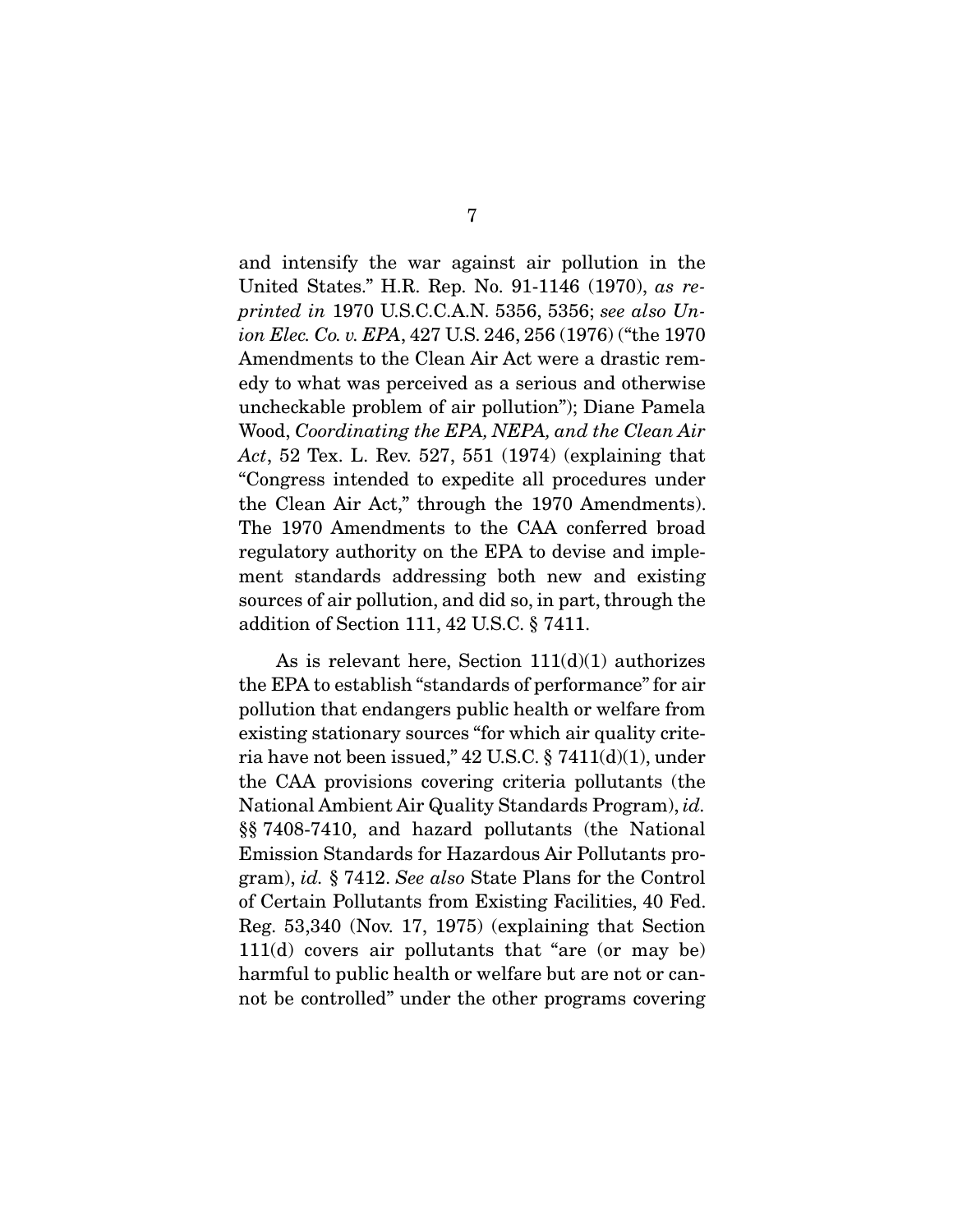standards of performance for existing stationary sources).

 As demonstrated by the legislative history of the 1970 Amendments, these changes were designed to ensure that there would be "no gaps in control activities pertaining to stationary source emissions that pose any significant danger to public health or welfare." S. Rep. No. 91-1196, at 20 (1970); see also id. at 4 ("this bill would extend the Clean Air Act of 1963 as amended in 1965, 1966, and 1967 to provide a much more intensive and comprehensive attack on air pollution"); S. Consideration of H.R. Conf. Rep. No. 91-1783, 1970 CAA Legis. Hist. at 130 (Dec. 17, 1970) (statement of Sen. Ed Muskie) (explaining, as the 1970 CAA Amendment's lead Senate sponsor, that Section 111's "system of emission reduction" language authorizes the EPA to develop standards "based on the latest available control technology, processes, operating methods, and other alternatives").

 Simply put, Section 111(d), 42 U.S.C. § 7411(d), is a critical provision that gives the EPA flexibility to set standards addressing air pollution from existing stationary sources, including new and evolving air pollution threats like greenhouse gas emissions from power plants.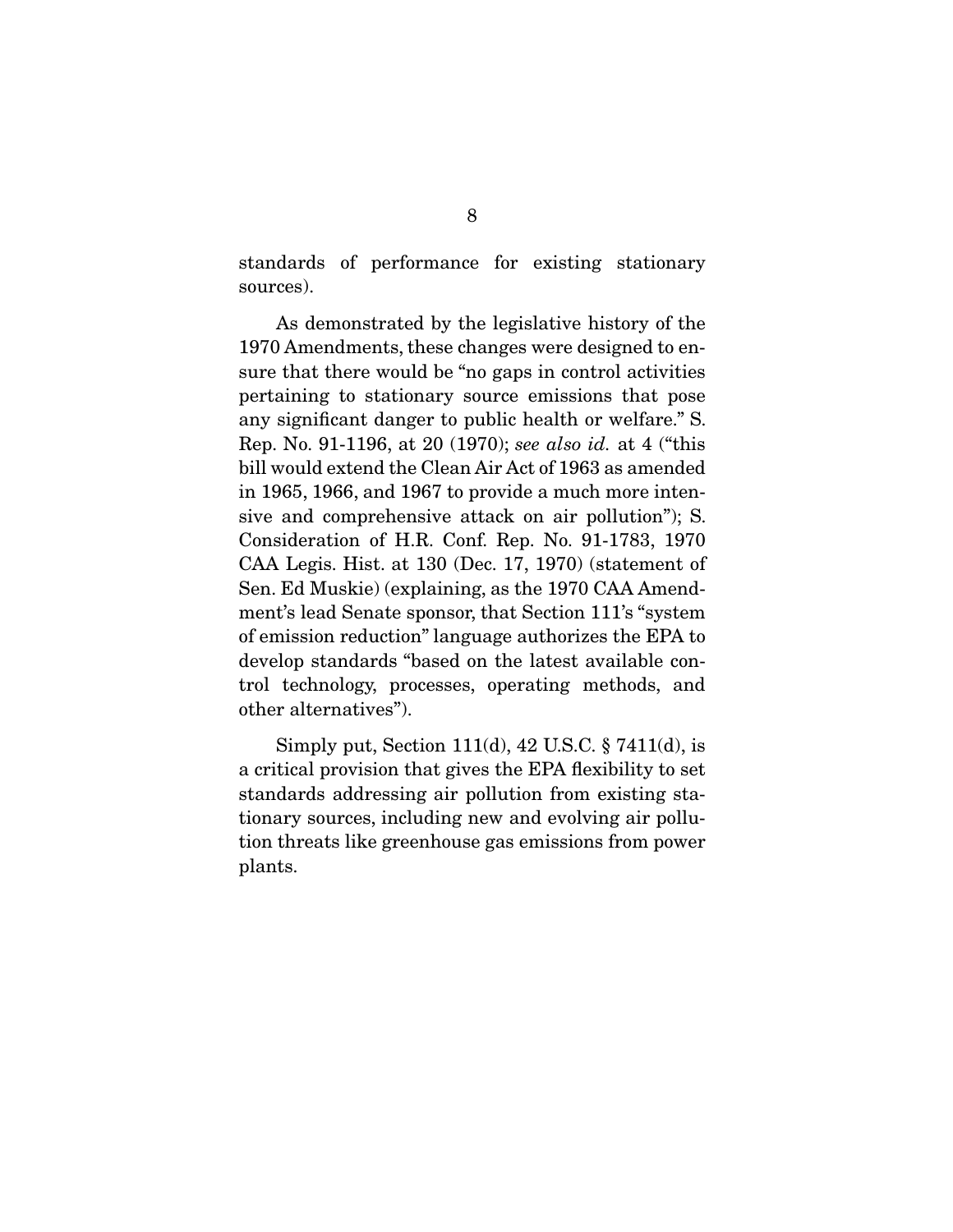# **A. The text of Section 111(d) plainly authorizes the EPA to set standards for air pollution from existing stationary sources, such as greenhouse gas emissions from fossil fuel-fired power plants.**

 Applying this Court's precedents concerning basic principles of statutory interpretation, the precise meaning of Section 111(d), 42 U.S.C. § 7411(d), should initially be guided by the plain text of that provision. See Whitman v. Am. Trucking Ass'ns, 531 U.S. 457, 471 (2001) (Scalia, J.) ("courts may choose only between reasonably available interpretations of a text"); see also Antonin Scalia & Bryan A. Garner, READING LAW: THE INTERPRETATION OF LEGAL TEXTS 16 (2012) ("In their full context, words mean what they conveyed to reasonable people at the time they were written.").

To that end, Section 111(d) provides that:

The Administrator shall prescribe regulations which shall establish a procedure . . . under which each State shall submit . . . a plan which (A) establishes standards of performance for *any existing source for any air pollutant (i) for which air quality criteria have not been issued* or which is not included [in criteria pollutant or hazardous pollutant categories], . . . and (B) provides for the implementation and enforcement of such standards of performance.

42 U.S.C. § 7411(d)(1) (emphasis added).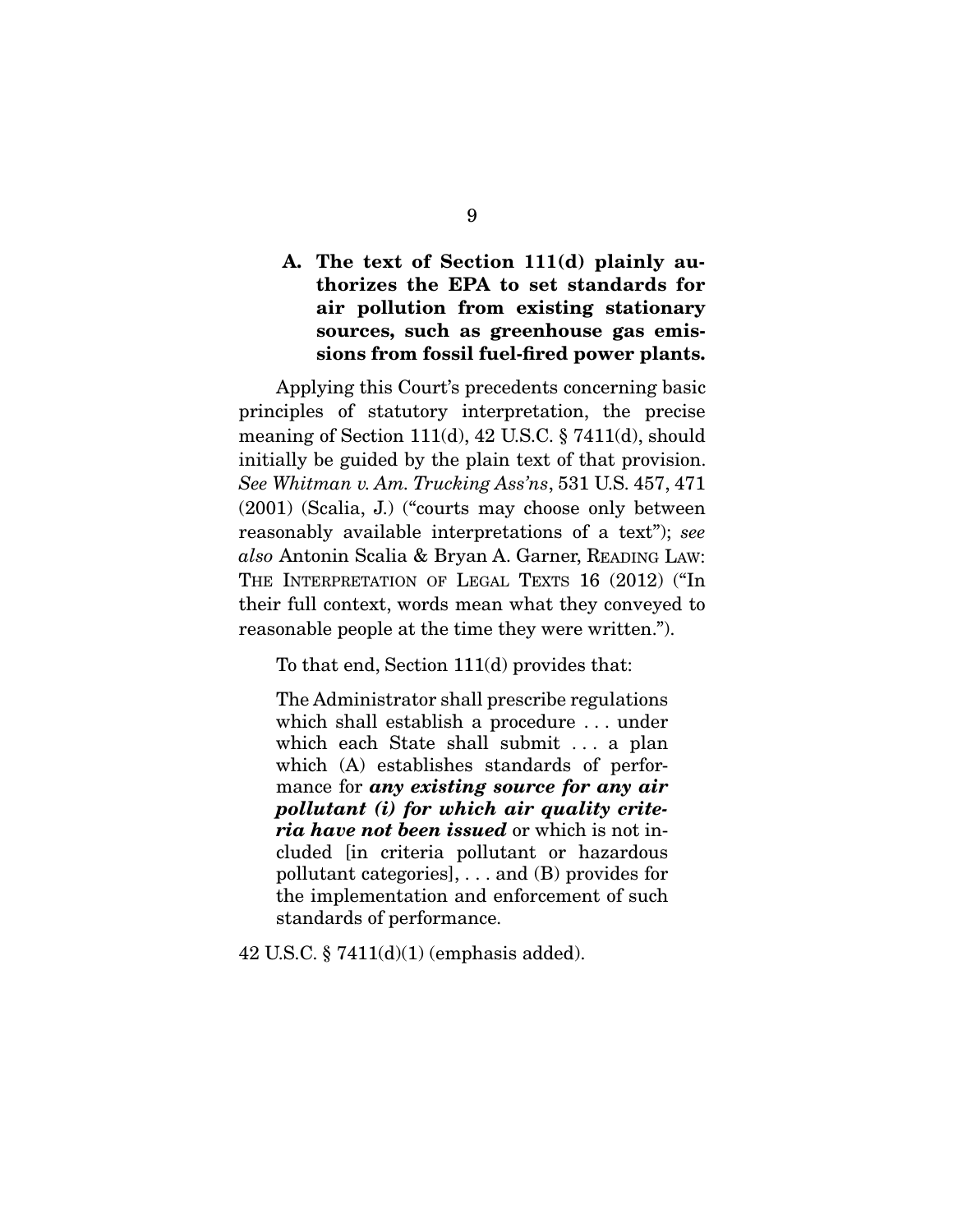The meaning of this provision is further elucidated by the following definitions:

The term "**standard of performance**" means a standard for emissions of air pollutants which reflects the degree of emission limitation achievable through the application of the best system of emission reduction which . . . the Administrator determines has been adequately demonstrated.

The term "**new source**" means any stationary source, the construction or modification of which is commenced after the publication of regulations . . . prescribing a standard of performance under this section which will be applicable to such source.

The term "**stationary source**" means any building, structure, facility, or installation which emits or may emit any air pollutant . . .

. . .

The term "**existing source**" means any stationary source other than a new source.

Id. § 7411(a)(1)-(3), (6) (emphasis added).

 This text does not demonstrate ambiguity or uncertainty. Rather, these definitions, read in combination with the text of Section 111(d) itself, explicitly confer expansive authority on the Administrator of the EPA to "establish[] ... standards of performance for any existing source for any air pollutant" from a stationary source, for which other applicable "air quality criteria have not been issued." Id. § 7411(d)(1); cf. Ali v. Fed. Bureau of Prisons, 552 U.S. 214, 219 (2008)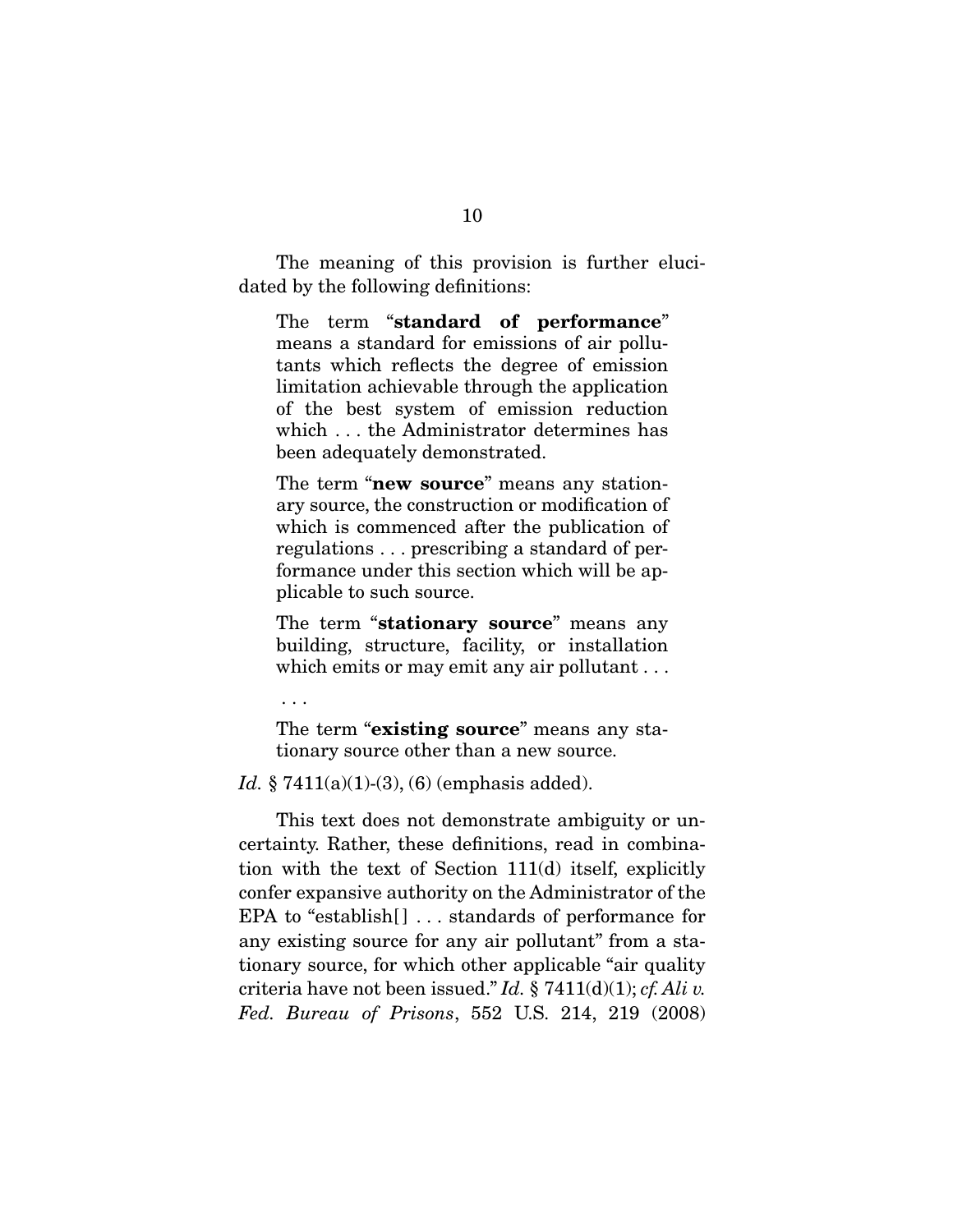(Thomas, J.) ("We have previously noted that '[r]ead naturally, the word "any" has an expansive meaning, that is, "one or some indiscriminately of whatever kind."" (alteration in original) (quoting United States v. Gonzales, 520 U.S. 1, 5 (1997))).

 Petitioners and their amici may disagree with the policy wisdom of Congress's decision in 1970 to write Section 111(d), 42 U.S.C.  $\S 7411(d)$ , broadly, or the EPA's decisions in 2015 about how to use it when promulgating the Clean Power Plan, or even how they speculate it may be used in the future. But those disagreements do not transform the clear into the ambiguous. " '[T]he fact that [a statute] has been applied in situations not expressly anticipated' . . . does not demonstrate ambiguity; instead, it simply 'demonstrates [the] breadth' of a legislative command." Bostock v. Clayton Cty., Ga., \_\_\_ U.S. \_\_\_, 140 S. Ct. 1731, 1749 (2020) (Gorsuch, J.) (quoting Sedima, S.P.R.L. v. Imrex Co., 473 U.S. 479, 499 (1985)). Section 111(d), 42 U.S.C. § 7411(d), "means what it says" and "[t]here is no basis in the text for limiting" it according to the policy preferences of Petitioners and their amici. Gonzales, 520 U.S. at 5; see also Chamber of Com. of U.S. v. Whiting, 563 U.S. 582, 599 (2011) (Roberts, C.J.) (rejecting narrow textual interpretation where "no such limit is remotely discernible in the statutory text").

 Petitioners and their amici's attempt to breathe ambiguity into the unambiguous is not persuasive. Nor is their invocation of the major questions doctrine. The major questions, or so-called "no-elephants-inmouseholes cannon," Bostock, 140 S.Ct. at 1753,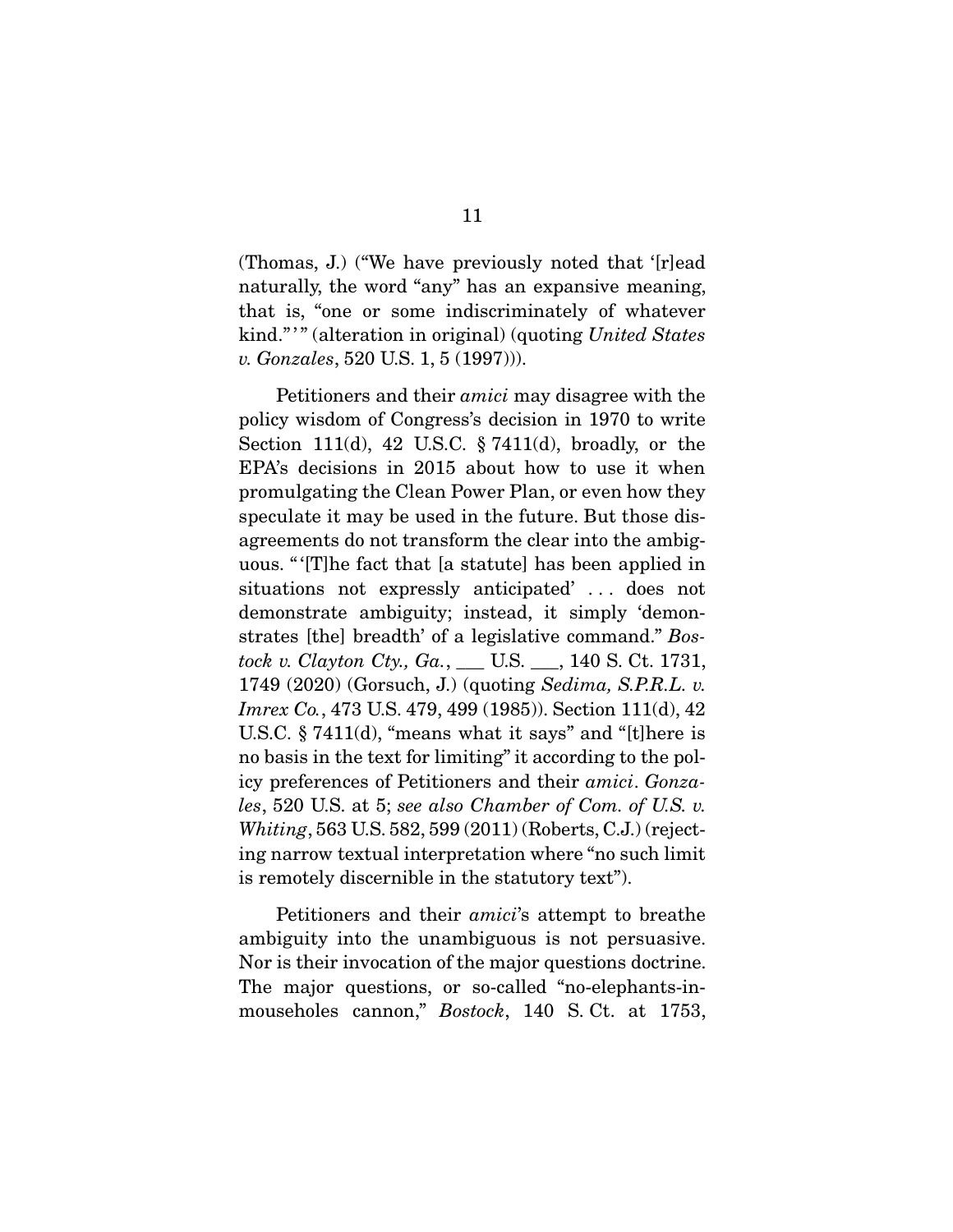"recognizes that Congress 'does not alter the fundamental details of a regulatory scheme in vague terms or ancillary provisions.'" Id. (quoting Whitman, 531 U.S. at 468). But Section 111(d), 42 U.S.C. § 7411(d), is neither vague nor ancillary. It is a core part of the regulatory scheme concerning air pollution from stationary structures. In other words, the EPA's authority under Section 111(d) may well be "an elephant. But where's the mousehole?" Bostock, 140 S. Ct. at 1753.<sup>3</sup>

# **B. Congress recently reaffirmed its intent to confer such authority on the EPA under Section 111(d) of the Clean Air Act.**

 The only other legislative enactment that speaks directly to the scope of Section 111(d), 42 U.S.C. § 7411(d), is the Joint Resolution Providing for Congressional Disapproval under Chapter 8 of Title 5,

<sup>&</sup>lt;sup>3</sup> Amici respectfully submit that the major questions doctrine is inapplicable in this case for several reasons. First, as explained above, there is no need to consider the major questions doctrine when the statutory text is unambiguous, as it is here. See Mass. v. EPA, 549 U.S. 497, 529 (2007) (explaining the CAA is "unambiguous" and broadly defines "any air pollutant" to include greenhouse gas emissions). Second, no agency decision "of such economic and political significance" would implicate the major questions doctrine because the Clean Power Plan has been rescinded. FDA v. Brown & Williamson Tobacco Corp., 529 U.S. 120, 133 (2000). Third, there is no "backdrop of the [agency's] consistent and repeated statements that it lacked authority under the [authorizing statute]" that might support a narrower textual interpretation. Id. at 144; see also Mass., 549 U.S. at 530-32 (distinguishing application of major questions doctrine to Food, Drug & Cosmetic Act in Brown & Williamson from application to CAA in case at bar).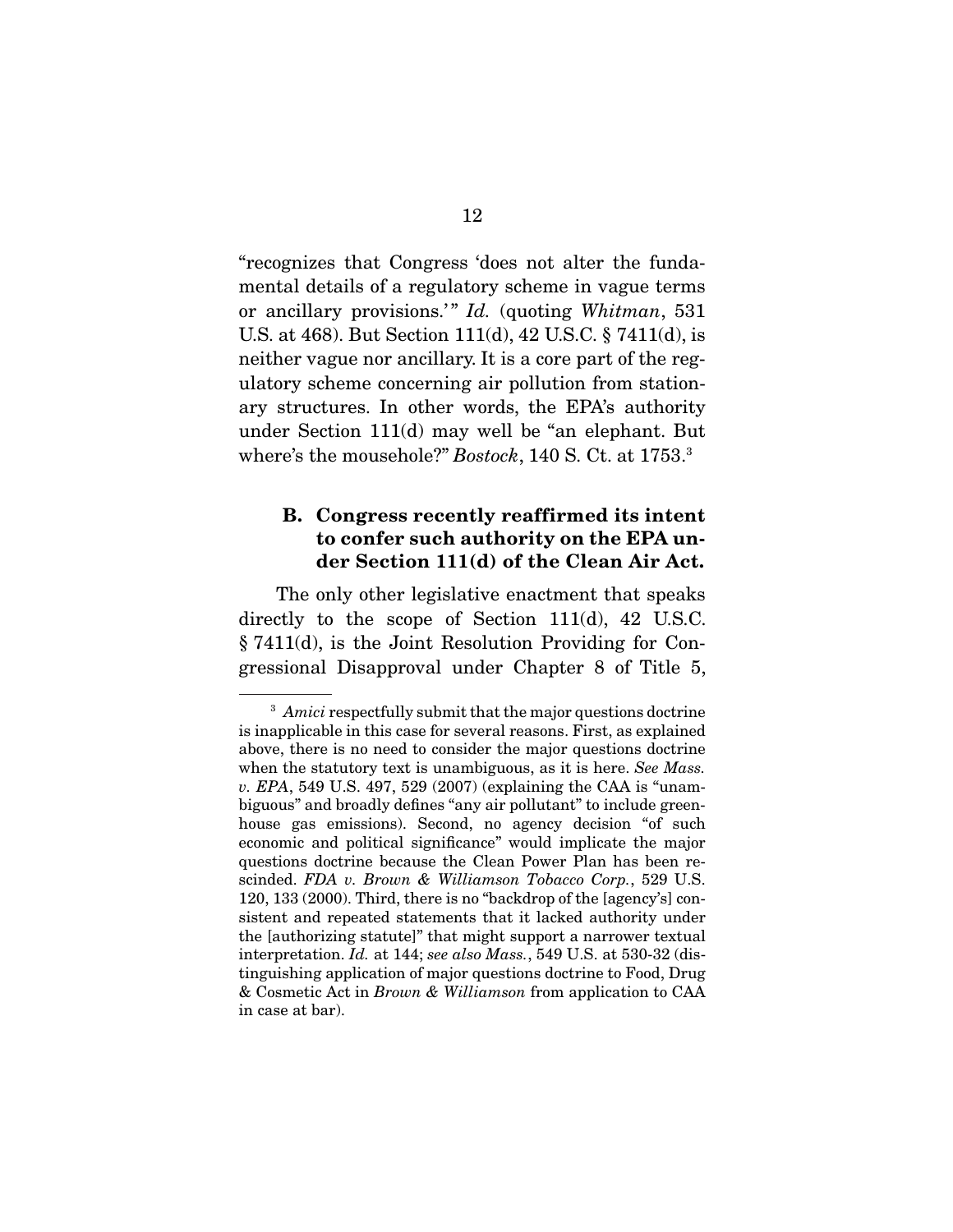United States Code, of the Rule Submitted by the Environmental Protection Agency relating to "Oil and Natural Gas Sector: Emission Standards for New, Reconstructed, and Modified Sources Review," Pub. L. No. 117-23, 135 Stat. 295 (2021) [hereinafter, the "Congressional Disapproval Resolution"]. The Congressional Disapproval Resolution further reinforces that Section 111(d), 42 U.S.C.  $\S 7411(d)$ , conferred broad statutory authority on the EPA to regulate greenhouse gases from existing stationary sources.

 On June 30, 2021, the President signed into law this joint resolution of Congress, adopted by a bipartisan vote pursuant to the Congressional Review Act, disapproving a 2020 regulation promulgated by the EPA. See Oil and Natural Gas Sector: Emission Standards for New, Reconstructed and Modified Sources Review, 85 Fed. Reg. 57,018 (Sept. 14, 2020) [hereinafter, the "Methane Rescission Rule"]. The Methane Rescission Rule, among other things, concluded that "EPA is not authorized to promulgate CAA section 111(d) guidelines for existing sources" of methane. Methane Rescission Rule, 85 Fed. Reg. at 57,033. A regulation for which Congress adopts a resolution of disapproval under the Congressional Review Act "shall be treated as though such rule had never taken effect."  $5 \text{ U.S.C. } \S 801 \text{ (f)} \text{ (2)}.$ 

 Through the Congressional Disapproval Resolution, Congress expressly rebuked the artificially narrow and incorrect interpretation of the EPA's authority under Section 111(d), 42 U.S.C. § 7411(d), that Petitioners now seek to advance in this case. To the extent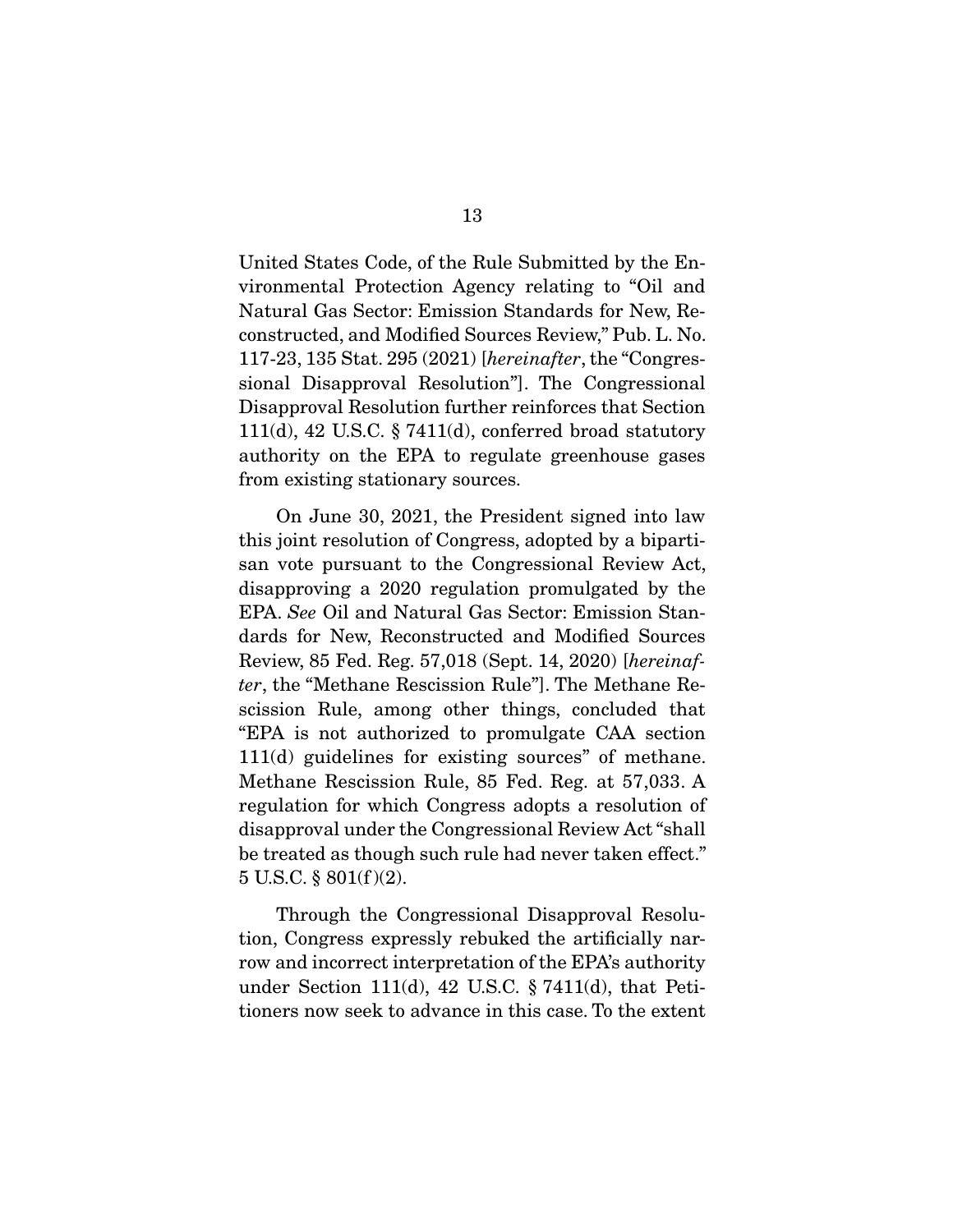there is any doubt about the intended purpose of the Congressional Disapproval Resolution, the legislative history confirms that it was enacted to, *inter alia*, clarify the "EPA's statutory obligation to regulate existing oil and gas sources under Section  $111(d)$ ...." H.R. Rep. No. 117–64, at 4 (2021); see also 167 Cong. Rec. S2283 (daily ed. Apr. 28, 2021) (joint statement of Sens. Charles Schumer, Tom Carper, Martin Heinrich, Angus King, Edward Markey) ("In rejecting the methane rescission rule's misguided legal interpretations, the resolution clarifies our intent that EPA should regulate methane and other pollution emissions from all oil and gas sources, including production, processing, transmission, and storage segments under authority of section 111 of the Clean Air Act."); id. ("In addition, we intend that section 111 of the Clean Air Act obligates and provides EPA with the legal authority to regulate existing sources of methane emissions in all of these segments.").

 In sum, through the Congressional Disapproval Resolution, Congress spoke again to affirm that Section 111's scope includes authority for the EPA to regulate greenhouse gas emissions from stationary sources.

# **C. This Court's precedents further confirm the EPA's authority to regulate greenhouse gases pursuant to the Clean Air Act.**

 This Court's precedents further confirm that Section 111(d), 42 U.S.C.  $\S 7411(d)$ , must be read as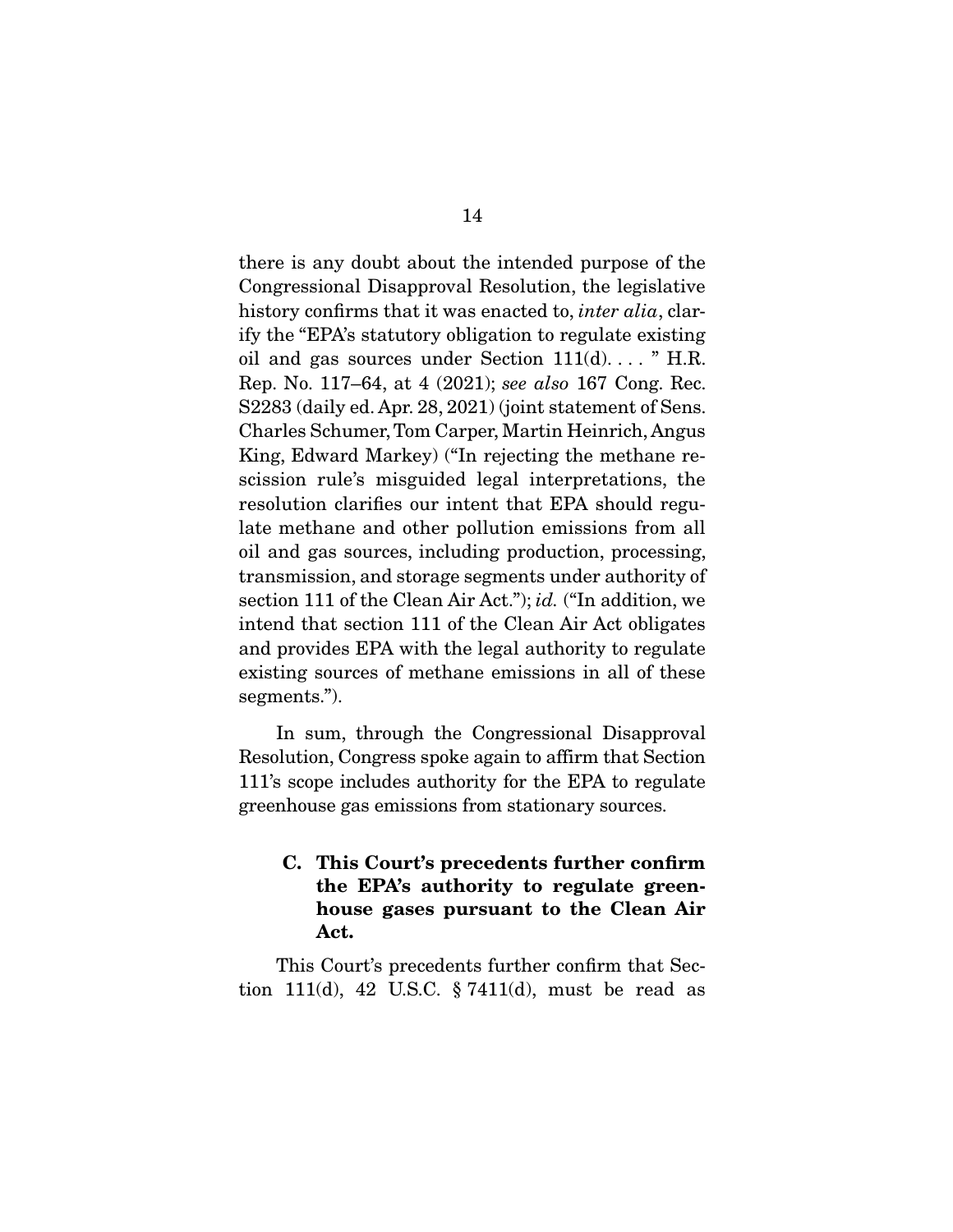broadly authorizing the EPA to address new and evolving air pollution problems, including greenhouse gas emissions from existing stationary sources. Indeed, this Court has repeatedly affirmed the scope of the EPA's authority to regulate greenhouse gases pursuant to its authorities under the CAA. See, e.g., Util. Air Regulatory Grp. v. EPA, 573 U.S. 302 (2014) [hereinafter, "UARG"]; Am. Elec. Power Co. v. Conn., 564 U.S. 410 (2011) [hereinafter, "AEP"]; Mass., 549 U.S. 497.

 This Court first recognized that the CAA authorizes EPA to regulate greenhouse gases in Massachusetts v. EPA, which held that the use of the phrase "air pollutant," as used in 42 U.S.C.  $\S 7521(a)(1)$ , "unquestionably" and "unambiguous[ly]" encompasses greenhouse gases, which Congress specifically sought to address through its passage of the 1970 Amendments. Mass., 549 U.S. at 506, 529 n.26, 532. This Court further explained that the CAA uses broad language to "confer the flexibility necessary to forestall . . . obsolescence." Id. at 532 (observing that "without regulatory flexibility, changing circumstances and scientific developments would soon render the [CAA] obsolete").

 In AEP, the scope of the EPA's authority to regulate greenhouse gas emissions under the CAA was again before this Court. 564 U.S. 410. This Court explained that "Congress [had] delegated to EPA the decision [of ] whether and how to regulate carbon-dioxide emissions from powerplants" under the CAA, *id.* at 426, and acknowledged the common-sense rationale for doing so. As this Court further explained: "[t]he appropriate amount of regulation in any particular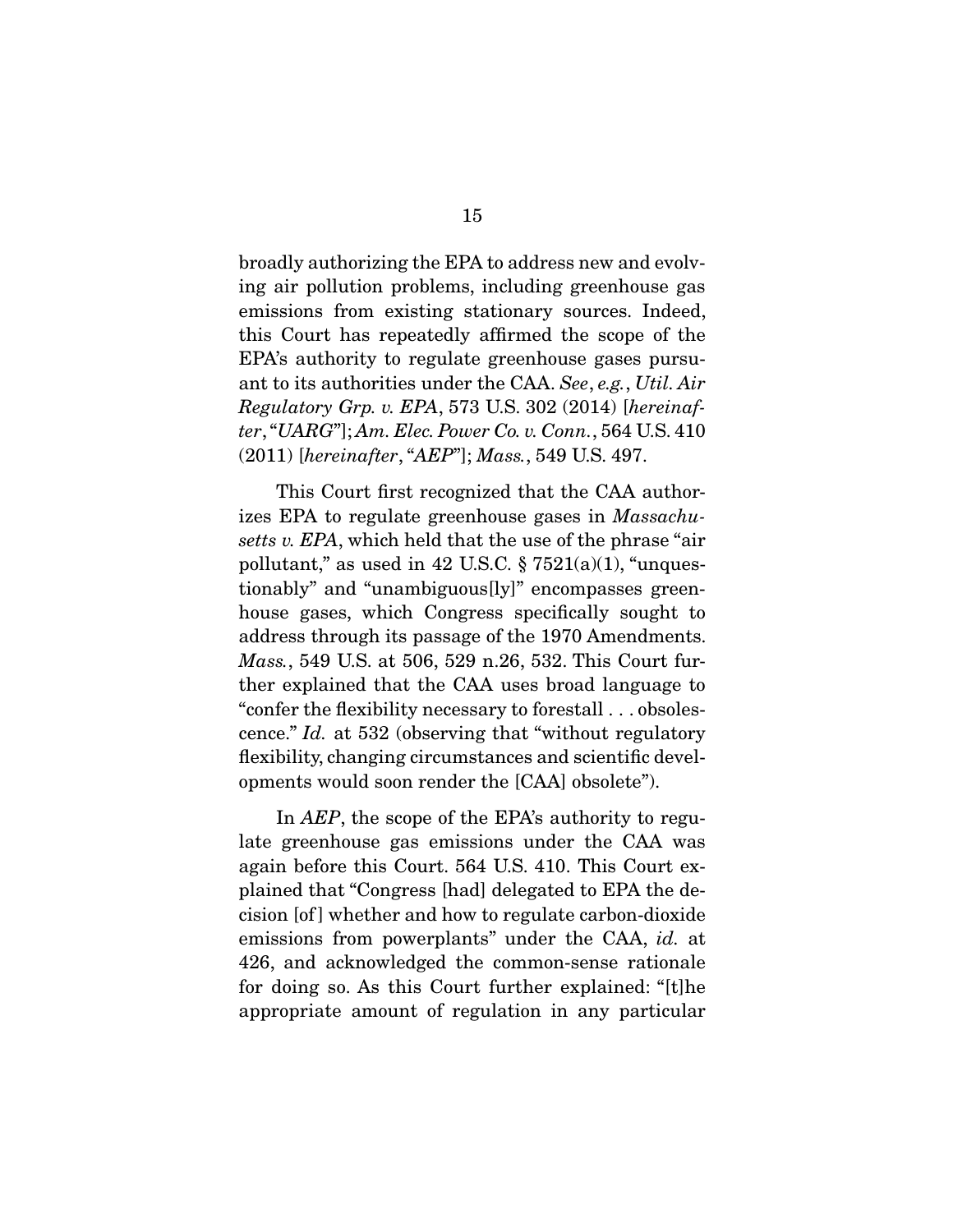greenhouse gas-producing sector cannot be prescribed in a vacuum: As with other questions of national or international policy, informed assessment of competing interests is required," and "[t]he Clean Air Act entrusts such complex balancing to EPA in the first instance, in combination with state regulators." Id. at 427; see also id. at 428 ("It is altogether fitting that Congress designated an expert agency, here, EPA, as best suited to serve as primary regulator of greenhouse gas emissions."). Moreover, this Court's decision in AEP pointed specifically to Section 111, 42 U.S.C. § 7411, as a provision that "speaks directly to emissions of carbon dioxide from  $\ldots$  [power] plants." Id. at 424.

 Finally, in UARG, this Court again confirmed that Massachusetts v. EPA is settled law. In validating the EPA's interpretation of the CAA to require that certain standards apply to greenhouse gases emitted from socalled "anyway" sources—facilities otherwise subject to a specific type of review and permitting—seven members of this Court rejected petitioners' "urge[s]" that the Court disallow the EPA from ever requiring certain pollution control methods for greenhouse gases. See UARG, 573 U.S. at 329, 331-32. This Court reaffirmed the EPA's authority to interpret the CAA's provisions as applying to greenhouse gas emissions from stationary sources. See id. at 334 (holding that "EPA may . . . continue to treat greenhouse gases as a 'pollutant subject to regulation under this chapter [of the CAA]' for" stationary sources of greenhouse gases that were already subject to relevant CAA program regulations).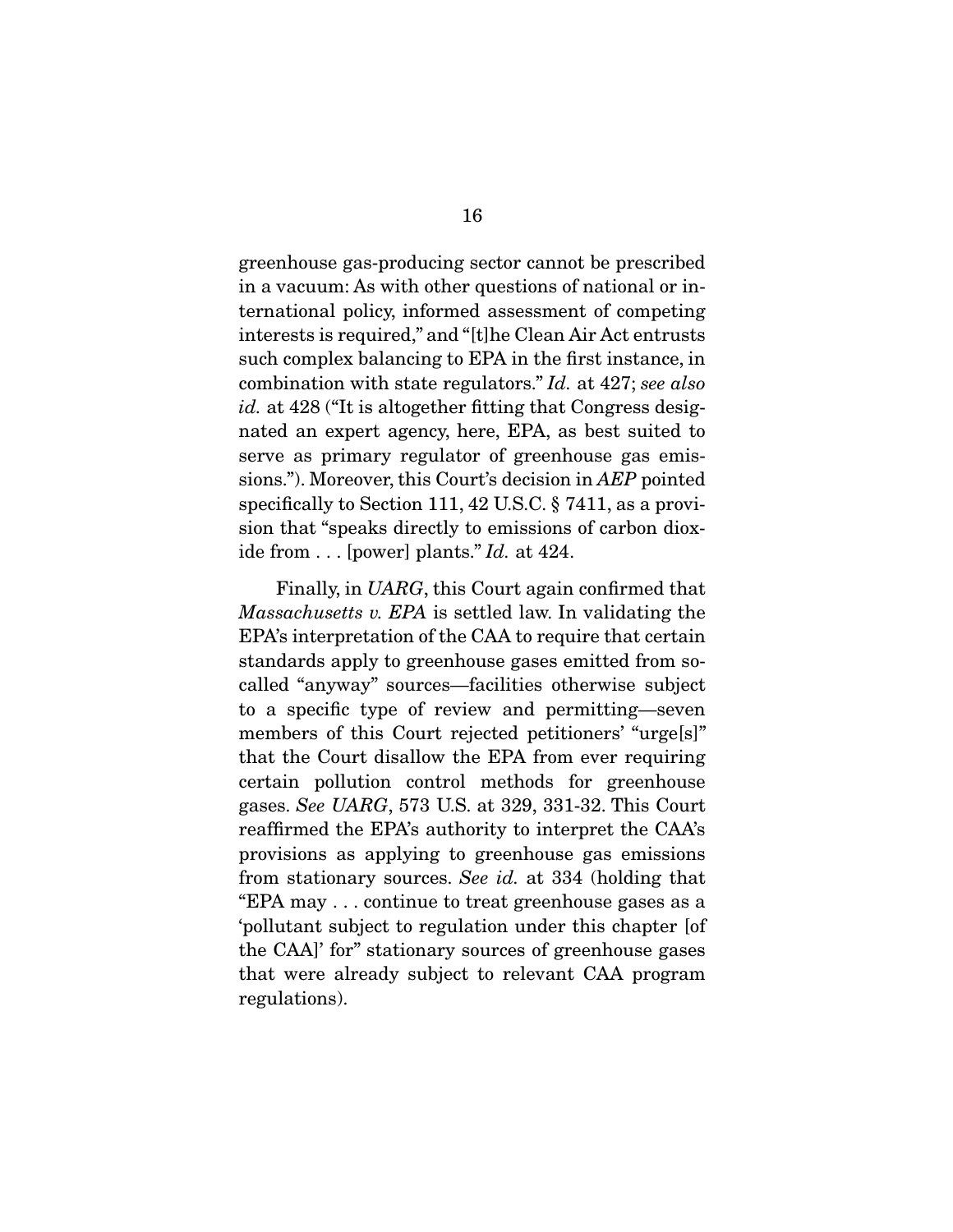Here, as in UARG, "[w]e are not talking about extending EPA jurisdiction over millions of previously unregulated entities, but [rather,] about . . . the demands EPA (or a state permitting authority) can make of entities already subject to its regulation." UARG, 573 U.S. at  $332$ ;<sup>4</sup> see also Ann E. Carlson & Megan M. Herzog, Text in Context: The Fate of Emergent Climate Regulation After UARG and EME Homer, 39 Harv. Envtl. L. Rev. 23, 33 (2015) ("Section 111(d) contains broad grants of authority. . . . Moreover, adding a layer of regulation to the power sector is far from a significant expansion of regulatory authority into a previously unregulated sector of the economy, as was at

 $4$  To the extent that UARG separately held that the EPA had exceeded its statutory authority by interpreting the CAA as imposing "the PSD and Title V permitting requirements . . . to all stationary sources with the potential to emit greenhouse gases in excess of the statutory thresholds . . . ," UARG, 573 U.S. at 310, amici note that: (1) neither the PSD nor Title V programs are implicated by the ACE Rule (nor, to the extent it is even at issue, the Clean Power Plan); and (2) in this case, Section 111 applies only to categories of stationary sources the EPA determines "cause[ ], or contribute[ ] significantly to, air pollution which may reasonably be anticipated to endanger public health or welfare." 42 U.S.C. § 7411(b). "Source categories," including power plants, have been subject to regulation (and related litigation) under the CAA—and Section 111 in particular—for decades. See, e.g., Sierra Club v. Costle, 657 F.2d 298, 318 (D.C. Cir. 1981); Olijato Chapter of Navajo Tribe v. Train, 515 F.2d 654, 656-57 (D.C. Cir. 1975), superseded by statute on other grounds, Pub. L. No. 95-95, § 305(c)(3), 91 Stat. 685 (1977); cf. UARG, 573 U.S. at 328 (noting that the PSD and Title V programs, as the EPA read the CAA at the time, would create "newfound authority to regulate millions of small sources").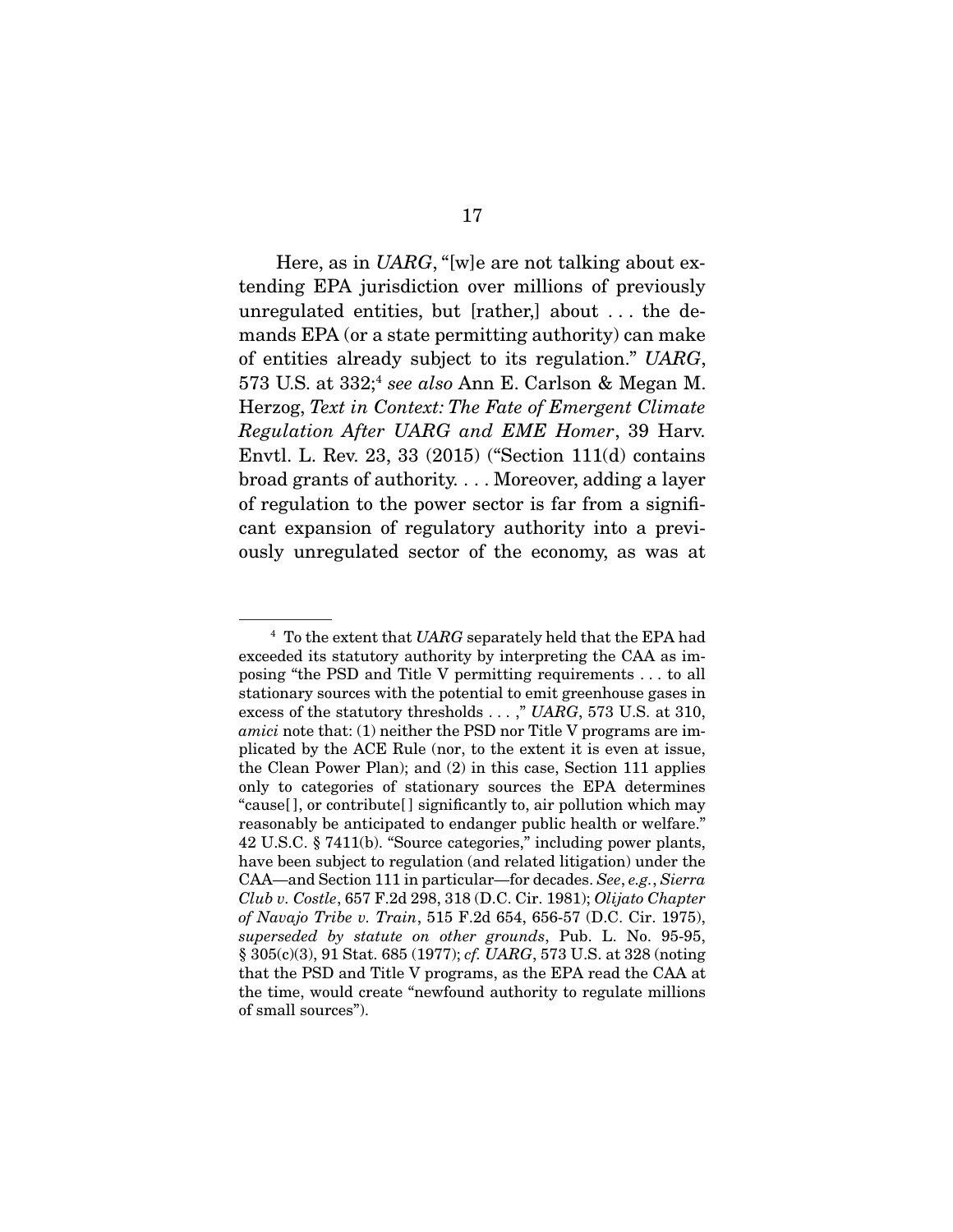issue in UARG. . . . Power plants have been subjects of CAA regulation since the CAA's inception.").

 Accordingly, Petitioners' artificially narrow reading of Section 111(d), 42 U.S.C.  $\S 7411(d)$ , is not only belied by the plain text of the statute but is also irreconcilable with this Court's prior precedents.

# **II. SUBSEQUENT LEGISLATIVE ENACTMENTS HAVE ONLY REINFORCED THE BROAD REGULATORY AUTHORITY ORIGINALLY CONFERRED ON THE EPA THROUGH THE CLEAN AIR ACT.**

 The 91 members of Congress that support Petitioners in this case seek to suggest that the passage of subsequent legislation on greenhouse gas emissions somehow evinces the intent of Congress to weaken or implicitly repeal the EPA's scope of authority under Section 111(d), 42 U.S.C. § 7411(d). See 91 Members Br. at 13-19.

 Specifically, those members point to the FUTURE Act of 2018, Pub. L. No. 115-123, 132 Stat. 64, 162–68 (2018), the Consolidated Appropriations Act of 2021, Pub. L. No. 116-260, 134 Stat. 2243 (2021), and the Infrastructure Investment and Jobs Act of 2021, Pub. L. No. 117-58, 135 Stat. 429 (2021),<sup>5</sup> as examples of

<sup>&</sup>lt;sup>5</sup> Among other provisions, the Infrastructure Investment and Jobs Act made substantial investments that could have an enormous influence on the mix and environmental impact of power generation sources in the United States. See Pub. L. No. 117-58, § 40323 (\$6 billion for nuclear power plant operations); (2)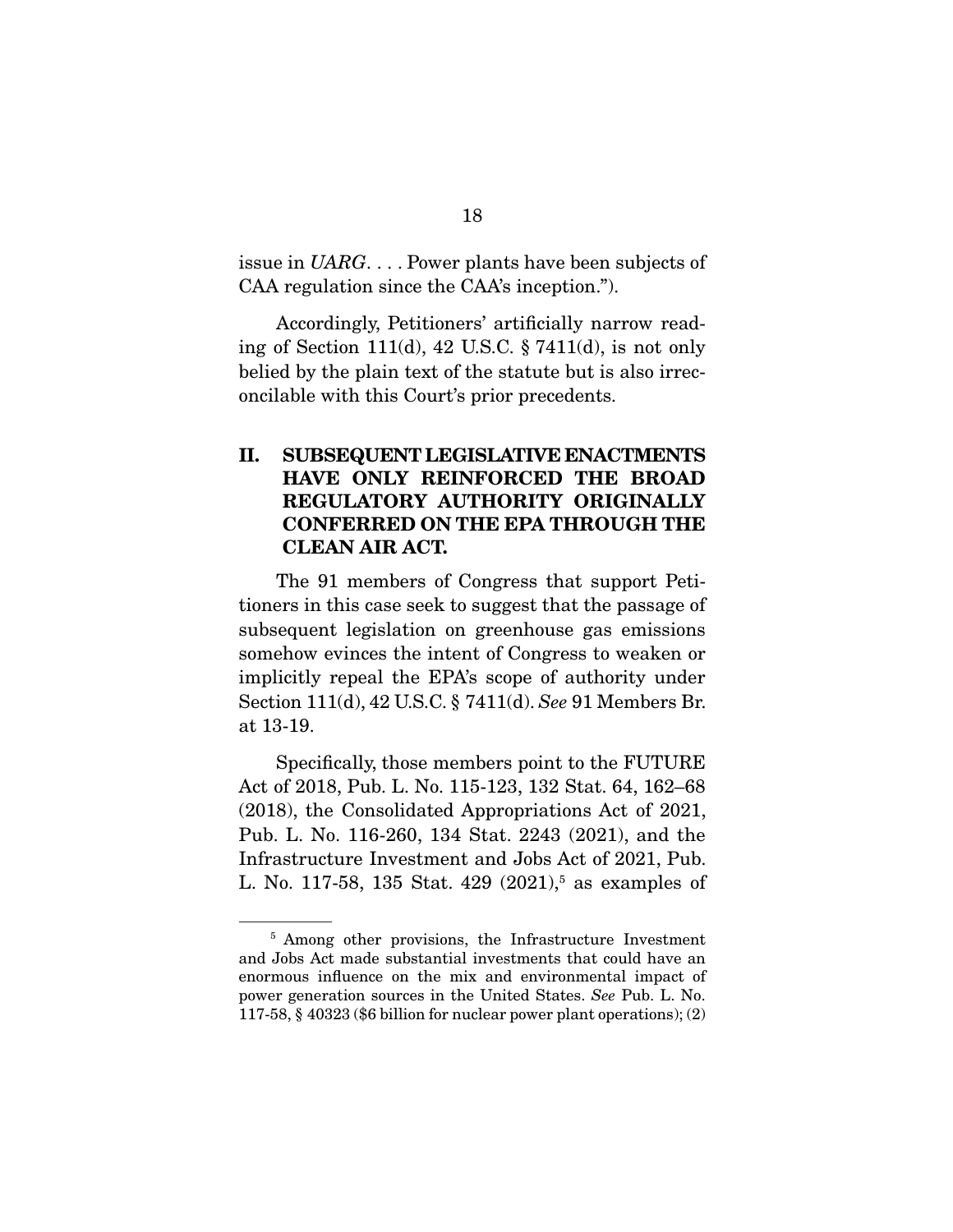legislation that have specifically targeted greenhouse gases, and attempt to characterize these subsequent enactments as evidence that Congress did not intend for the EPA to continue exercising its authority to regulate greenhouse gases under the CAA. That is simply not how legislation works.6

<sup>6</sup> While Congress has enacted additional laws designed to specifically reduce the proliferation of greenhouse gas emissions in the United States, none of those provisions have sought to curtail, either expressly or by implication, the EPA's continuing authority to regulate greenhouse gases, pursuant to various provisions of the CAA.

 For example, the FUTURE Act references the CAA only by adopting its definition of "lifecycle greenhouse gas emissions," Pub. L. No. 115-123,  $\frac{6}{9}$  45Q(f)(3)(B)(ii), and does not create any competing duties concerning the creation of air pollution standards for existing stationary sources not otherwise regulated by the CAA.

 Similarly, the Infrastructure Investment and Jobs Act only refers to the CAA to incorporate relevant statutory definitions

id. § 41004 (\$3.5 billion for carbon capture demonstration projects); (3) id.  $\S 40314$  (\$8 billion for clean hydrogen hubs); id. §§ 40101-40127 (new program, including \$5 billion in grants, to modernize the electrical grid).

This Court should not circumvent the plain text to unnecessarily narrow the EPA's statutory authority before the agency has even had an opportunity to develop and promulgate any new regulations pursuant to Section 111(d) it might consider in light of these additional tools and investments. Substantial new investments in, *inter alia*, nuclear power, carbon capture and sequestration, hydrogen power, and electrical grid modernization over the next several years will likely have a material impact on the EPA's analysis of the economic impact and national energy necessity of fossil fuel-based power sources that can be regulated under Section 111(d). If some justiciable dispute arises from future regulations, those issues can be litigated at the appropriate time when there has been a complete rulemaking process.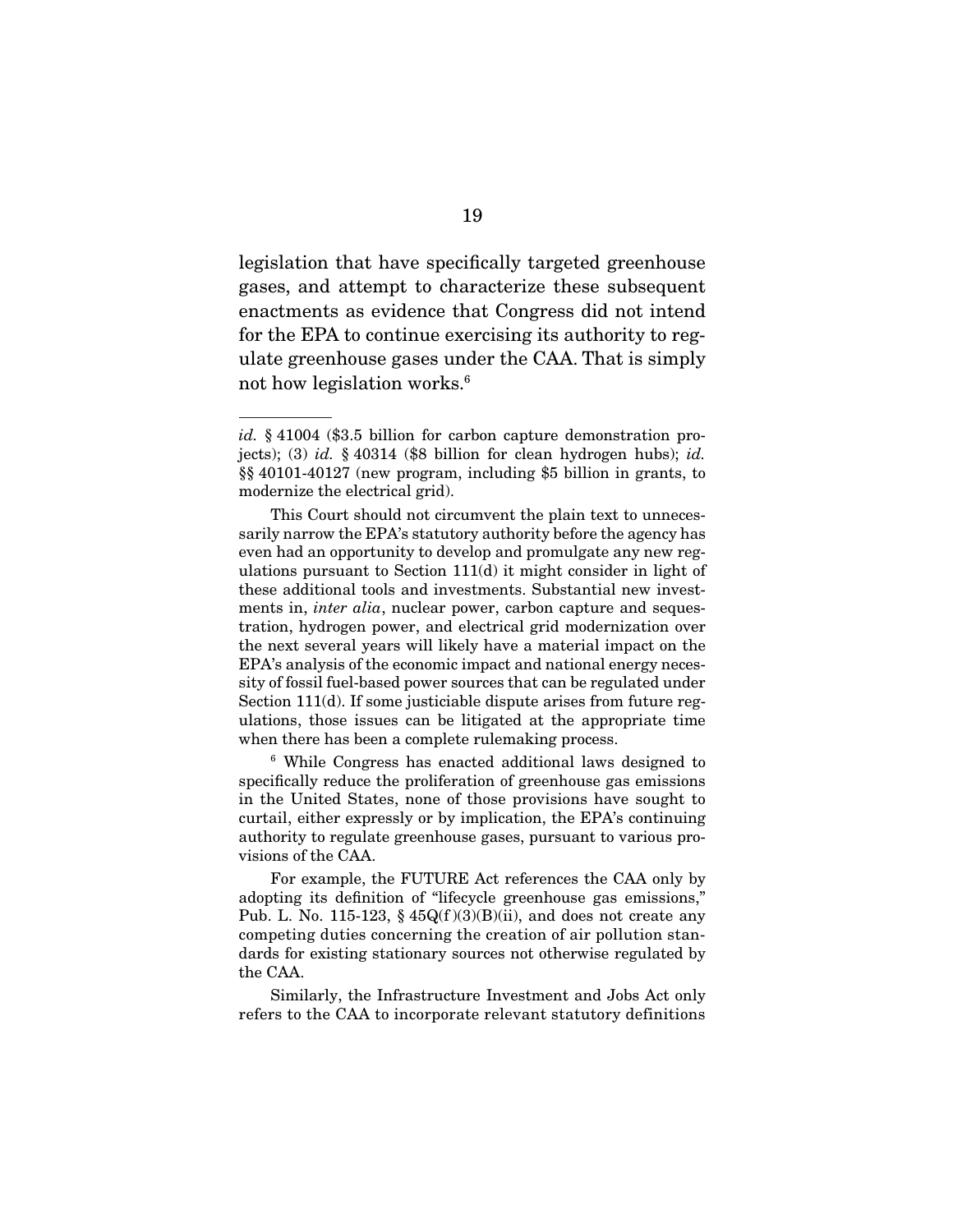As an initial matter, this argument misapplies the "implied repeal" doctrine. It also fundamentally misconstrues the duty of Congress to consider and adopt multi-faceted approaches to complex policy problems. Congress has done exactly that to address a complex challenge like climate change, giving federal agencies, states, municipalities, and the private sector a combination of authorities, appropriations, incentives, and duties that help to solve the problem.

 To the extent the Congressional amici supporting Petitioners seek to invoke the doctrine of implied repeal, they have plainly failed to meet their "heavy burden of showing 'a clearly expressed congressional

and standards therefrom. See Pub. L. No. 116-260, § 11115(1)(C)(II) (amending 23 U.S.C. § 149 to include the definition of motor vehicles from "section 216 of the Clean Air Act"); id. § 11516(b)(4) (incorporating "national ambient air quality standards under section 109 of the Clean Air Act" into reports Congress will require of the Comptroller General of the United States); id. § 71101 (amending 42 U.S.C. § 16091 to incorporate "[a]ny air pollutant  $\dots$  listed pursuant to section 108(a) of the Clean Air Act" into the Energy Policy Act of 2005).

And finally, the Consolidated Appropriations Act of 2021, Pub. L. No. 116-260, directed the EPA to create an incentive program directed towards the development and implementation of carbon sequestration technologies, id., Division S § 102, and expanded the EPA's authority to regulate hydrofluorocarbons used in manufacturing processes, id., Division S § 103, making clear it was only amending "[s]ections 113, 114, 304, and 307 of the Clean Air Act," id., Division S § 103, but did not amend or otherwise implicate any of the language contained in Section 111. Finally, the Consolidated Appropriations Act of 2021 made several amendments to the Energy Policy Act to improve research and incentives related to emissions reduction, id., Division Z, Title IV, VI.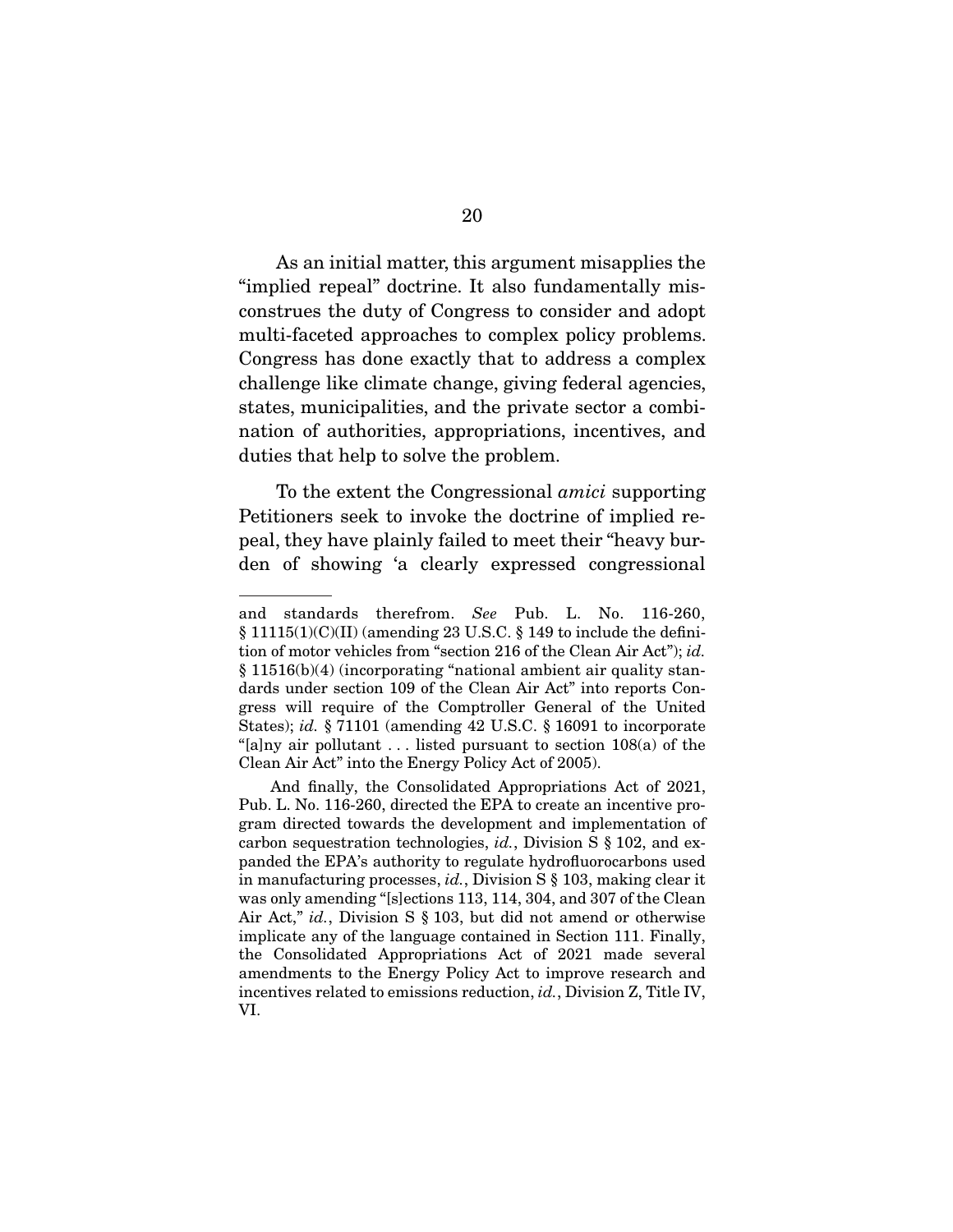intention' that" the prior statute was impliedly repealed. Epic Sys. Corp. v. Lewis, \_\_\_ U.S. \_\_\_, 138 S. Ct. 1612, 1624 (2018) (quoting Vimar Seguros y Reaseguros, S.A. v. M/V Sky Reefer, 515 U.S. 528, 533 (1995)). Moreover, it is well-established that "[w]hen confronted with two Acts of Congress allegedly touching on the same topic, this Court is not at 'liberty to pick and choose among congressional enactments' and must instead strive 'to give effect to both.'" Epic Sys., 138 S. Ct. at 1624 (quoting Morton v. Mancari, 417 U.S. 535, 551 (1974)).

 This Court has "repeatedly stated . . . that absent 'a clearly expressed congressional intention,' . . . [a]n implied repeal will only be found where provisions in two statutes are in 'irreconcilable conflict,' or where the latter Act covers the whole subject of the earlier one and 'is clearly intended as a substitute.'" Branch v. Smith, 538 U.S. 254, 273 (2003) (plurality op.) (quoting Morton v. Mancari, 417 U.S. 535, 551 (1974)); see also J.E.M. Ag Supply, Inc. v. Pioneer Hi-Bred Int'l, Inc., 534 U.S. 124, 142 (2001) ("The rarity with which [the Court has] discovered implied repeals is due to the relatively stringent standard for such findings, namely that there be an irreconcilable conflict between the two federal statutes at issue." (alteration in original) (quoting Matsushita Elec. Indus. Co., Ltd. v. Epstein, 516 U.S. 367, 381 (1996))); Scalia & Garner, READING LAW: THE INTERPRETATION OF LEGAL TEXTS, at 327 ("Repeals by implication are disfavored. . . . But a provision that flatly contradicts an earlier-enacted provision repeals it.").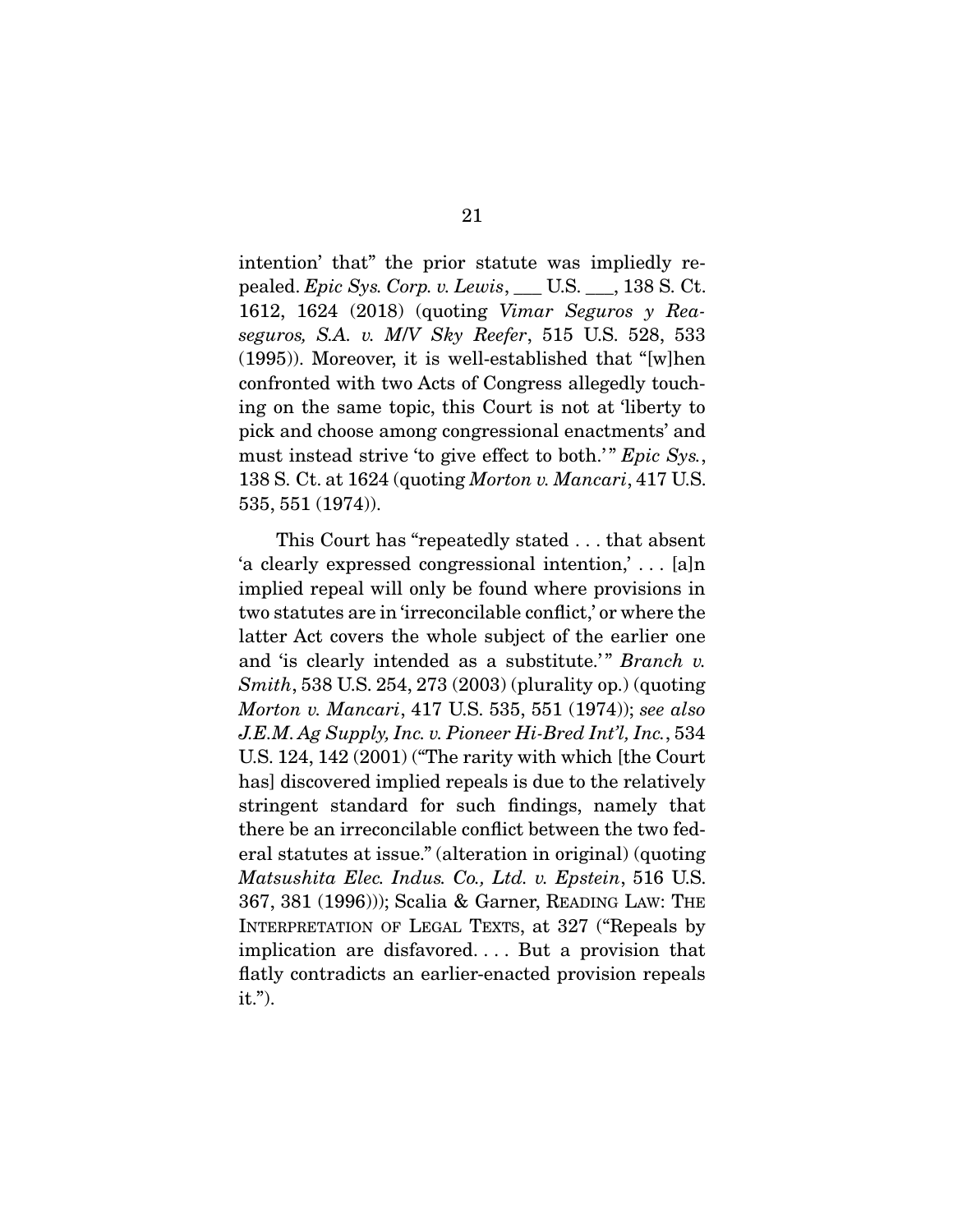Implied amendments of prior statutes "are no more favored than implied repeals." Nat'l Ass'n of Home Builders v. Defenders of Wildlife, 551 U.S. 644, 664 n.8 (2007); see also, e.g., Reg'l Rail Reorganization Act Cases, 419 U.S. 102, 134 (1974) (" 'A new statute will not be read as wholly or even partially amending a prior one unless there exists a 'positive repugnancy' between the provisions of the new and those of the old that cannot be reconciled.'" (quoting  $In re Penn Central$ Transp. Co., 384 F. Supp. 895, 943 (Sp.Ct.R.R.R.A. 1974))).

 In this case, there is no conflict between the text of Section 111(d), 42 U.S.C.  $\S 7411(d)$ , and any subsequent legislative enactments—including those referenced by the 91 members of Congress that support Petitioners in this case—that implement complementary strategies to tackle the policy challenge of climate change. As this Court has previously observed, it would indeed be impossible to tackle a challenge as vast and multi-faceted as climate change without an equally multi-faceted policy response. See Mass., 549 U.S. at 500 ("The Court has no difficulty reconciling Congress' various efforts to promote interagency collaboration and research to better understand climate change with the Agency's pre-existing mandate to regulate 'any air pollutant' that may endanger the public welfare."); id. at 529-30 ("EPA never identifies any [post-CAA] action remotely suggesting that Congress meant to curtail its power to treat greenhouse gases as air pollutants. That subsequent Congresses have eschewed enacting binding emissions limitations to combat global warming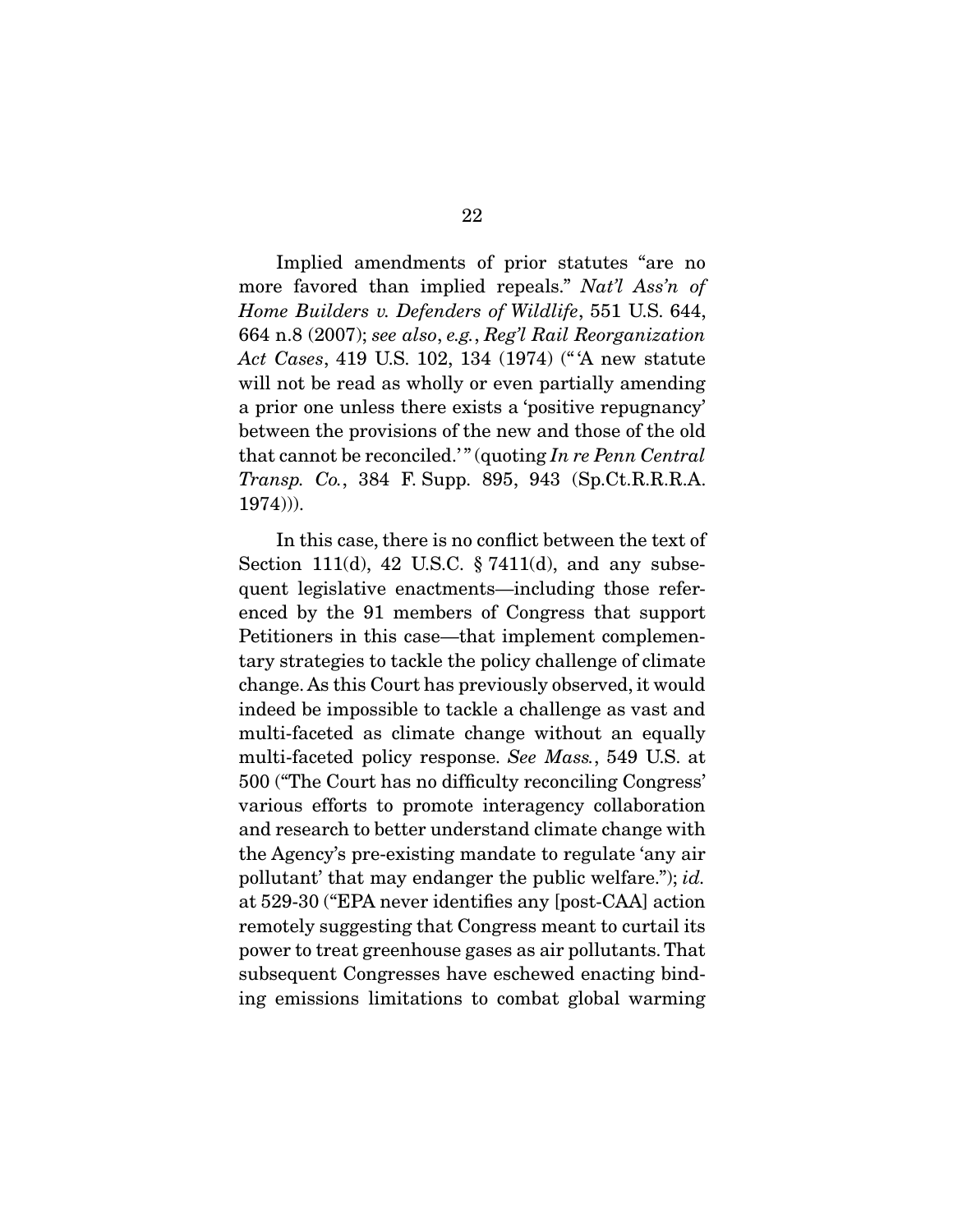tells us nothing about what Congress meant when it amended [the CAA.]").

 In short, no complementary subsequent legislation references or conflicts with Section 111, 42 U.S.C. § 7411, in any way. This legislation merely shows that Congress takes climate change extremely seriously and has enacted additional legislation to complement the EPA's authority to regulate greenhouse gases, including its broad delegated authority under Section 111(d), 42 U.S.C. § 7411(d).

# **III. SUBSEQUENT LEGISLATIVE EFFORTS TO REPEAL OR RESTRICT THE EPA'S AU-THORITY TO REGULATE GREENHOUSE GASES THROUGH THE POLITICAL PRO-CESS HAVE FAILED.**

 Despite various invocations of the "major questions doctrine" to advance the view that issues relating to the regulation of greenhouse gases should be addressed by elected officials who are accountable to the public—the reality is that this case represents an attempt by Petitioners and their supporting amici to end-run and avoid the legislative process altogether, because it has not favored their interests.

 Although "failed legislative proposals" are not strongly probative in interpreting other enacted statutes, Cent. Bank of Denver v. First Interstate Bank of Denver, 511 U.S. 164, 187 (1994), it is worth noting that several current and former members of Congress, including some of Petitioners' supporting amici, have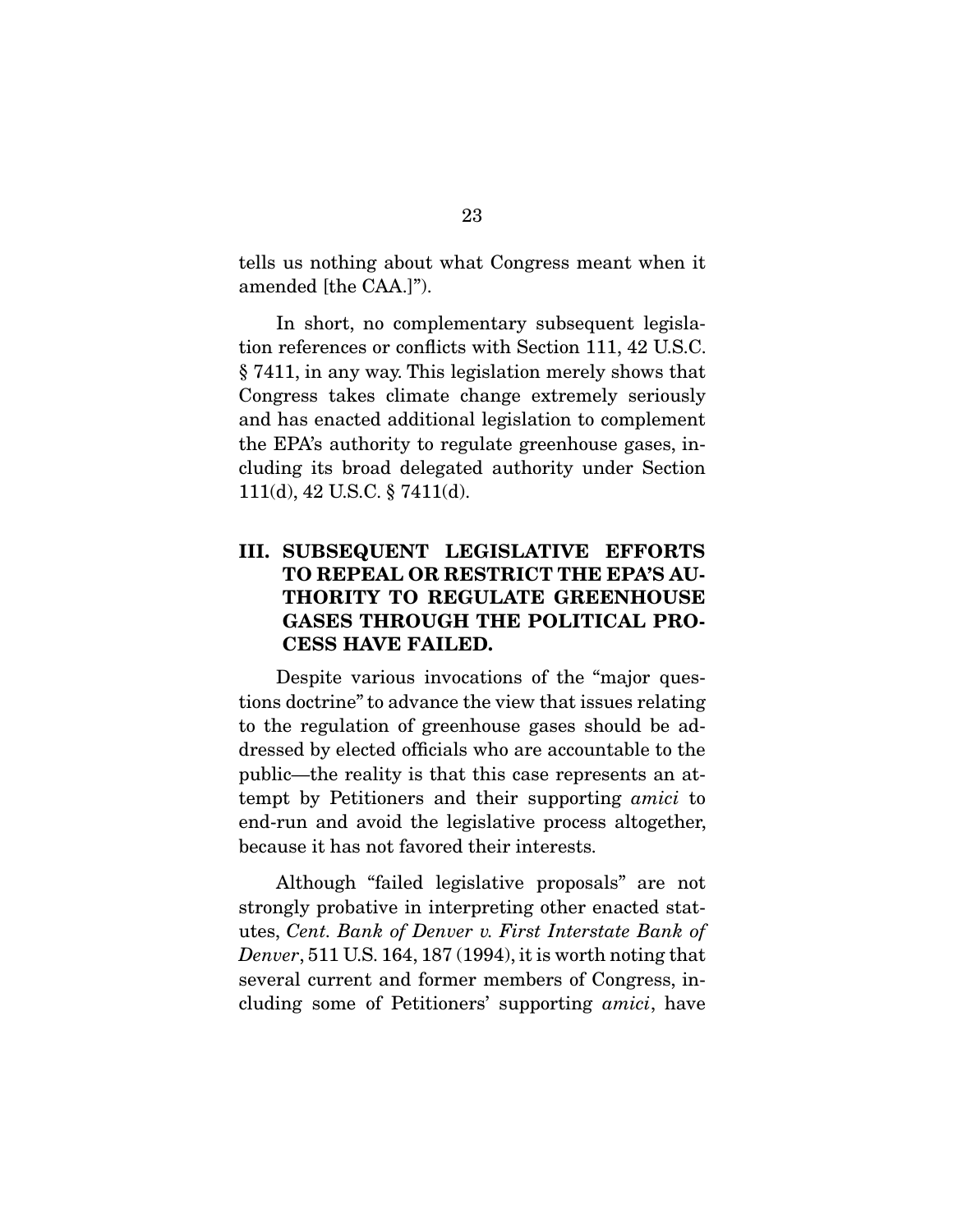sponsored, participated in, or otherwise supported numerous unsuccessful efforts to prevent the EPA from regulating greenhouse gases in a variety of contexts.7

 As an example of one such proposed bill, the Electricity Security and Affordability Act. H.R. 3826, 113th Cong.  $(2014)$  [hereinafter, the ESAA],<sup>8</sup> sought to preclude the EPA from issuing any standards of performance for greenhouse gas emissions from existing stationary sources under Section 111(d) unless separate federal legislation "specif[ied] such rule's or guidelines' effective date." ESAA § 3(b). But, like all other attempts to repeal or amend the EPA's authority to regulate greenhouse gases, the ESAA never gained the support necessary to be enacted into law.

<sup>7</sup> See, e.g., American Energy Renaissance Act of 2014, H.R. 4286 § 7002, S. 2170 § 7002, 113th Cong. (2014) (copying language from prior proposed "Energy Tax Prevention Act," seeking to expressly forbid the EPA from taking any action "to address climate change" and redefining "air pollution" in the CAA); Stop the War on Coal Act of 2012, H.R. 3409 § 330(b), 112th Cong. (2012) (same); Grow America Act of 2012, S. 2199 § 371, 112th Cong. (2012) (same); S. Amdt. 183 to S. 439, 112th Cong. (2011) (rejected amendment to Small Business Innovation Research (SBIR) and Small Business Technology Transfer (STTR) Reauthorization Act of 2011 proposing to "prohibit" the EPA "from promulgating any regulation concerning, taking action relating to, or taking into consideration the emission of greenhouse gas to address climate change").

<sup>8</sup> The ESAA passed the House but was not enacted by the Senate. S. 1905, 113th Cong. (2014). Later in the 113th Congress, the ESAA was incorporated into an energy policy omnibus bill. H.R. 2, §§ 212-14, 113th Cong. (2014). This legislation was not enacted either.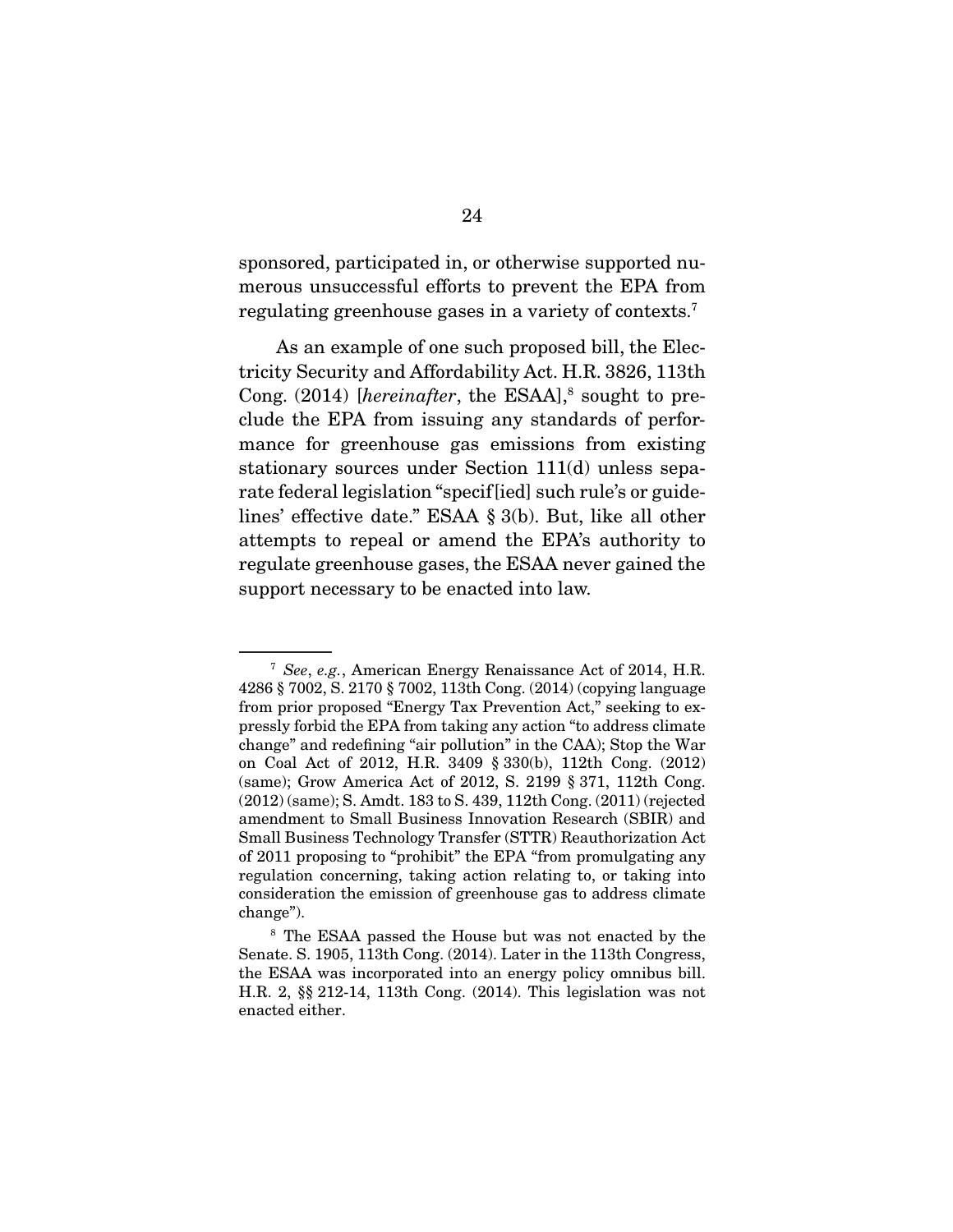Members of Congress, including some of Petitioners' supporting amici, have also attempted to use the Congressional Review Act—as amici here successfully did through the Congressional Disapproval Resolution—to rescind what they consider to be overreaching regulations by the EPA like the Clean Power Plan. Though Congress passed this resolution, the President vetoed it. See S.J. Res. 24, 114th Cong. (2015). There was not sufficient support to override the President's veto and the resolution failed.

 Members of Congress, including some of Petitioners' supporting amici, have also acted in their capacities as members of relevant committees responsible for oversight of the EPA to hold hearings, request information from the EPA related to its regulatory decisions, and otherwise seek to hold the agency politically accountable for what was, in their view, a supposed misuse of its statutory authority. See, e.g., The Obama Administration's Clean Power Plan, Republican Members of the Committee on Energy and Commerce, U.S. House of Representatives, republicansenergycommerce.house.gov/power-plan/ (last visited Jan. 21, 2022) (describing oversight activities by members of Congress critical of the Clean Power Plan). These oversight efforts have not advanced their goal of repealing or curtailing the EPA's clear statutory authority to regulate greenhouse gas emissions under the CAA.

 Having failed to achieve sufficient support to ratify these changes to the CAA through the legislative process, Petitioners and their amici now turn to this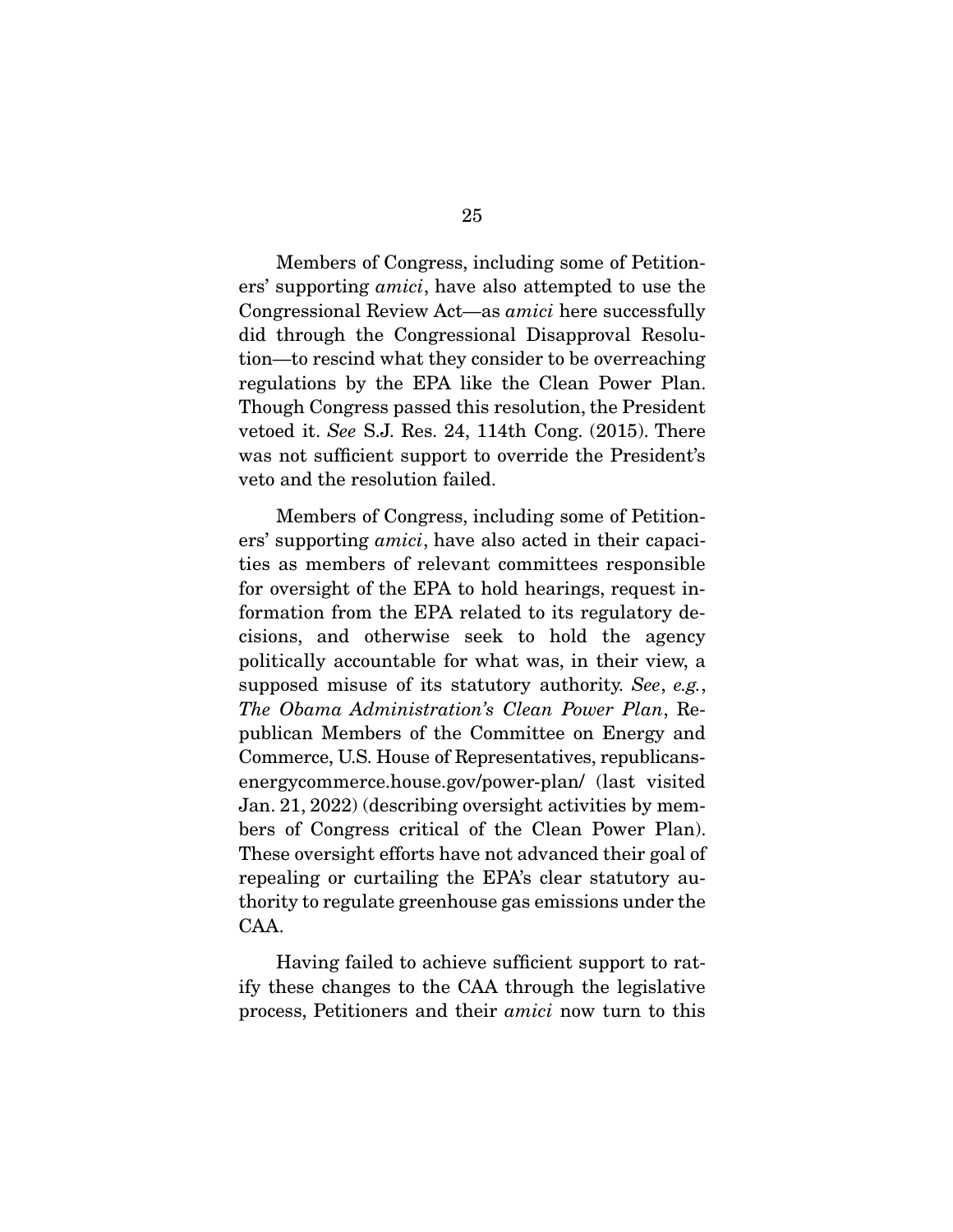Court to achieve what is fundamentally a legislative and political end through judicial means.

 Where the text of a statute is clear, albeit broad, members of Congress and their constituents who disagree with an agency's use of that clearly delegated authority have numerous options before them to challenge or change that authority. Members of Congress supporting Petitioners as amici, among others, have used them all many times over. But where there is insufficient support in Congress to successfully effect those changes, seeking re-interpretation of the statute by this Court should not be the next step.



--------------------------------- ♦ ---------------------------------

 For these reasons, the judgment of the Court of Appeals of the District of Columbia Circuit should be affirmed.

January 25, 2022 Respectfully submitted,

AGATHA M. COLE Counsel of Record MAX E. RODRIGUEZ ALISON BOROCHOFF-PORTE RAPHAEL JANOVE ADAM POLLOCK POLLOCK COHEN LLP 60 Broad Street, 24th Floor New York, NY 10004 (212) 337-5361 agatha@pollockcohen.com

Counsel for Amici Curiae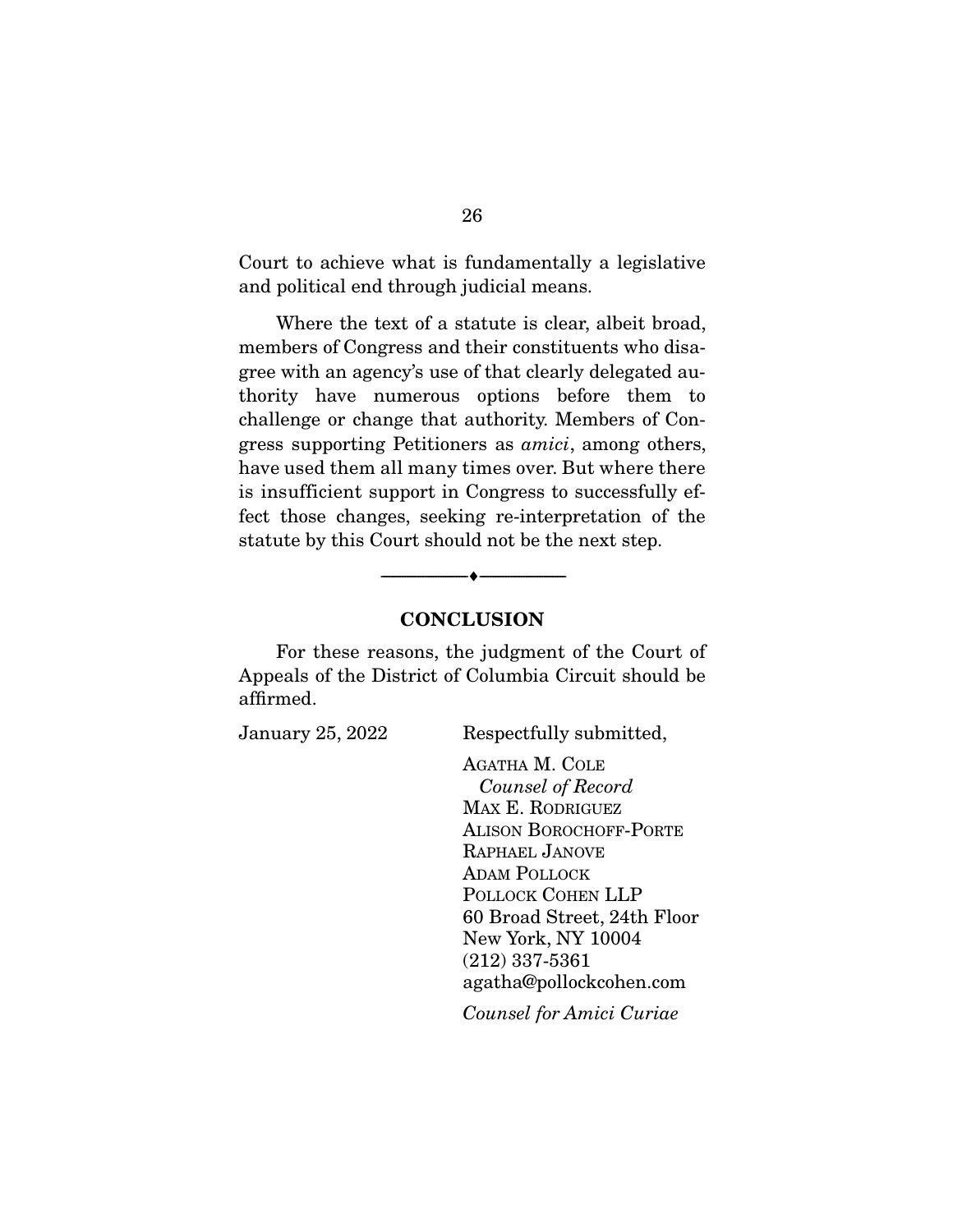# **APPENDIX:**

# LIST OF AMICI

Representative Kathy Castor of Florida, 14th Congressional District

Representative Frank Pallone, Jr. of New Jersey, 6th Congressional District

Senator Thomas R. Carper of Delaware

Speaker Nancy Pelosi of California, 12th Congressional District

Majority Leader Steny Hoyer of Maryland, 5th Congressional District

Majority Whip James E. Clyburn of South Carolina, 6th Congressional District

Assistant Speaker Katherine Clark of Massachusetts, 5th Congressional District

Democratic Caucus Chairman Hakeem Jeffries of New York, 8th Congressional District

Senate Majority Leader Charles E. Schumer of New York

Senate Majority Whip Richard J. Durbin of Illinois

Representative Alma S. Adams, Ph.D. of North Carolina, 12th Congressional District

Representative Pete Aguilar of California, 31st Congressional District

Representative Colin Allred of Texas, 32nd Congressional District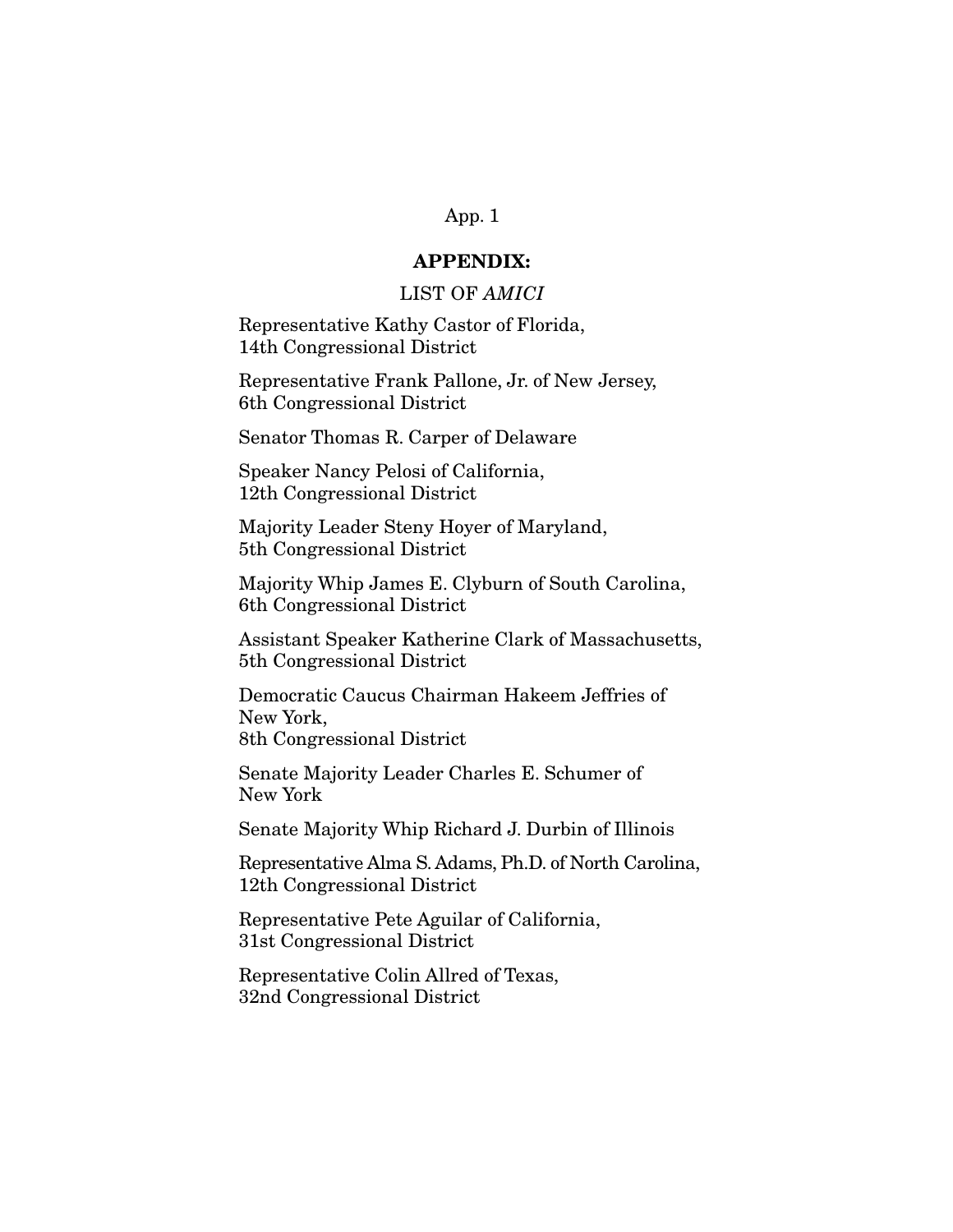Representative Jake Auchincloss of Massachusetts, 4th Congressional District

Representative Nanette Diaz Barragán of California, 44th Congressional District

Representative Karen Bass of California, 37th Congressional District

Representative Joyce Beatty of Ohio, 3rd Congressional District

Representative Donald S. Beyer Jr. of Virginia, 8th Congressional District

Representative Earl Blumenauer of Oregon, 3rd Congressional District

Representative Lisa Blunt Rochester of Delaware, At-Large Congressional District

Representative Suzanne Bonamici of Oregon, 1st Congressional District

Representative Carolyn Bourdeaux of Georgia, 7th Congressional District

Representative Jamaal Bowman, Ed.D. of New York, 16th Congressional District

Representative Anthony G. Brown of Maryland, 4th Congressional District

Representative Shontel M. Brown of Ohio, 11th Congressional District

Representative Julia Brownley of California, 26th Congressional District

Representative Cori Bush of Missouri, 1st Congressional District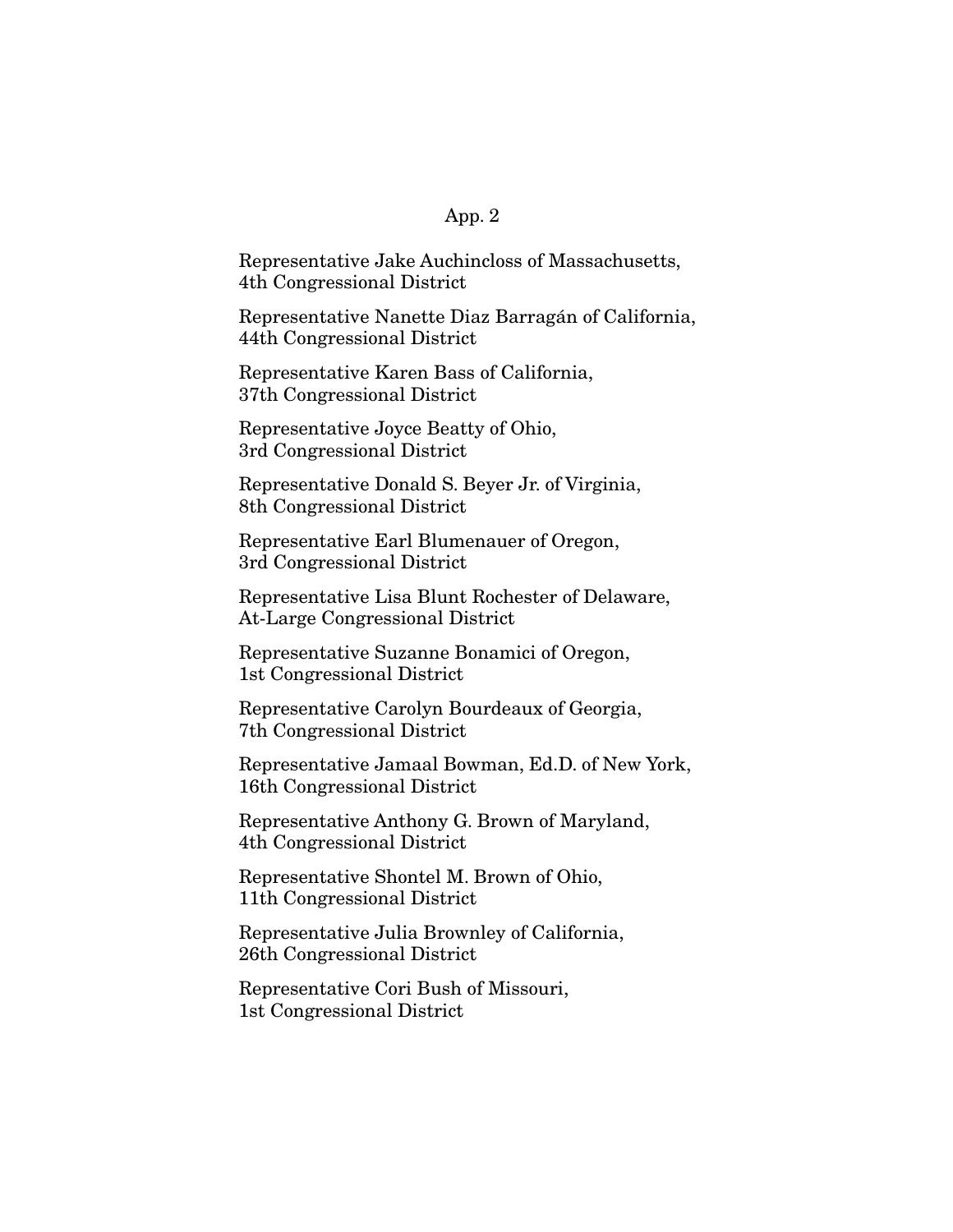Representative G. K. Butterfield of North Carolina, 1st Congressional District

Representative Salud Carbajal of California, 24th Congressional District

Representative Tony Cárdenas of California, 29th Congressional District

Representative André Carson of Indiana, 7th Congressional District

Representative Troy A. Carter, Sr. of Louisiana, 2nd Congressional District

Representative Matt Cartwright of Pennsylvania, 8th Congressional District

Representative Sean Casten of Illinois, 6th Congressional District

Representative Joaquin Castro of Texas, 20th Congressional District

Representative David N. Cicilline of Rhode Island, 1st Congressional District

Representative Yvette D. Clarke of New York, 9th Congressional District

Representative Emanuel Cleaver, II of Missouri, 5th Congressional District

Representative Steve Cohen of Tennessee, 9th Congressional District

Representative Gerald E. Connolly of Virginia, 11th Congressional District

Representative Jim Costa of California, 16th Congressional District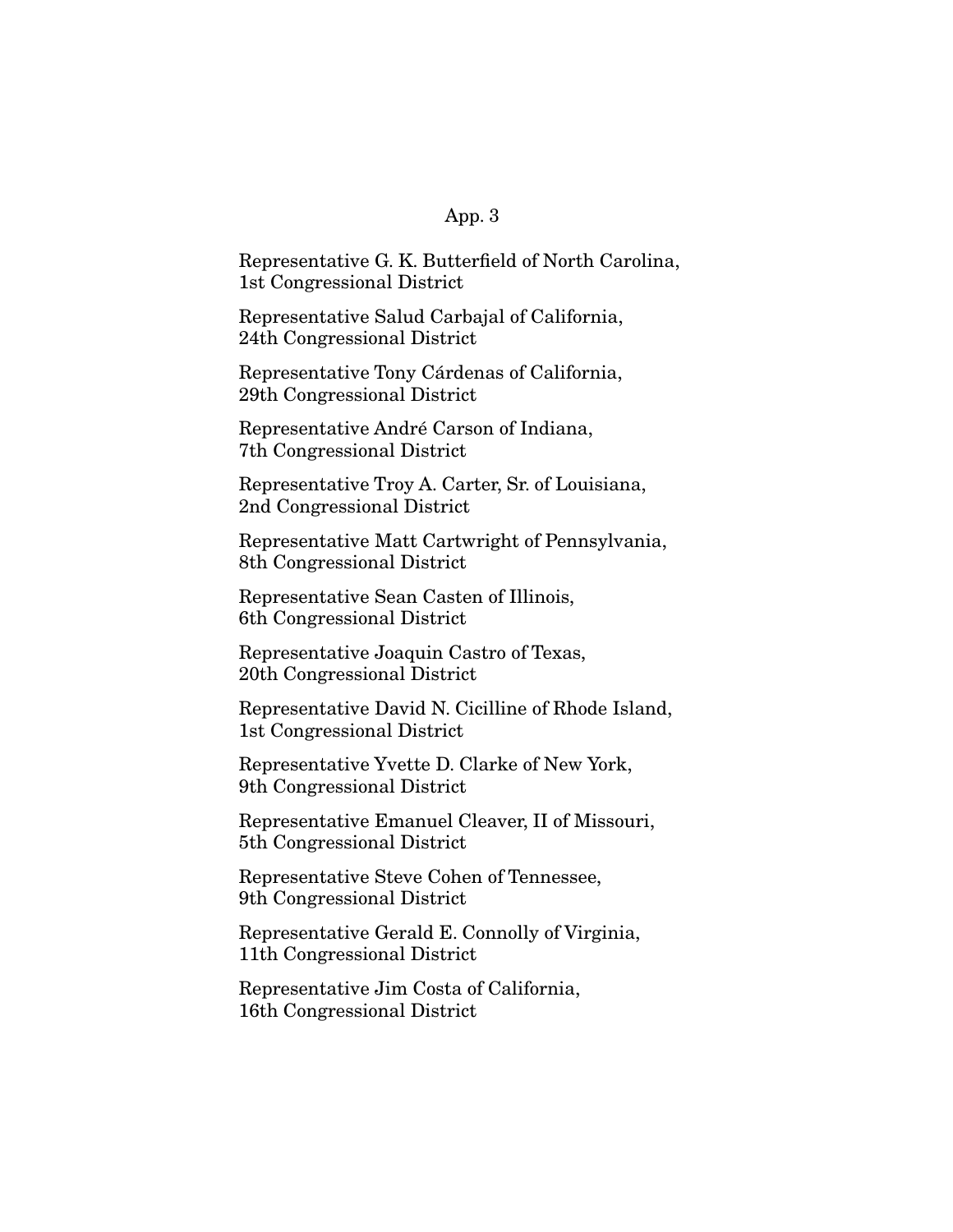Representative Joe Courtney of Connecticut, 2nd Congressional District

Representative Charlie Crist of Florida, 13th Congressional District

Representative Jason Crow of Colorado, 6th Congressional District

Representative Danny K. Davis of Illinois, 7th Congressional District

Representative Madeline Dean of Pennsylvania, 4th Congressional District

Representative Peter A. DeFazio of Oregon, 4th Congressional District

Representative Diana DeGette of Colorado, 1st Congressional District

Representative Suzan K. DelBene of Washington, 1st Congressional District

Representative Mark DeSaulnier of California, 11th Congressional District

Representative Ted Deutch of Florida, 22nd Congressional District

Representative Debbie Dingell of Michigan, 12th Congressional District

Representative Lloyd Doggett of Texas, 35th Congressional District

Representative Michael F. Doyle of Pennsylvania, 18th Congressional District

Representative Veronica Escobar of Texas, 16th Congressional District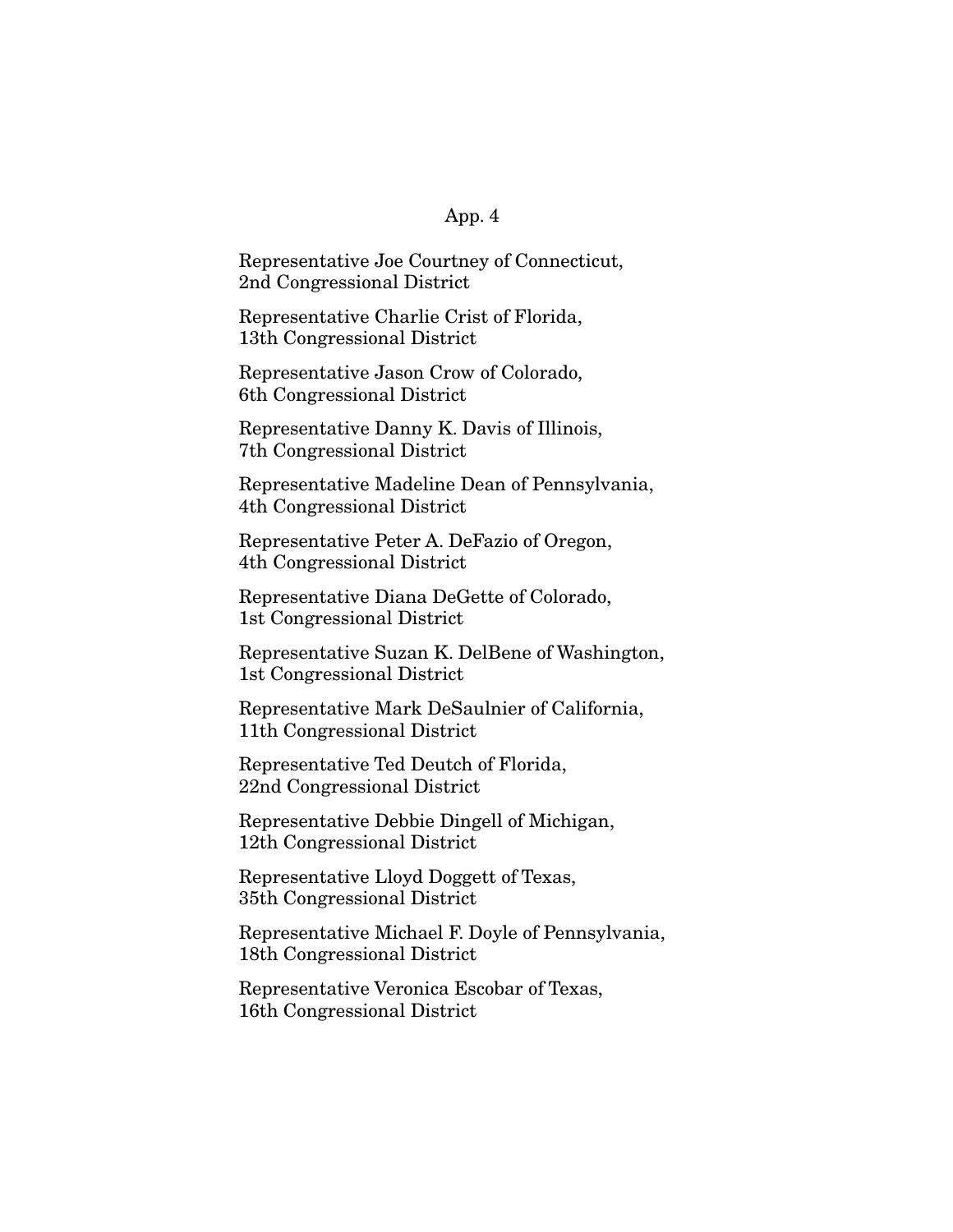Representative Anna G. Eshoo of California, 18th Congressional District

Representative Adriano Espaillat of New York, 13th Congressional District

Representative Dwight Evans of Pennsylvania, 3rd Congressional District

Representative Bill Foster of Illinois, 11th Congressional District

Representative Lois Frankel of Florida, 21st Congressional District

Representative Ruben Gallego of Arizona, 7th Congressional District

Representative John Garamendi of California, 3rd Congressional District

Representative Jesús G. "Chuy" García of Illinois, 4th Congressional District

Representative Jimmy Gomez of California, 34th Congressional District

Representative Raúl M. Grijalva of Arizona, 3rd Congressional District

Representative Jahana Hayes of Connecticut, 5th Congressional District

Representative Jared Huffman of California, 2nd Congressional District

Representative Sheila Jackson Lee of Texas, 18th Congressional District

Representative Sara Jacobs of California, 53rd Congressional District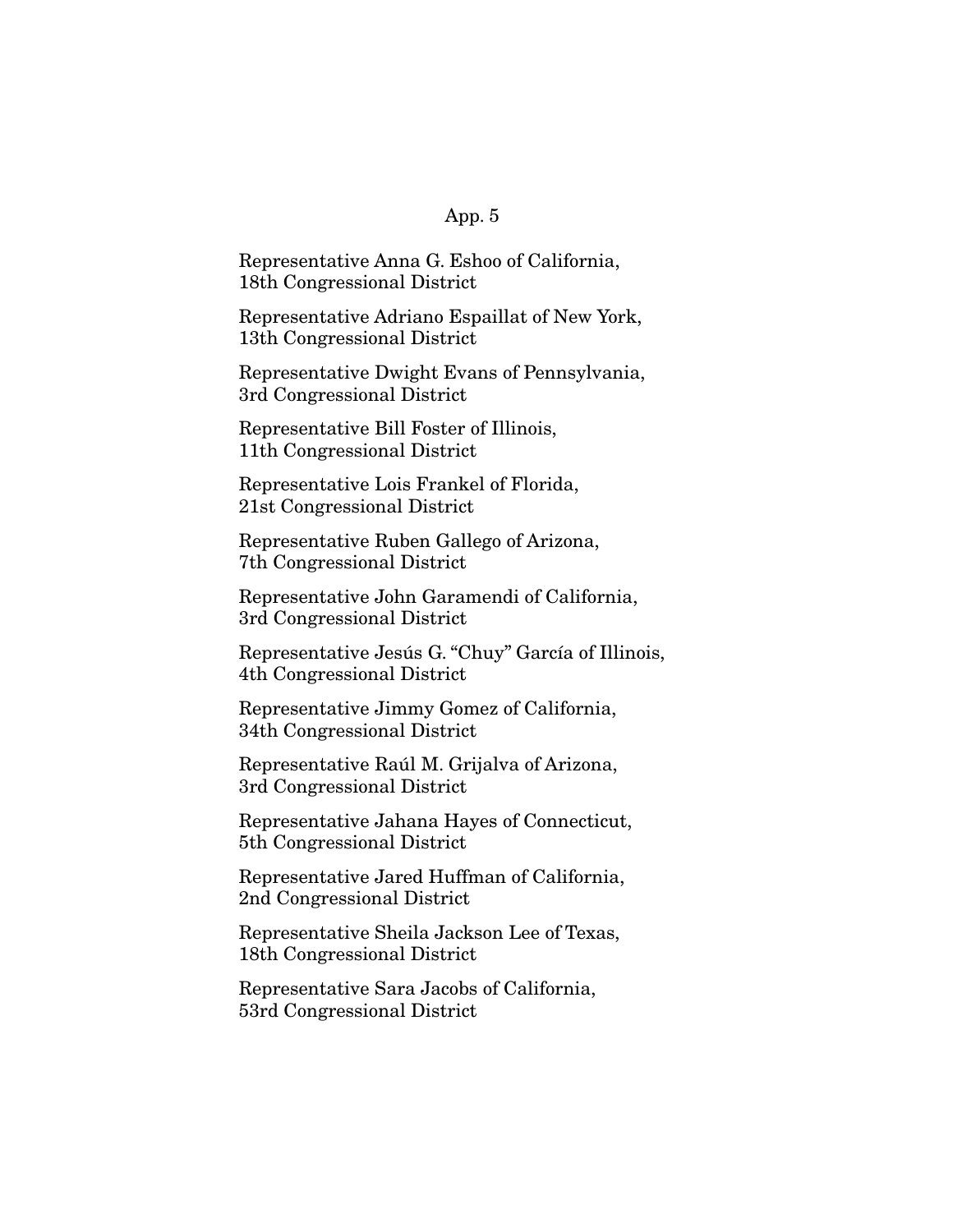Representative Pramila Jayapal of Washington, 7th Congressional District

Representative Eddie Bernice Johnson of Texas, 30th Congressional District

Representative Henry C. "Hank" Johnson of Georgia, 4th Congressional District

Representative Mondaire Jones of New York, 17th Congressional District

Representative Kaiali'i Kahele of Hawaii, 2nd Congressional District

Representative Marcy Kaptur of Ohio, 9th Congressional District

Representative William R. Keating of Massachusetts, 9th Congressional District

Representative Daniel T. Kildee of Michigan, 5th Congressional District

Representative Derek Kilmer of Washington, 6th Congressional District

Representative Andy Kim of New Jersey, 3rd Congressional District

Representative Raja Krishnamoorthi of Illinois, 8th Congressional District

Representative Ann McLane Kuster of New Hampshire, 2nd Congressional District

Representative James R. Langevin of Rhode Island, 2nd Congressional District

Representative John B. Larson of Connecticut, 1st Congressional District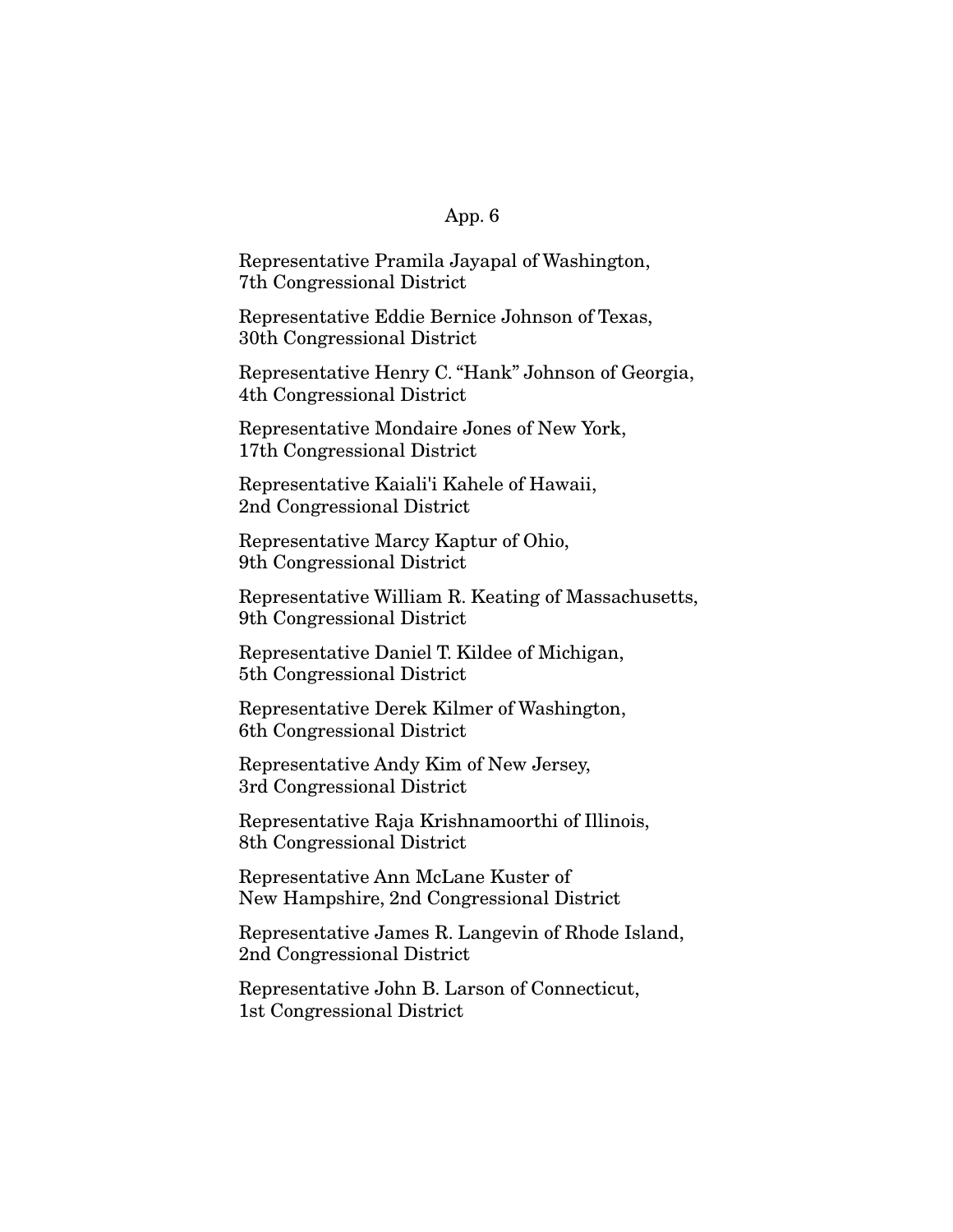Representative Brenda L. Lawrence of Michigan, 14th Congressional District

Representative Barbara Lee of California, 13th Congressional District

Representative Teresa Leger Fernández of New Mexico, 3rd Congressional District

Representative Andy Levin of Michigan, 9th Congressional District

Representative Mike Levin of California, 49th Congressional District

Representative Ted W. Lieu of California, 33rd Congressional District

Representative Alan Lowenthal of California, 47th Congressional District

Representative Stephen F. Lynch of Massachusetts, 8th Congressional District

Representative Tom Malinowski of New Jersey, 7th Congressional District

Representative Carolyn B. Maloney of New York, 12th Congressional District

Representative Sean Patrick Maloney of New York, 18th Congressional District

Representative Kathy Manning of North Carolina, 6th Congressional District

Representative Doris Matsui of California, 6th Congressional District

Representative Lucy McBath of Georgia, 6th Congressional District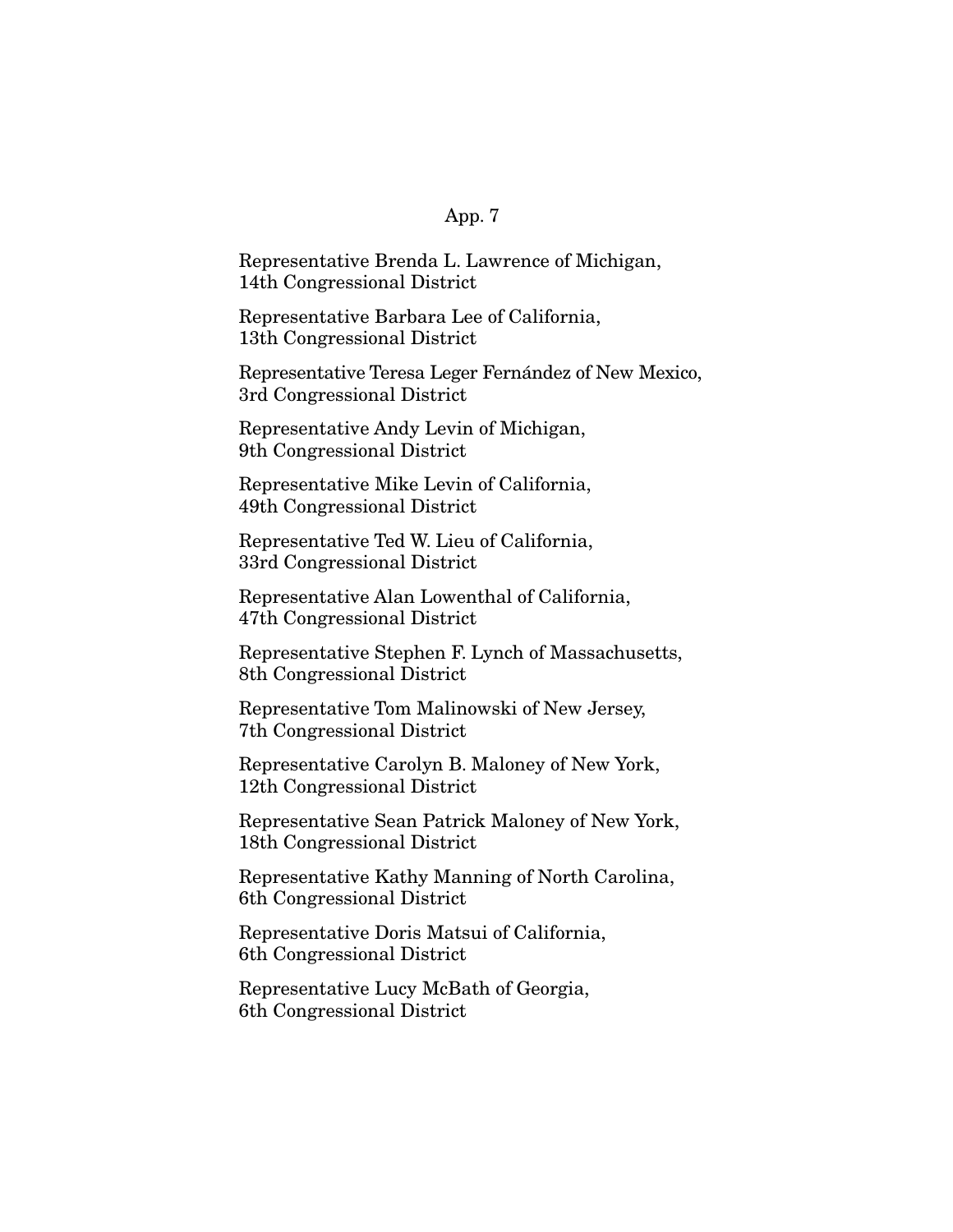Representative Betty McCollum of Minnesota, 4th Congressional District

Representative Donald McEachin of Virginia, 4th Congressional District

Representative James P. McGovern of Massachusetts, 2nd Congressional District

Representative Jerry McNerney of California, 9th Congressional District

Representative Gregory Meeks of New York, 5th Congressional District

Representative Grace Meng of New York, 6th Congressional District

Representative Kweisi Mfume of Maryland, 7th Congressional District

Representative Gwen Moore of Wisconsin, 4th Congressional District

Representative Seth Moulton of Massachusetts, 6th Congressional District

Representative Jerrold Nadler of New York, 10th Congressional District

Representative Joe Neguse of Colorado, 2nd Congressional District

Representative Marie Newman of Illinois, 3rd Congressional District

Representative Eleanor Holmes Norton of the District of Columbia, At-Large Congressional District

Representative Alexandria Ocasio-Cortez of New York, 14th Congressional District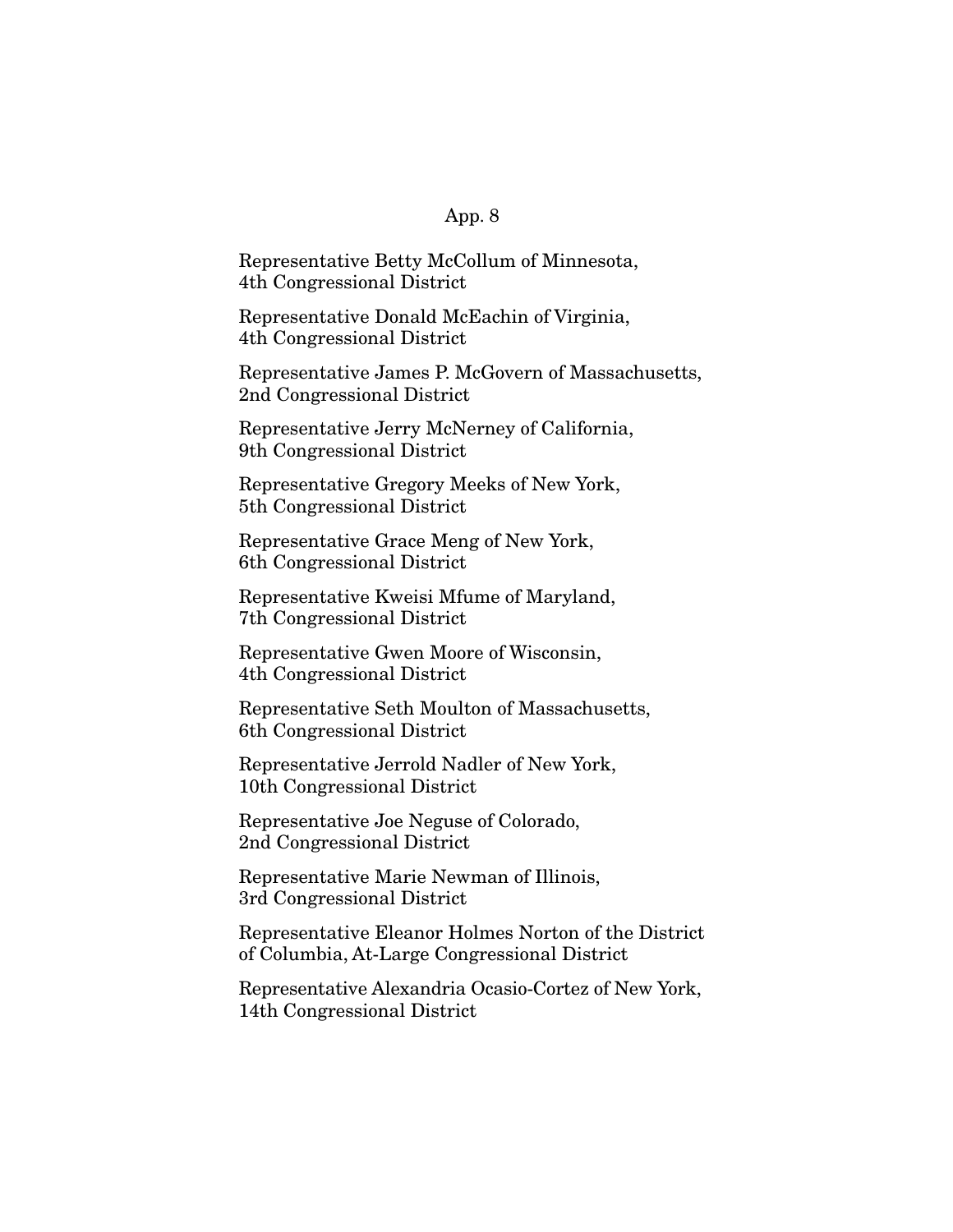Representative Tom O'Halleran of Arizona, 1st Congressional District

Representative Jimmy Panetta of California, 20th Congressional District

Representative Bill Pascrell, Jr. of New Jersey, 9th Congressional District

Representative Donald M. Payne, Jr. of New Jersey, 10th Congressional District

Representative Ed Perlmutter of Colorado, 7th Congressional District

Representative Scott H. Peters of California, 52nd Congressional District

Representative Chellie Pingree of Maine, 1st Congressional District

Representative Mark Pocan of Wisconsin, 2nd Congressional District

Representative Katie Porter of California, 45th Congressional District

Representative Ayanna Pressley of Massachusetts, 7th Congressional District

Representative David E. Price of North Carolina, 4th Congressional District

Representative Mike Quigley of Illinois, 5th Congressional District

Representative Jamie Raskin of Maryland, 8th Congressional District

Representative Kathleen M. Rice of New York, 4th Congressional District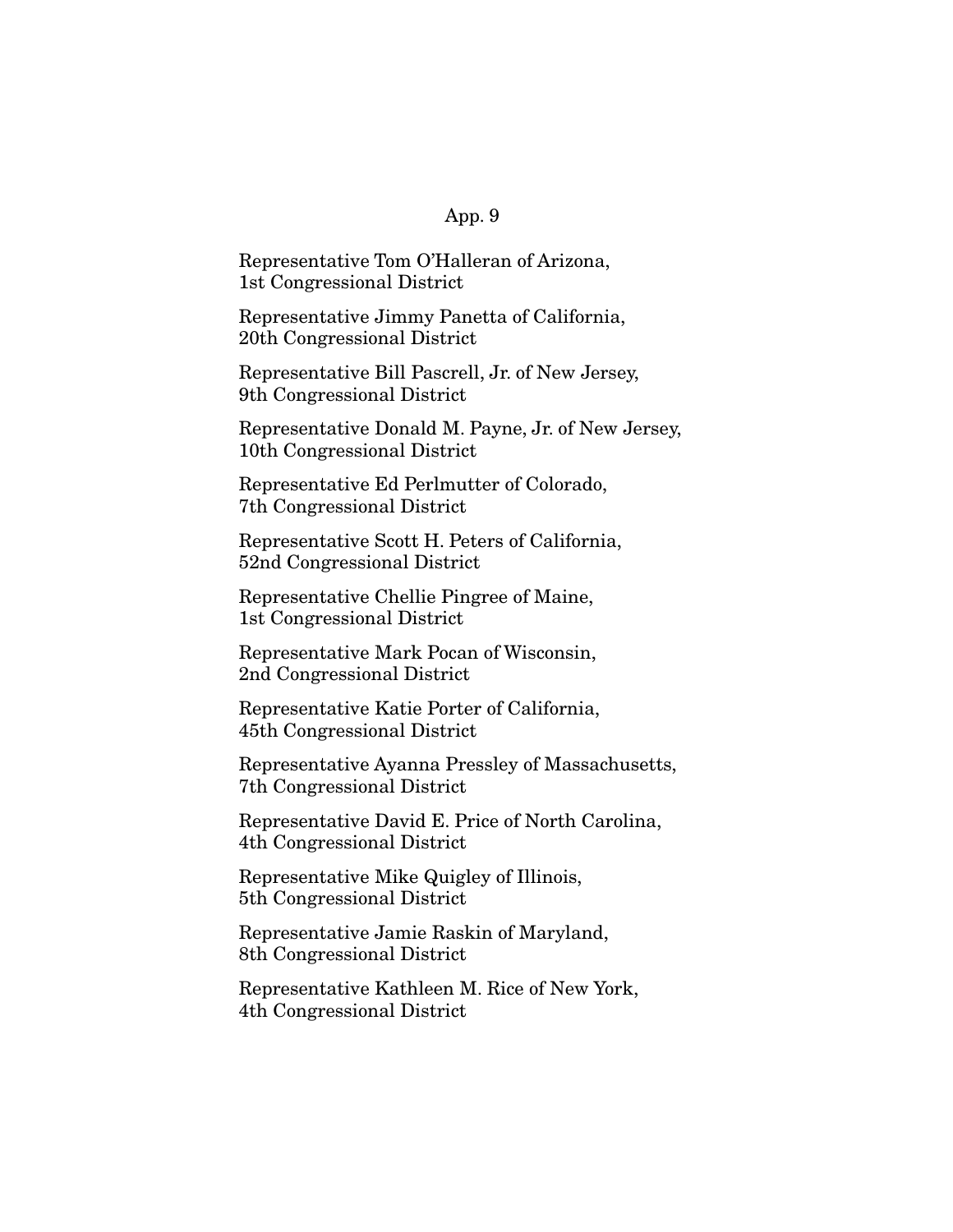Representative Deborah K. Ross of North Carolina, 2nd Congressional District

Representative Bobby L. Rush of Illinois, 1st Congressional District

Representative Linda T. Sánchez of California, 38th Congressional District

Representative Michael F.Q. San Nicolas of Guam, At-Large Congressional District

Representative John Sarbanes of Maryland, 3rd Congressional District

Representative Mary Gay Scanlon of Pennsylvania, 5th Congressional District

Representative Jan Schakowsky of Illinois, 9th Congressional District

Representative Adam B. Schiff of California, 28th Congressional District

Representative Bradley S. Schneider of Illinois, 10th Congressional District

Representative Kurt Schrader of Oregon, 5th Congressional District

Representative Kim Schrier of Washington, 8th Congressional District

Representative David Scott of Georgia, 13th Congressional District

Representative Robert C. "Bobby" Scott of Virginia, 3rd Congressional District

Representative Terri A. Sewell of Alabama, 7th Congressional District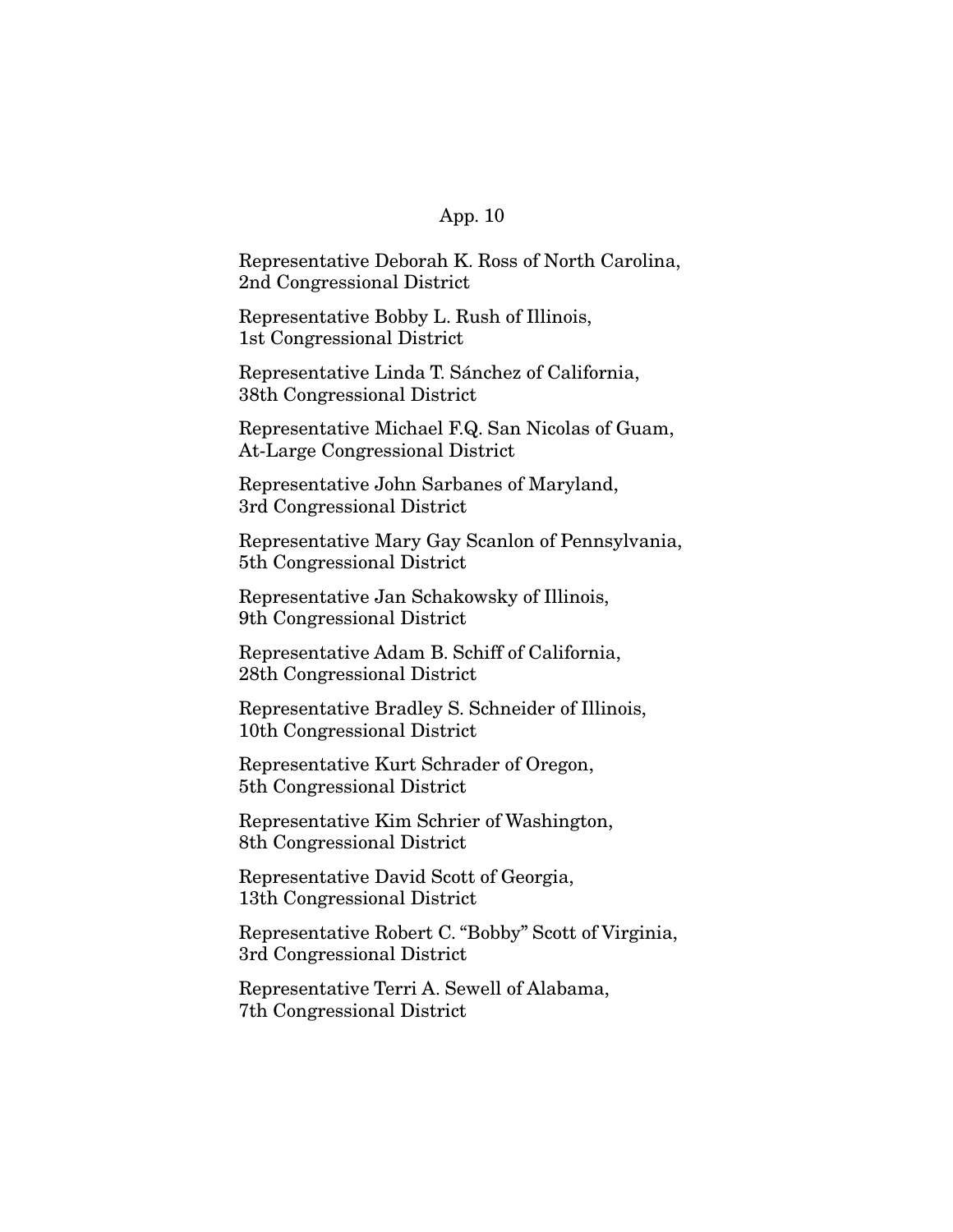Representative Mikie Sherrill of New Jersey, 11th Congressional District

Representative Albio Sires of New Jersey, 8th Congressional District

Representative Adam Smith of Washington, 9th Congressional District

Representative Darren Soto of Florida, 9th Congressional District

Representative Jackie Speier of California, 14th Congressional District

Representative Haley Stevens of Michigan, 11th Congressional District

Representative Marilyn Strickland of Washington, 10th Congressional District

Representative Thomas R. Suozzi of New York, 3rd Congressional District

Representative Mark Takano of California, 41st Congressional District

Representative Mike Thompson of California, 5th Congressional District

Representative Dina Titus of Nevada, 1st Congressional District

Representative Rashida Tlaib of Michigan, 13th Congressional District

Representative Paul D. Tonko of New York, 20th Congressional District

Representative Norma J. Torres of California, 35th Congressional District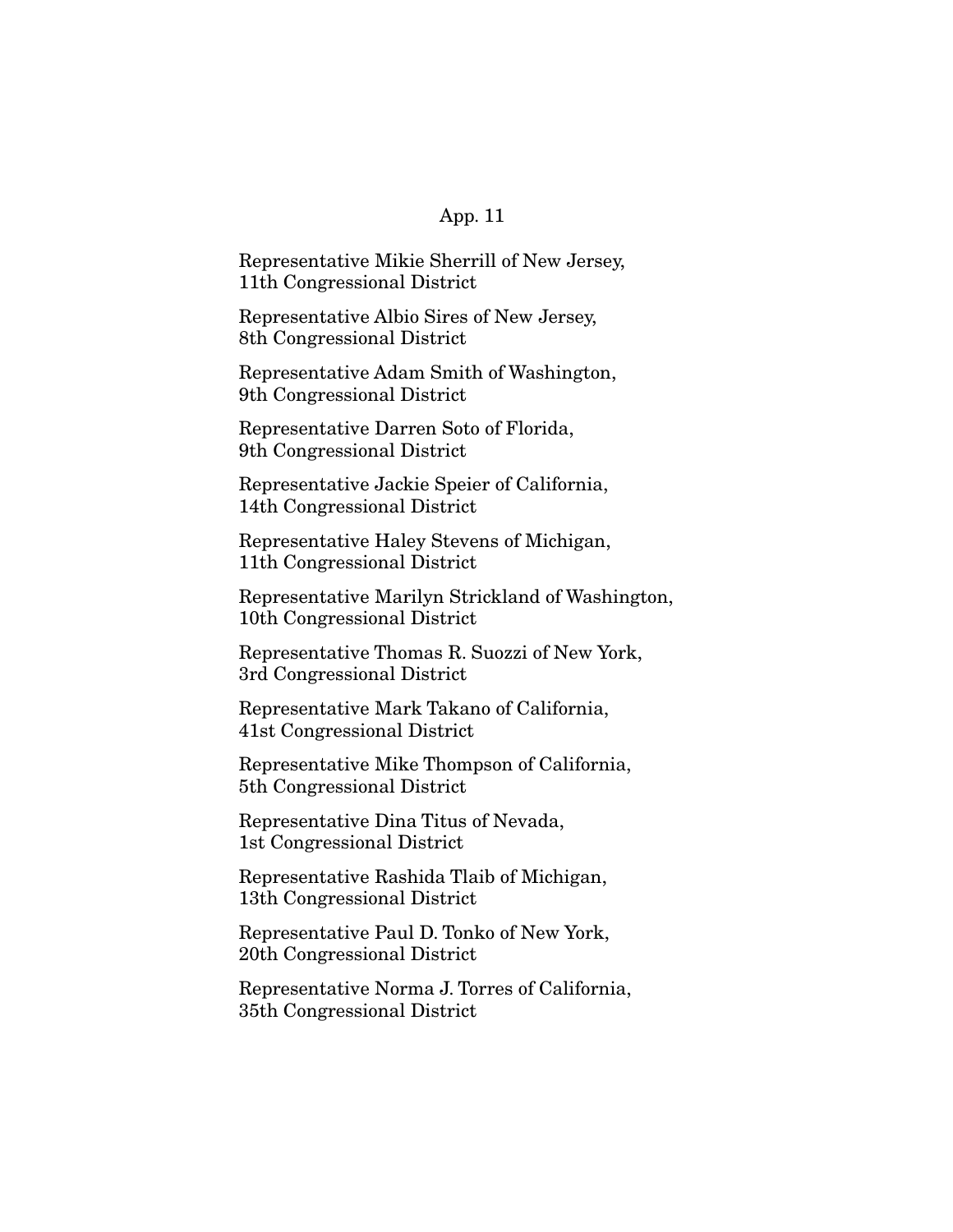Representative Ritchie Torres of New York, 15th Congressional District

Representative Lori Trahan of Massachusetts, 3rd Congressional District

Representative David Trone of Maryland, 6th Congressional District

Representative Marc Veasey of Texas, 33rd Congressional District

Representative Nydia M. Velázquez of New York, 7th Congressional District

Representative Debbie Wasserman Schultz of Florida, 23rd Congressional District

Representative Maxine Waters of California, 43rd Congressional District

Representative Bonnie Watson Coleman of New Jersey, 12th Congressional District

Representative Peter Welch of Vermont, At-Large Congressional District

Representative Susan Wild of Pennsylvania, 7th Congressional District

Representative Nikema Williams of Georgia, 5th Congressional District

Representative Frederica S. Wilson of Florida, 24th Congressional District

Representative John Yarmuth of Kentucky, 3rd Congressional District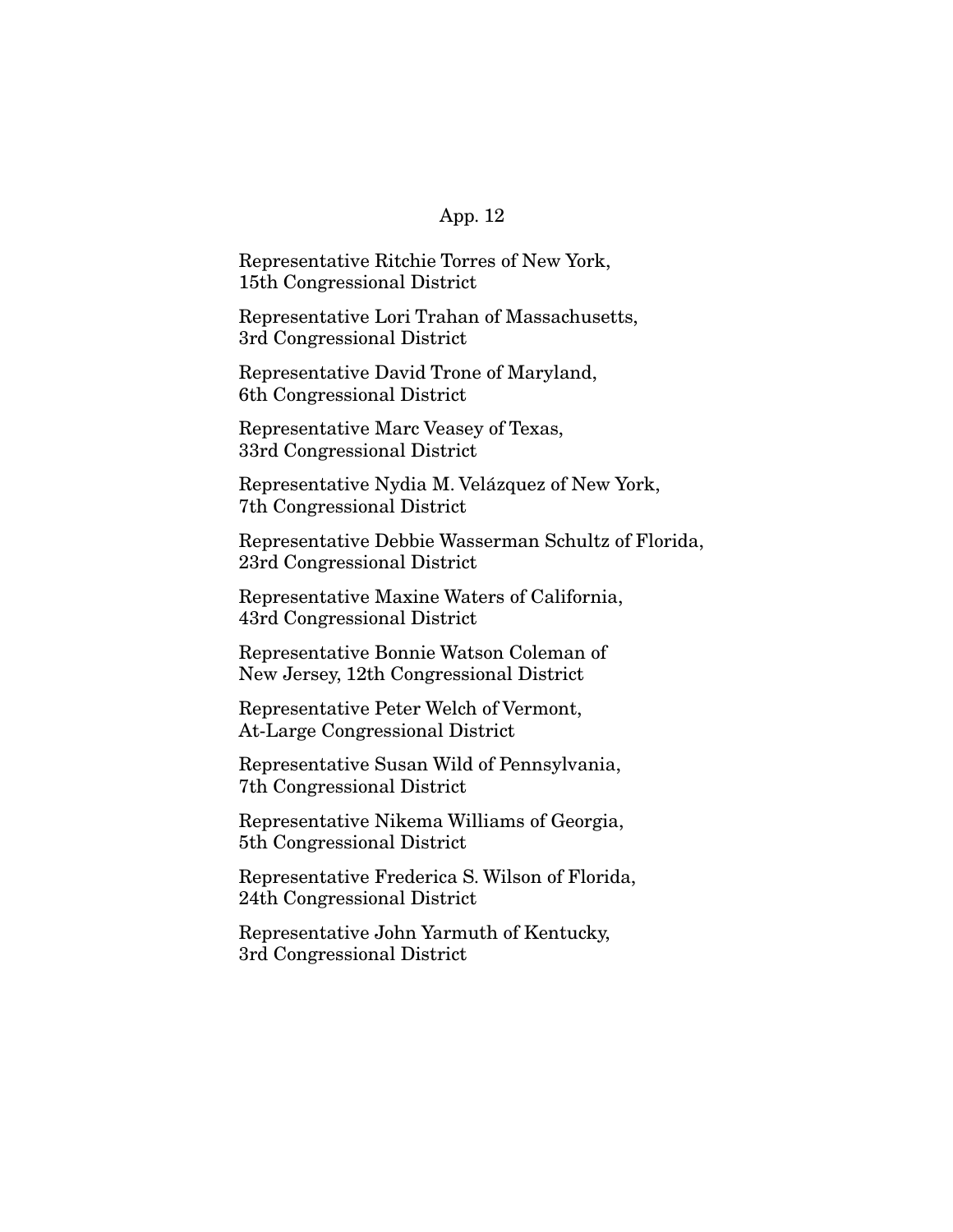Senator Tammy Baldwin of Wisconsin Senator Michael F. Bennet of Colorado Senator Cory A. Booker of New Jersey Senator Sherrod Brown of Ohio Senator Benjamin L. Cardin of Maryland Senator Robert P. Casey, Jr. of Pennsylvania Senator Christopher A. Coons of Delaware Senator Tammy Duckworth of Illinois Senator Dianne Feinstein of California Senator Kirsten Gillibrand of New York Senator Martin Heinrich of New Mexico Senator Mazie K. Hirono of Hawaii Senator Angus S. King, Jr. of Maine Senator Amy Klobuchar of Minnesota Senator Patrick J. Leahy of Vermont Senator Ben Ray Luján of New Mexico Senator Edward J. Markey of Massachusetts Senator Robert Menendez of New Jersey Senator Jeffrey Merkley of Oregon Senator Alex Padilla of California Senator Brian Schatz of Hawaii Senator Jeanne Shaheen of New Hampshire Senator Tina Smith of Minnesota